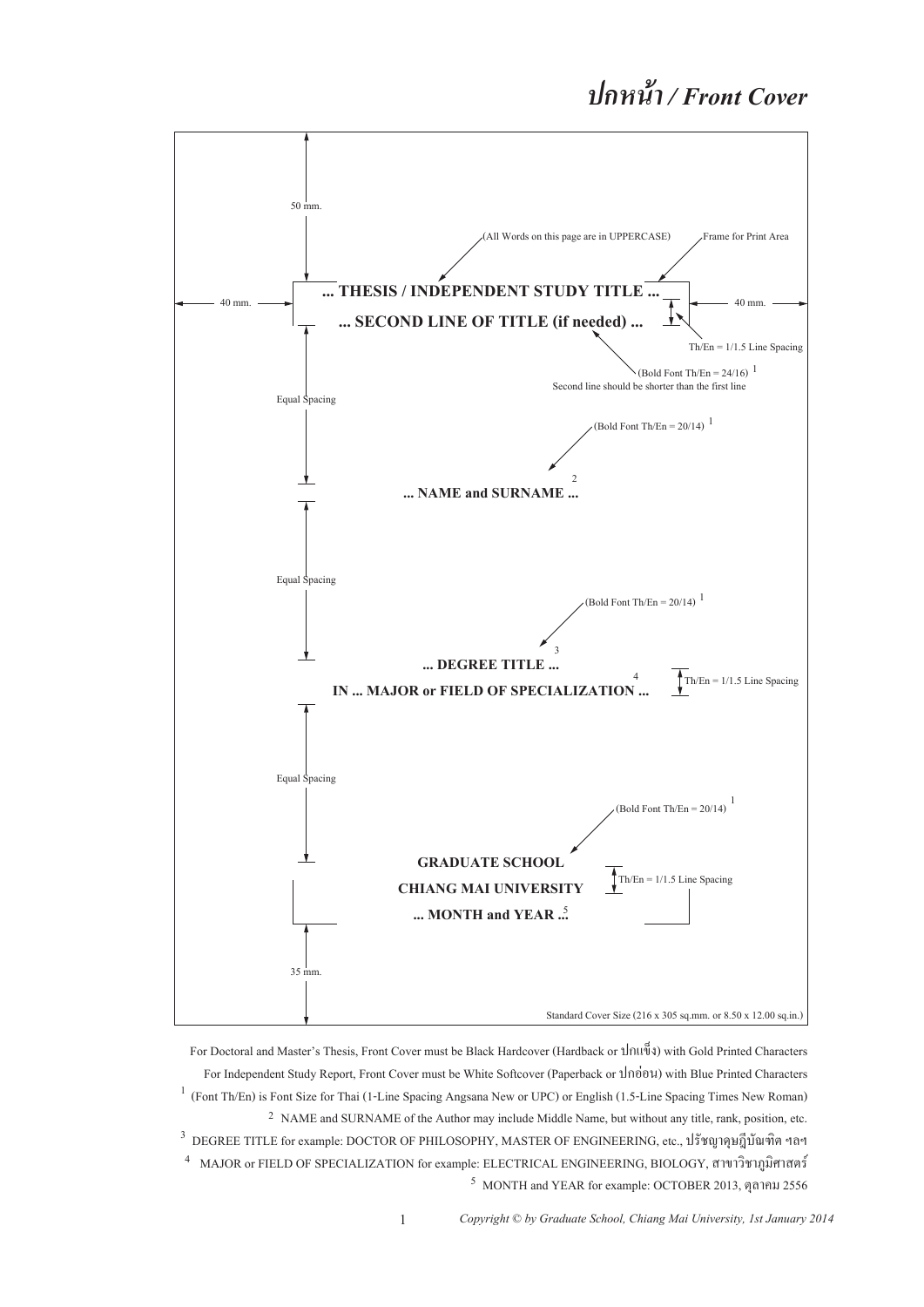![](_page_1_Figure_1.jpeg)

Wordings and Font Sizes on the Inner Cover Page are similar to of the Front Cover, but printed with black ink (Laser Printer is Preferable) on white A4-standard paper sheet (210 x 297 sq.mm. or 8.25 x 11.75 sq.in.) Thesis/IS may be written in Thai mixing with English or English Only. In case of Thai with English, Single Line Spacing Angsana New or Angsana UPC Font is used. For English only, 1.5-Line Spacing Time New Roman Font is used in stead Normally, Thesis/IS is printed on Sigle-Side Paper Sheets, but may be printed on Double-Side Paper Sheets depending on the Thickness of the Book, say 250 pages or more

For Single-Side Printing, 80 gram Paper Density is used. For Double-Side Printing, the Paper Density should be 100 gram However, Front Matter, from Inner Cover Page to Abstract in English, should be printed on Single-Side Paper Sheets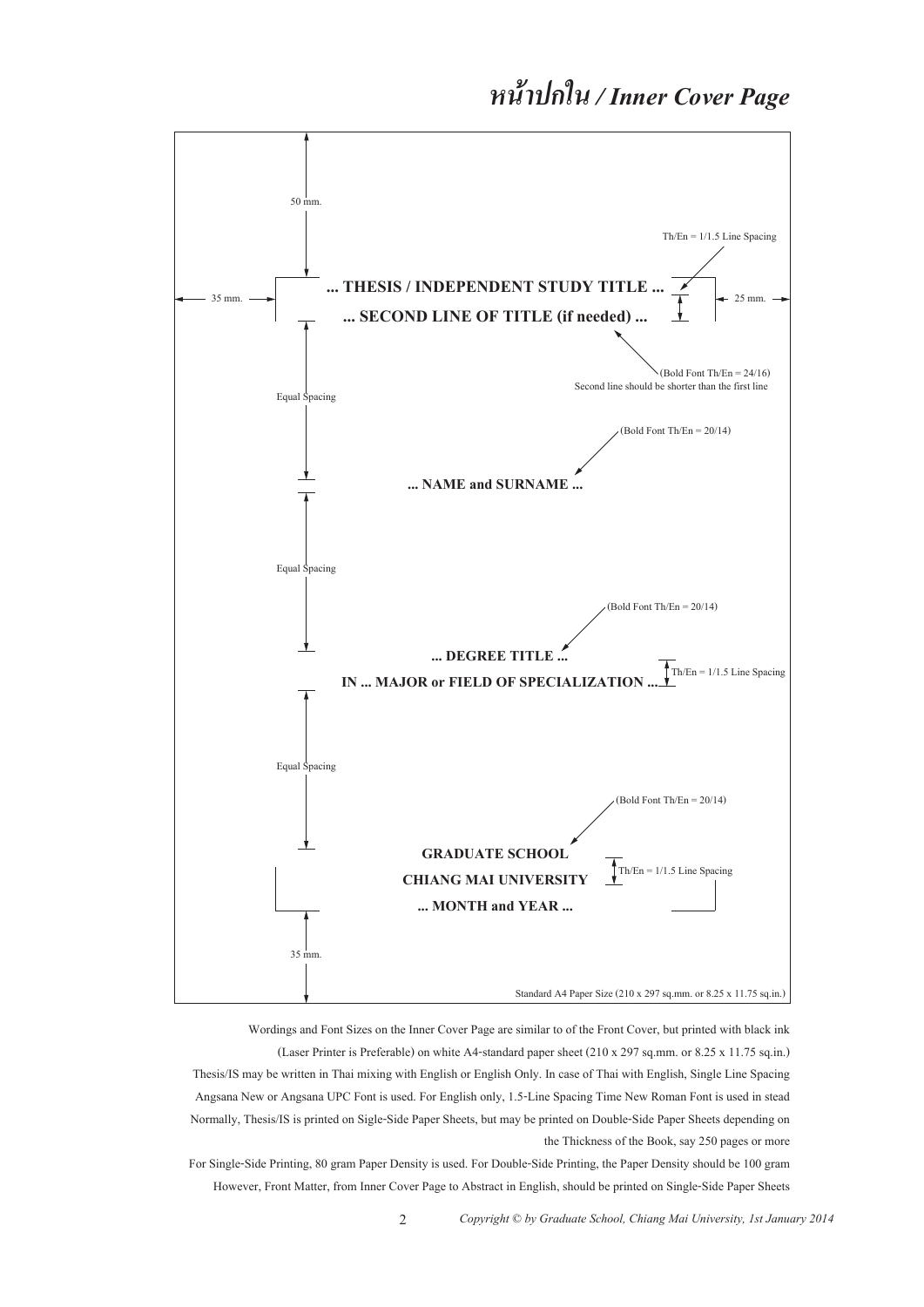![](_page_2_Figure_1.jpeg)

Wording on this Title Page is similar to of the Inner Cover Page but font sizes are propotionally reduced as specified above

This Title Page is ordered as the First Page of the Front Matter by using Running Page Alphabets/Numbers placed at the center of the print area with 25 mm. above the lower edge of the paper sheet English Alphabets "a", "b", "c", ... or Roman Number "i", "ii", "iii", ... can alternatively be used for English Writing Thesis Thai Charecters "ก", "ข", "ค", ... is used for Thai Writing Thesis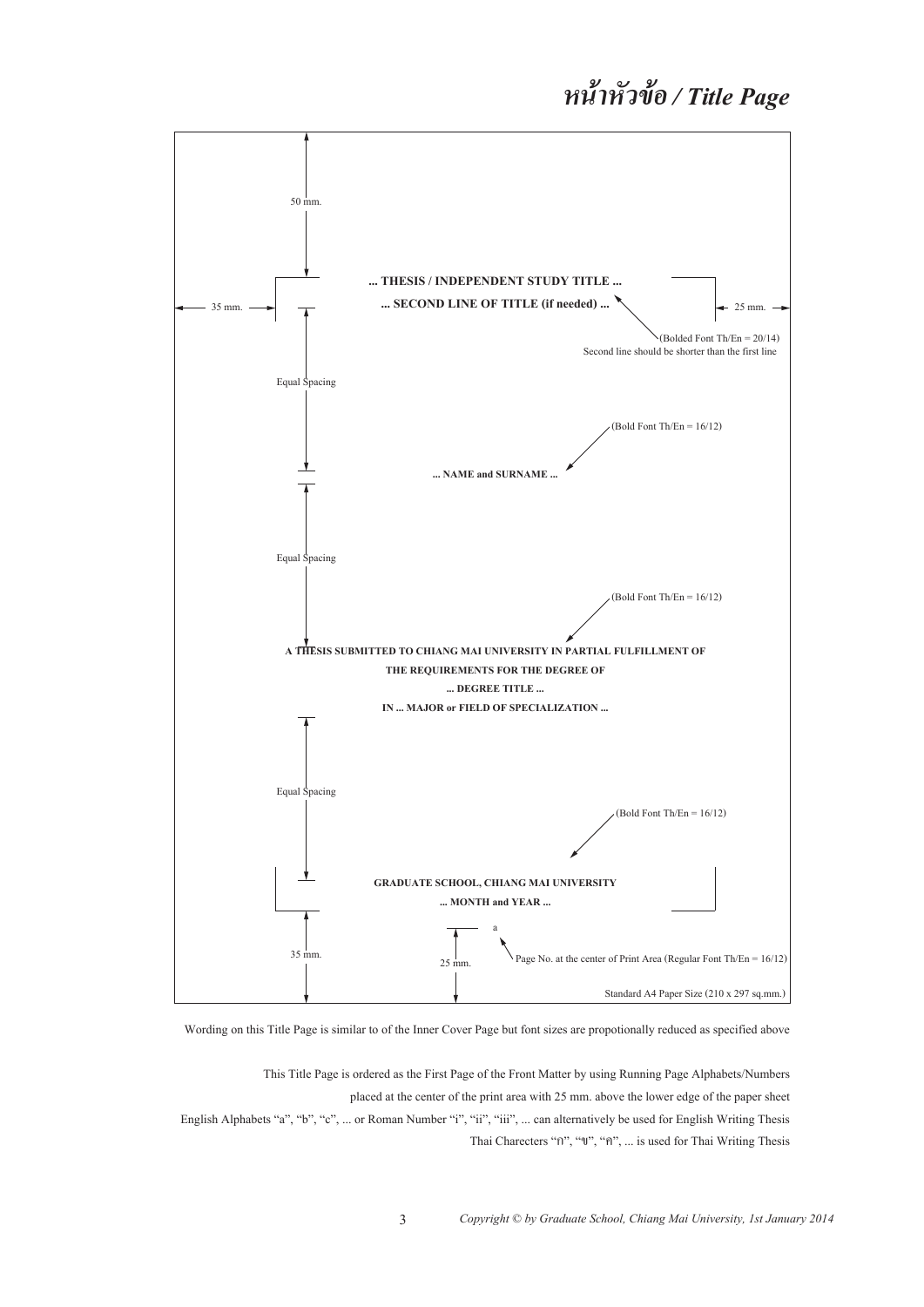#### *หน าอนุมัต ิ / Approval Page ้*

![](_page_3_Figure_1.jpeg)

Font Size for Thesis / Independent Study Title on this Approval Page is 20 point and Bold for Thai (Angsana New) or 14 point and Bold for English (Times New Roman)

Academic Position and/or Titles of Examiners and Theis Advisor (if alone) or Theis Advisory Committee should be included, e.g., Professor (or Prof.), Associate Professor (or Assc. Prof.), Assistant Professor (or Asst. Prof.) and/or Dr. The lowest part comprises Date, Month and Year of Examination as indicated in the Examination Committee Appointment Order/Letter issued by the Graduate School and Statement of Assertion to claim the Copyright This page is ordered as the second page of the Front Matter which it should be page "b" for English or "ข" for Thai Page Alphabet/Number is at the center of print area with 25 mm. above the lower edge of the paper sheet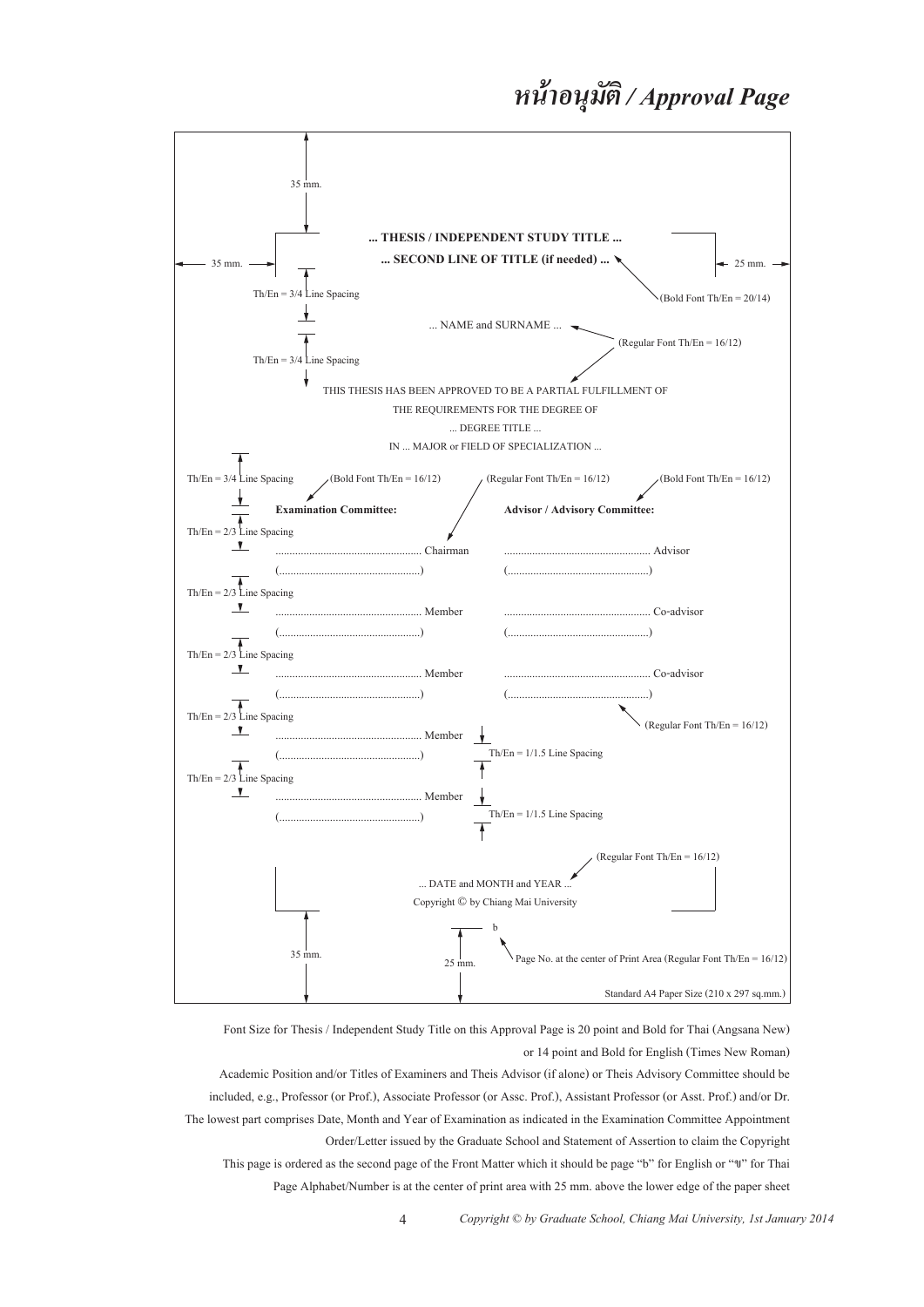![](_page_4_Figure_1.jpeg)

Dedication Page is Optional and placed next after the Title Page

It can be one or multiple lines of words dedicated to one(s) who beloved, inspiring or supporting the author in order to make the Thesis successful

If available, the Dedication Page is ordered as the third page of the Front Matter and should be page "c" for English or "ค" for Thai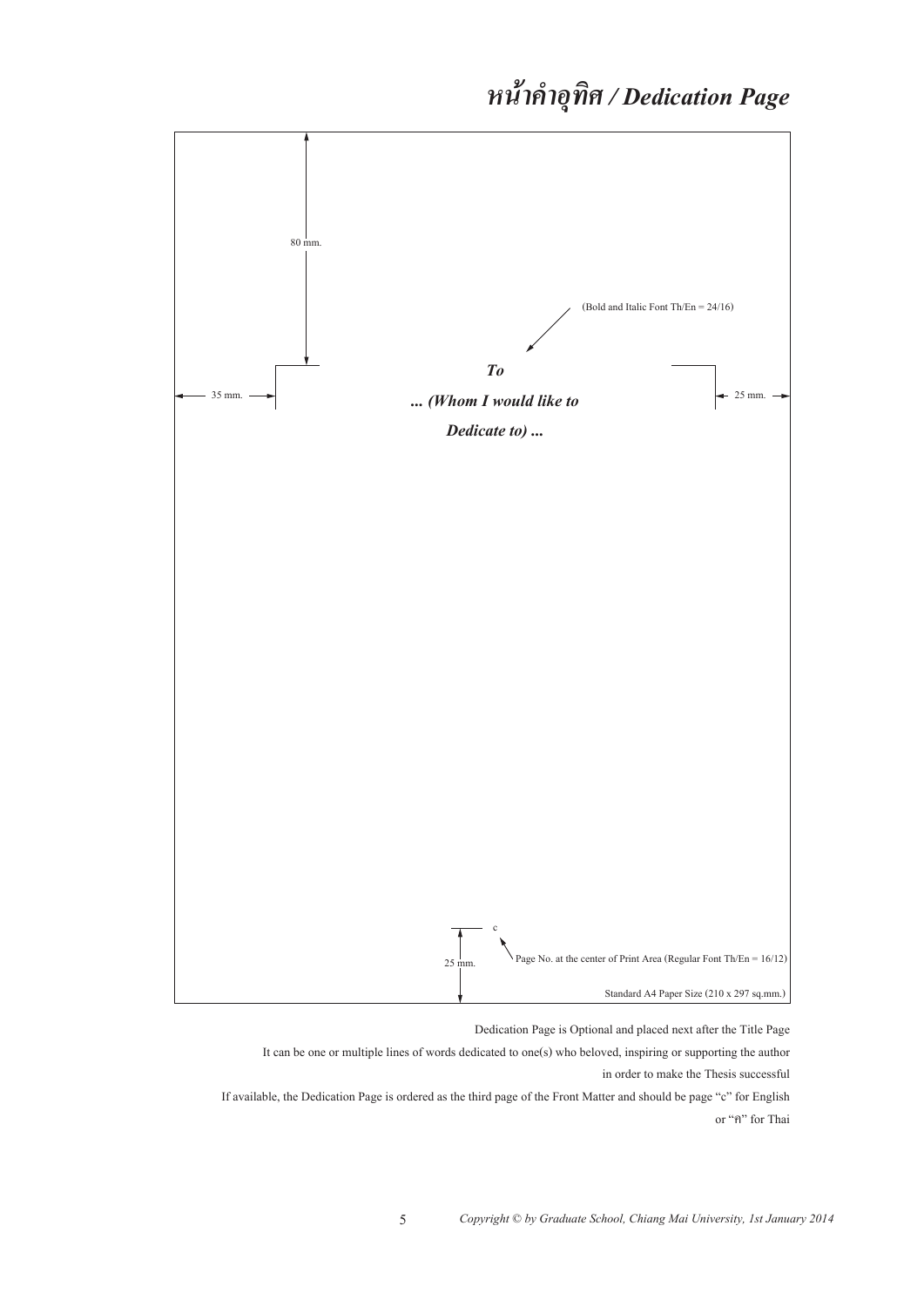![](_page_5_Figure_0.jpeg)

# หน้ากิตติกรรมประกาศ / Acknowledgement Page

Acknowledgement Page is for expressing the Author's Appreciation to anybody

or for recognizing people or institutions who did help the author doing research and/or writing Thesis/Independent Study

 $25$ 

6

 $35 \text{ mm}$ 

Statement of Acknowledgement may be one or more Paragraphs

Page No. at the center of Print Area (Regular Font Th/En =  $16/12$ )

Standard A4 Paper Size (210 x 297 sq.mm.)

and end up with Name and Surname of the Author Without any Title

This Acknowledgement Page is next after the Dedication Page and ordered as the fourth page of the front matter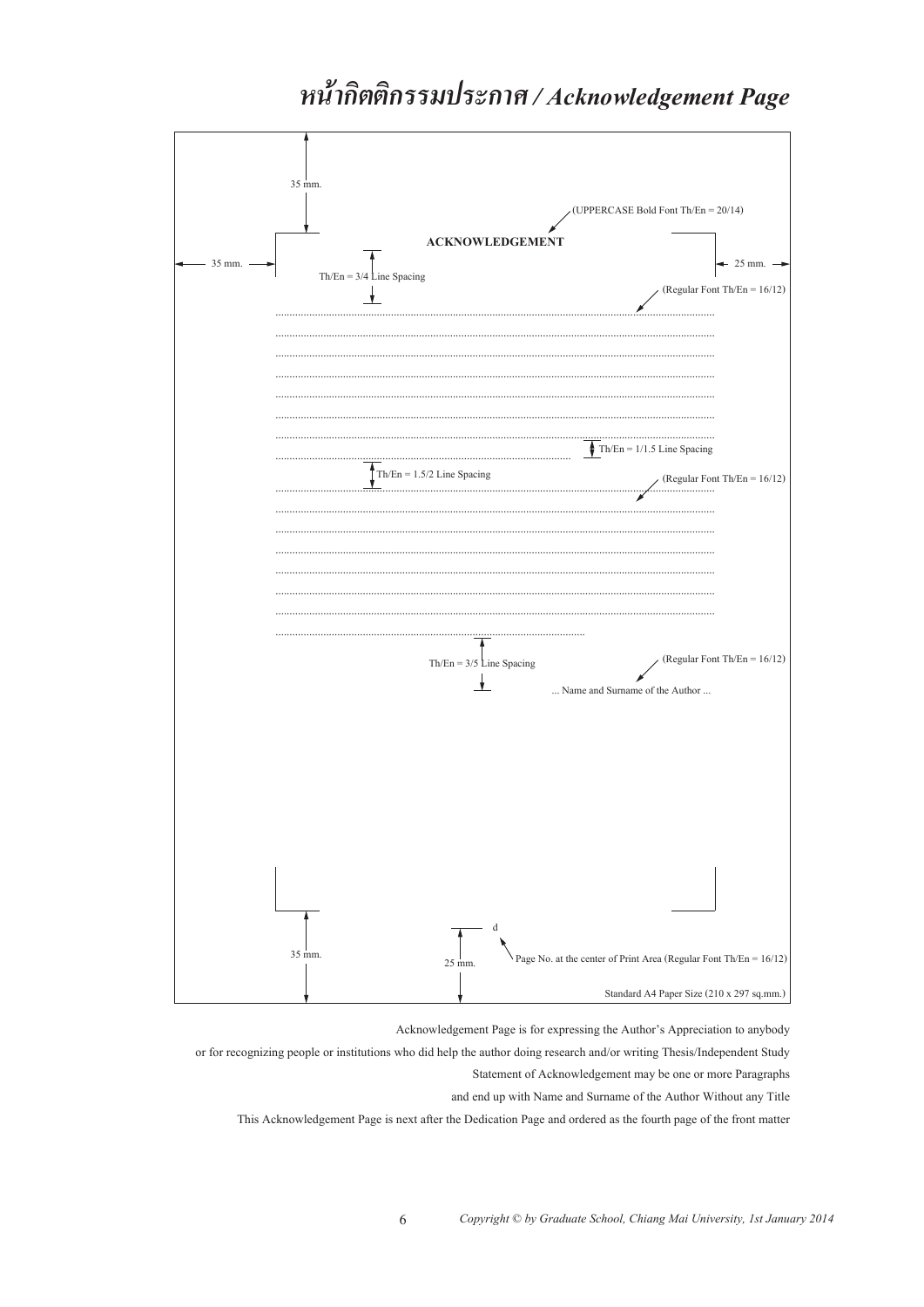![](_page_6_Figure_0.jpeg)

![](_page_6_Figure_1.jpeg)

Abstract is a Brief Summary of the Thesis/Independent Study describing the Whole Story of the work done within One Page It may be divided into paragraphs starting from the Background, Rationale, until Output and Outcome of the research work Especially, it should describe the Main Contribution of the author to the Academic and/or Professional Development On this page, the name of the author should begin with  $title(s)$ Every Thesis or Independent Study Report must have Abstract in Both Thai and English on Separate Pages This Thai Abstract (บทคัดย่อ) Page is next after the Acknowledgement Page

 $\overline{7}$ 

and ordered as page "e" for English writing or """ for Thai writing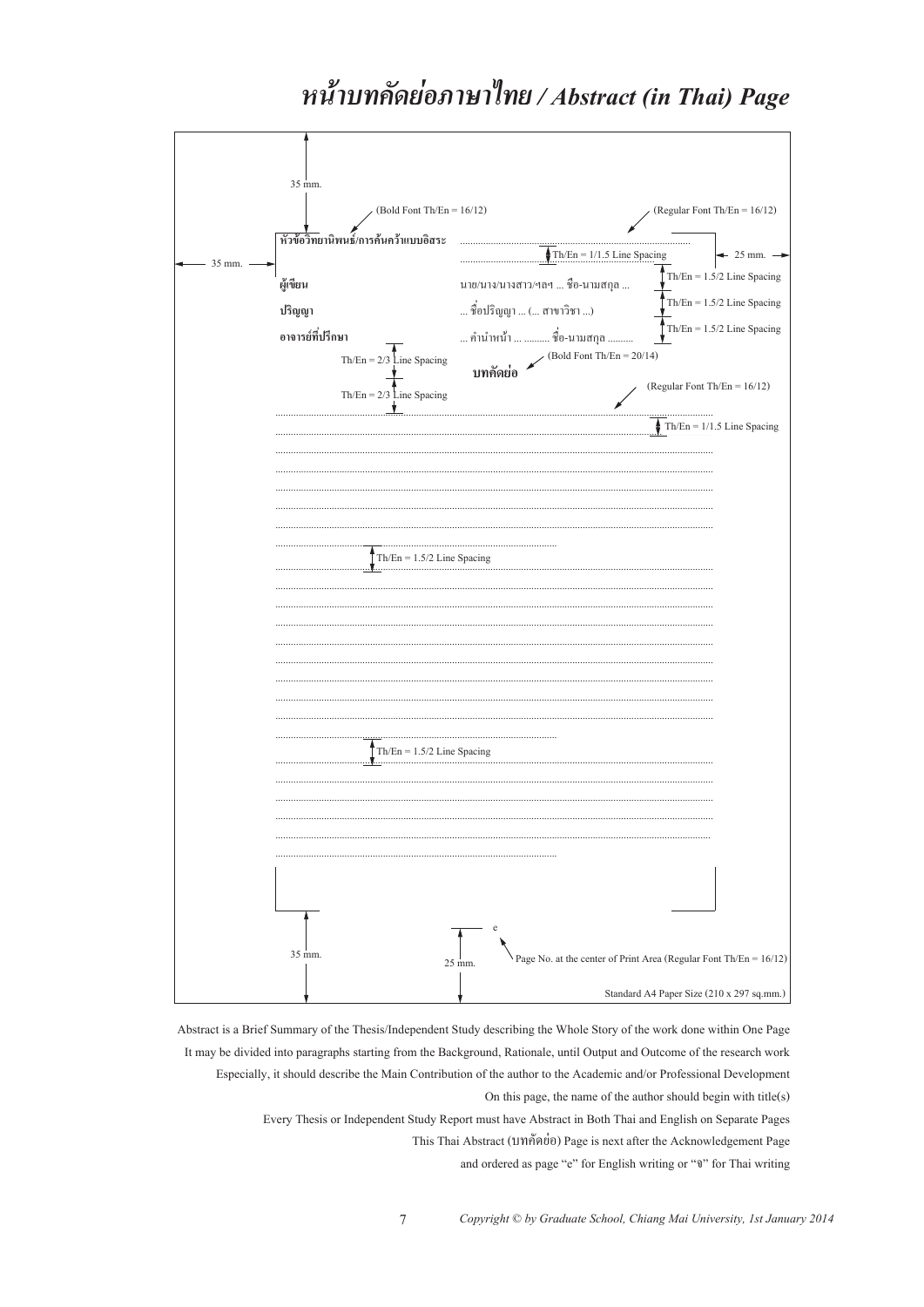# หน้าบทคัดย่อภาษาอังกฤษ / Abstract (in English) Page

![](_page_7_Figure_1.jpeg)

Abstract is a Brief Summary of the Thesis/Independent Study describing the Whole Story of the work done within One Page It may be divided into paragraphs starting from the Background, Rationale, until Output and Outcome of the research work Especially, it should describe the Main Contribution of the author to the Academic and/or Professional Development On this page, the name of the author should begin with title(s) Every Thesis or Independent Study Report must have Abstract in Both Thai and English on Separate Pages

8

This English Abstract (บทคัดย่อ) Page is next after the Abstract (in Thai) Page

and ordered as page "f" for English writing or "a" for Thai writing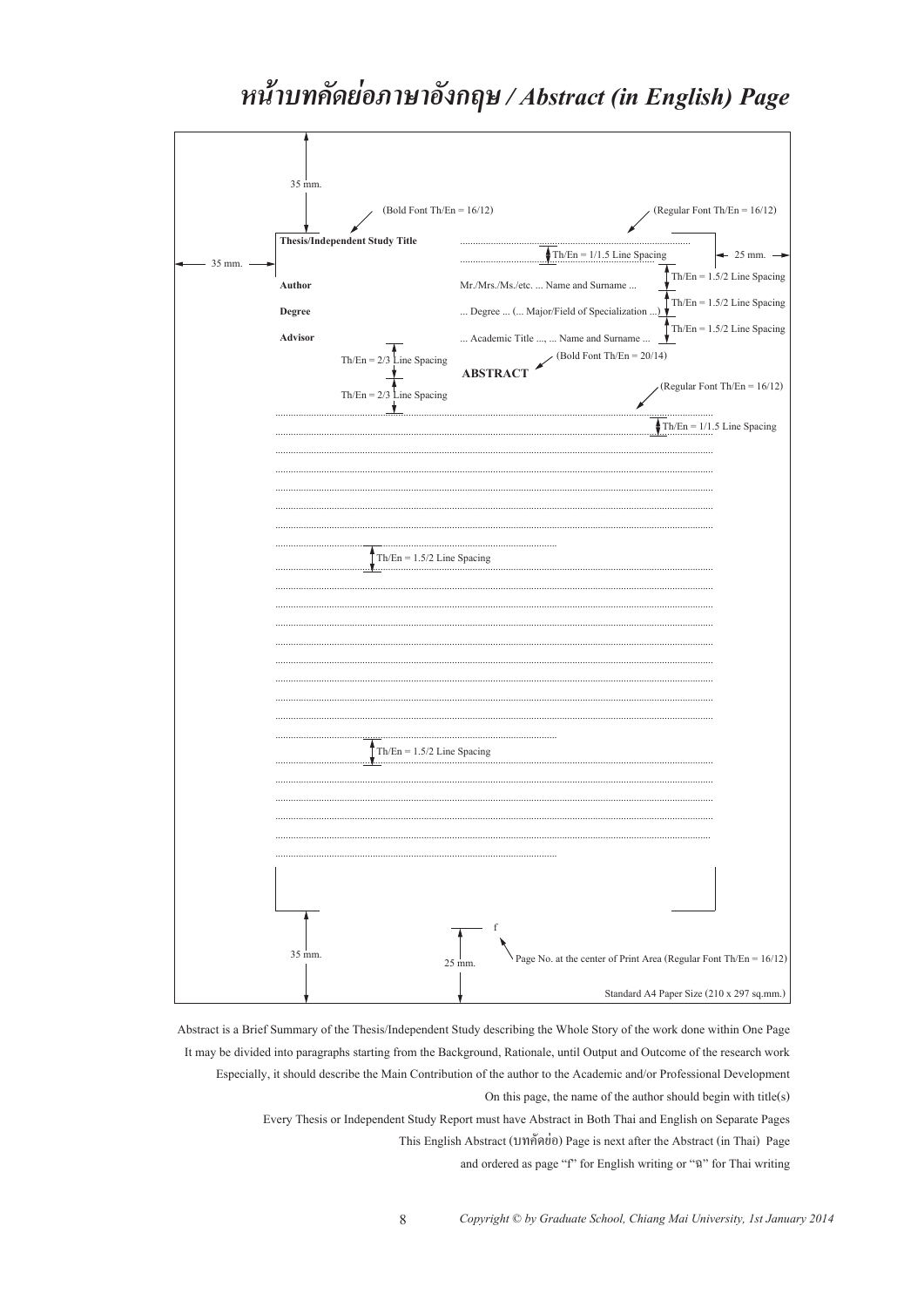#### *หน าสารบัญ / Contents Page ้*

![](_page_8_Figure_1.jpeg)

Contents (in Thai use "สารบัญ") begins with Acknowledgement, and then Abstract in Thai, Abstract in English and so on but the Contents itself with Page Number does not appear on the List of Contents List of Abbreviations, Symbols, Grossory, etc. should be in Separate Sections

and appear in Different Lines in the List of Contents

For Doctoral Degree Thesis, Statement of Originality is Compulsory

Each Subtitle under Chapters or Appendix should be placed at a 10 mm. indention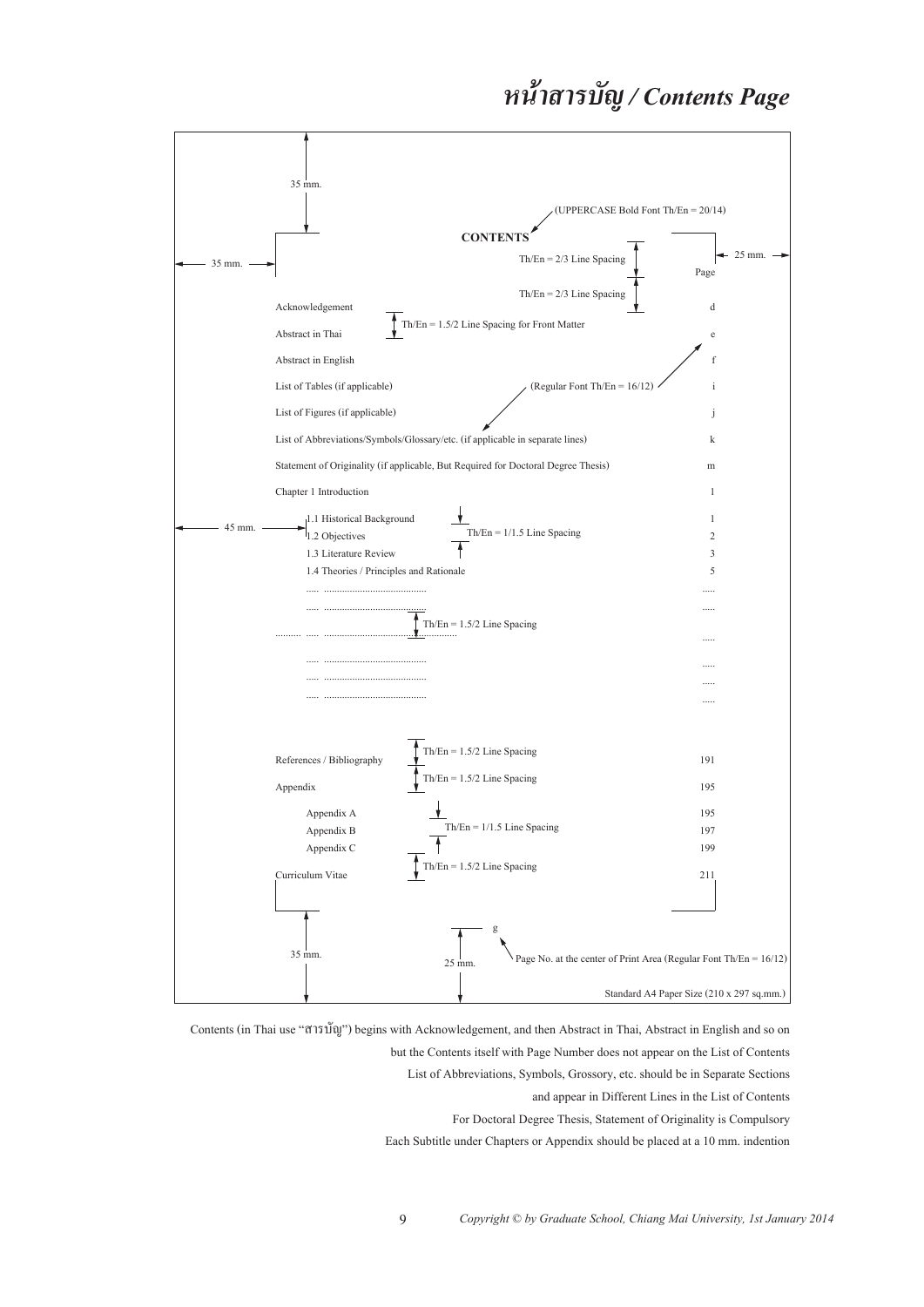# หน้าสารบัญตาราง / List of Tables Page

![](_page_9_Figure_1.jpeg)

List of Tables of each chapter should be listed in a same group

Different group of List of Tables should be separated by 1.5 or 2 Line Spacing for Thai or English Writing respectively For Thai Writing, the word "Table" is changed to be "ตารางที่"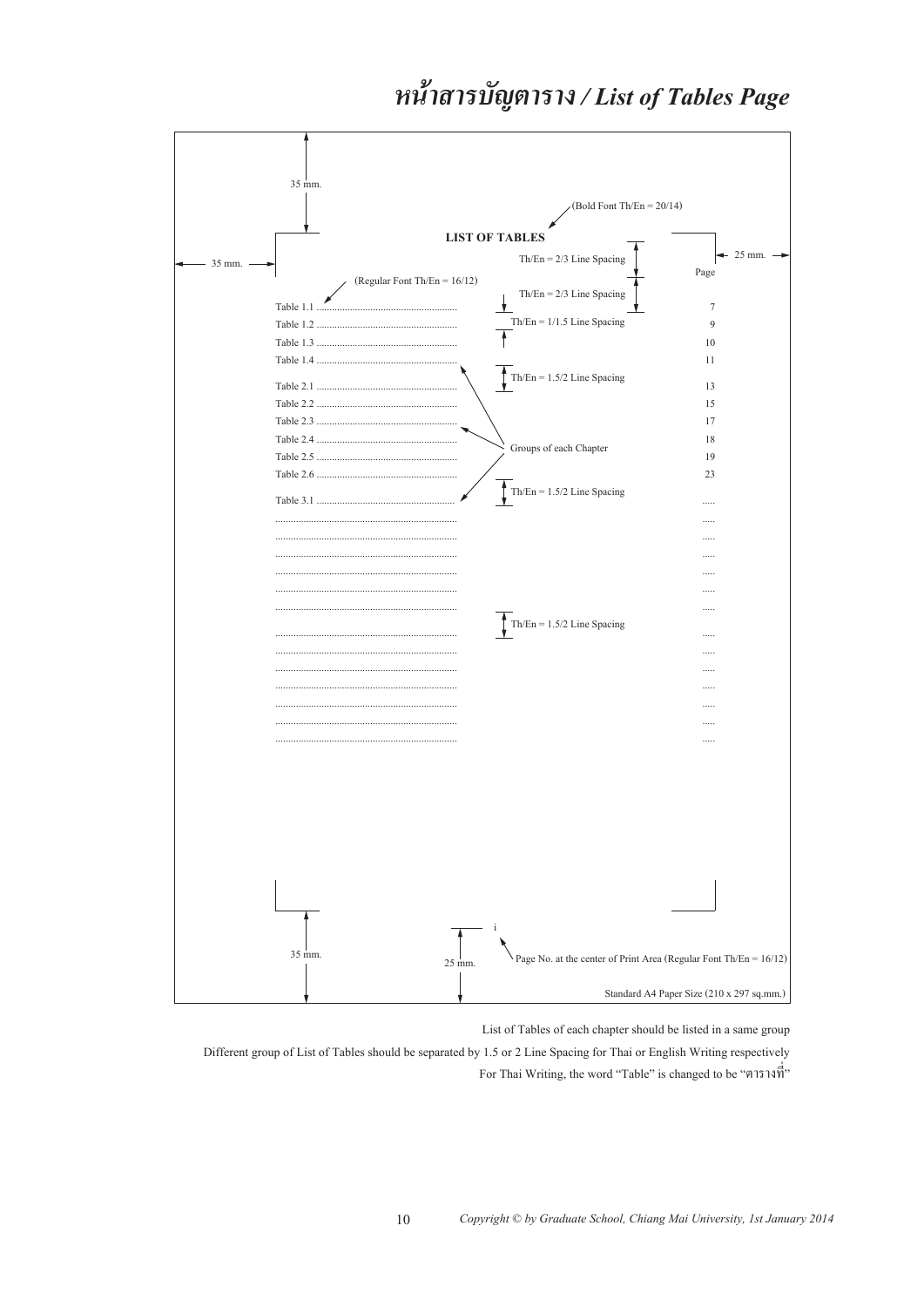## หน้าสารบัญภาพ / List of Figures Page

![](_page_10_Figure_1.jpeg)

List of Figrues of each chapter should be in the same group

Different group of List of Figures should be separated by 1.5 or 2 Line Spacing for Thai or English Writing respectively For Thai Writing, the word "Figure" is changed to be "ภาพที่"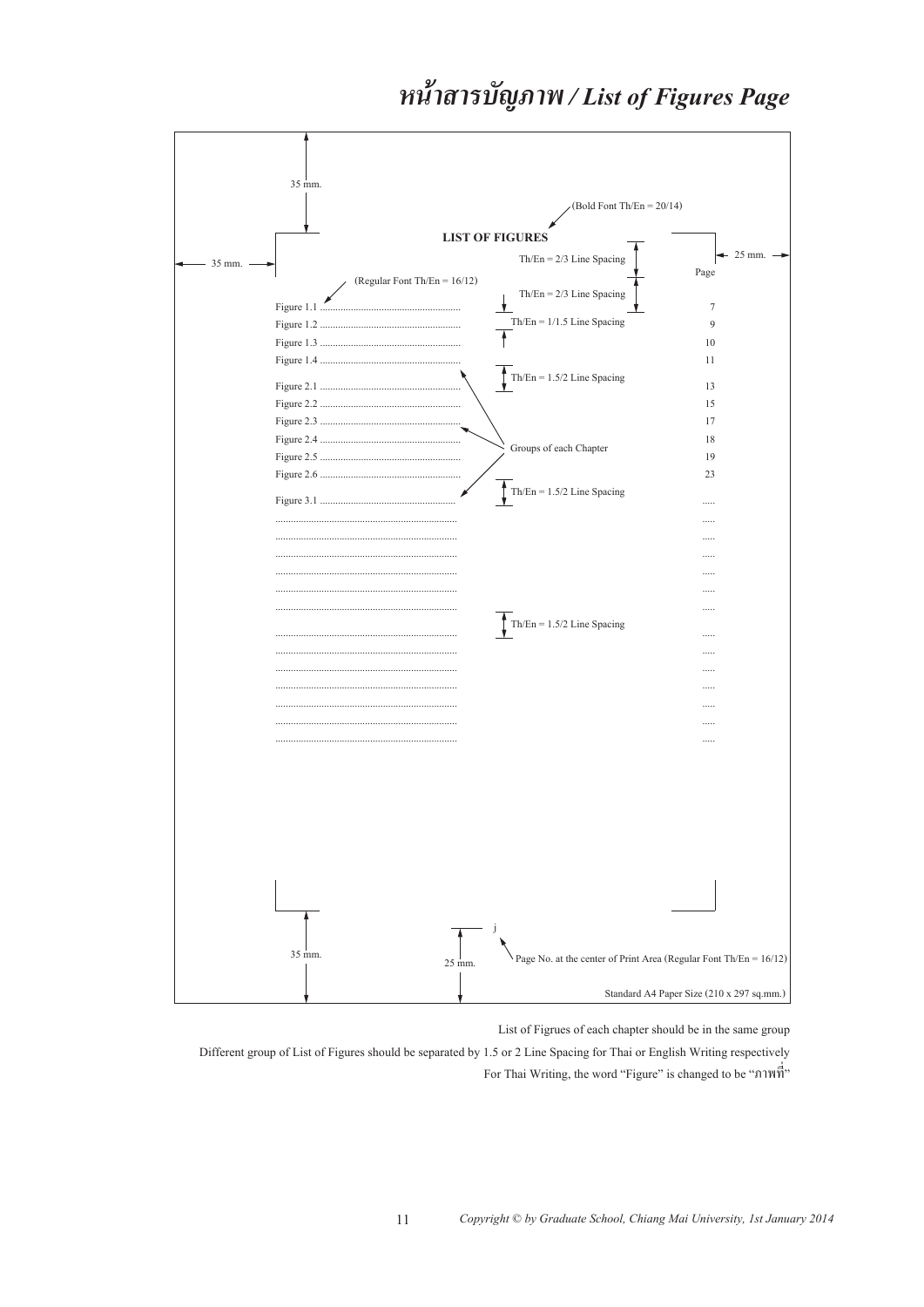# หน้ารายการอักษรย่อ / List of Abbreviations Page

![](_page_11_Figure_1.jpeg)

List of Abbreviations may be in the Form of List as shown above or in the Form of Table

They may be Left Aligned or may be moved a little to the right, say 10 mm., in order to make this page easy-to-read List of Abbreviation Page is optional, if applicable it should be next after the List of Figures Page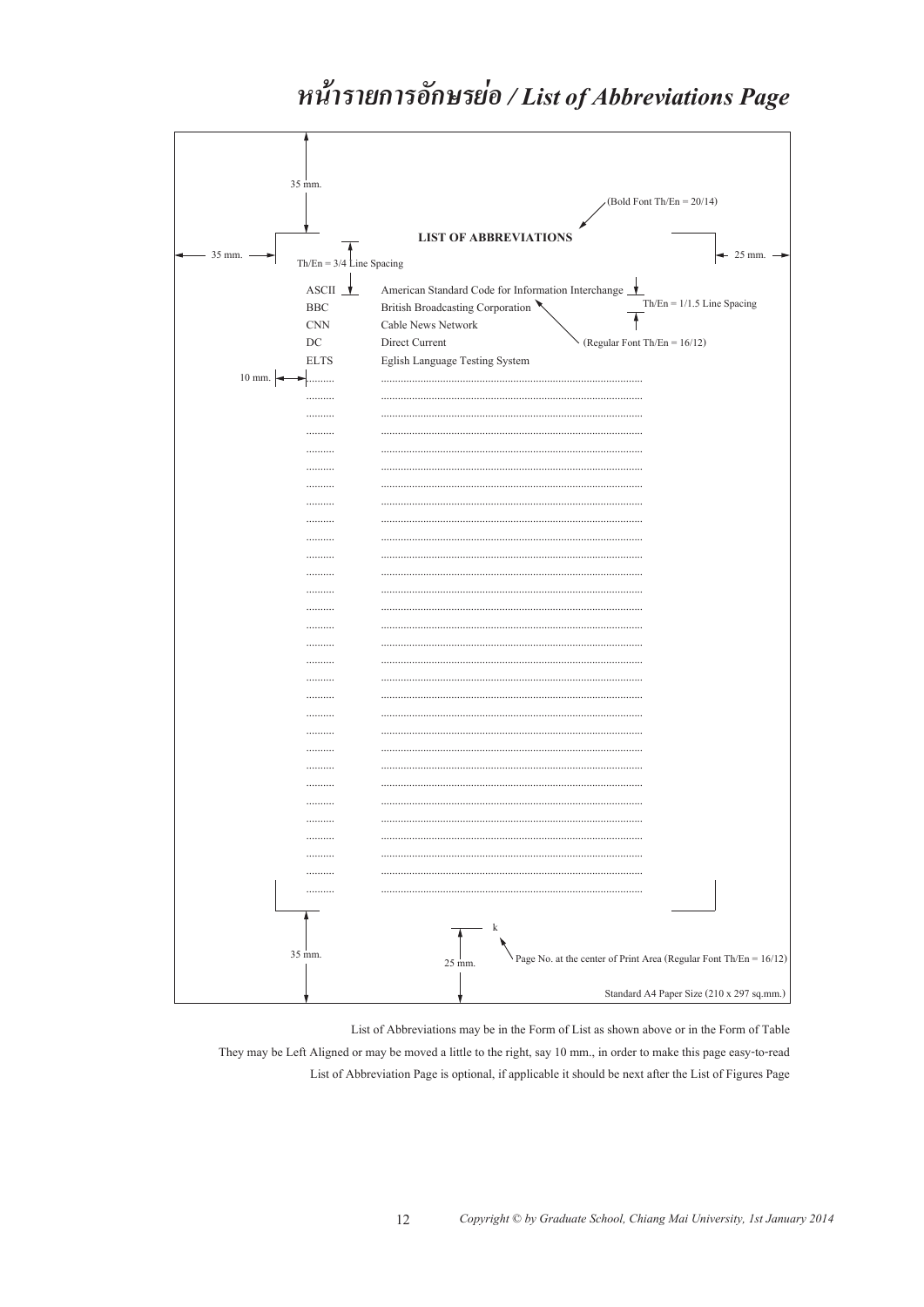# หน้ารายการสัญลักษณ์/List of Symbols Page

![](_page_12_Figure_1.jpeg)

List of Symbols may be in the Form of List as shown above or in the Form of Table

They may be Left Aligned or may be moved a little to the right, say 10 mm., in order to make this page easy-to-read List of Symbols Page is optional, if applicable it should be next after the List of Abbreviations Page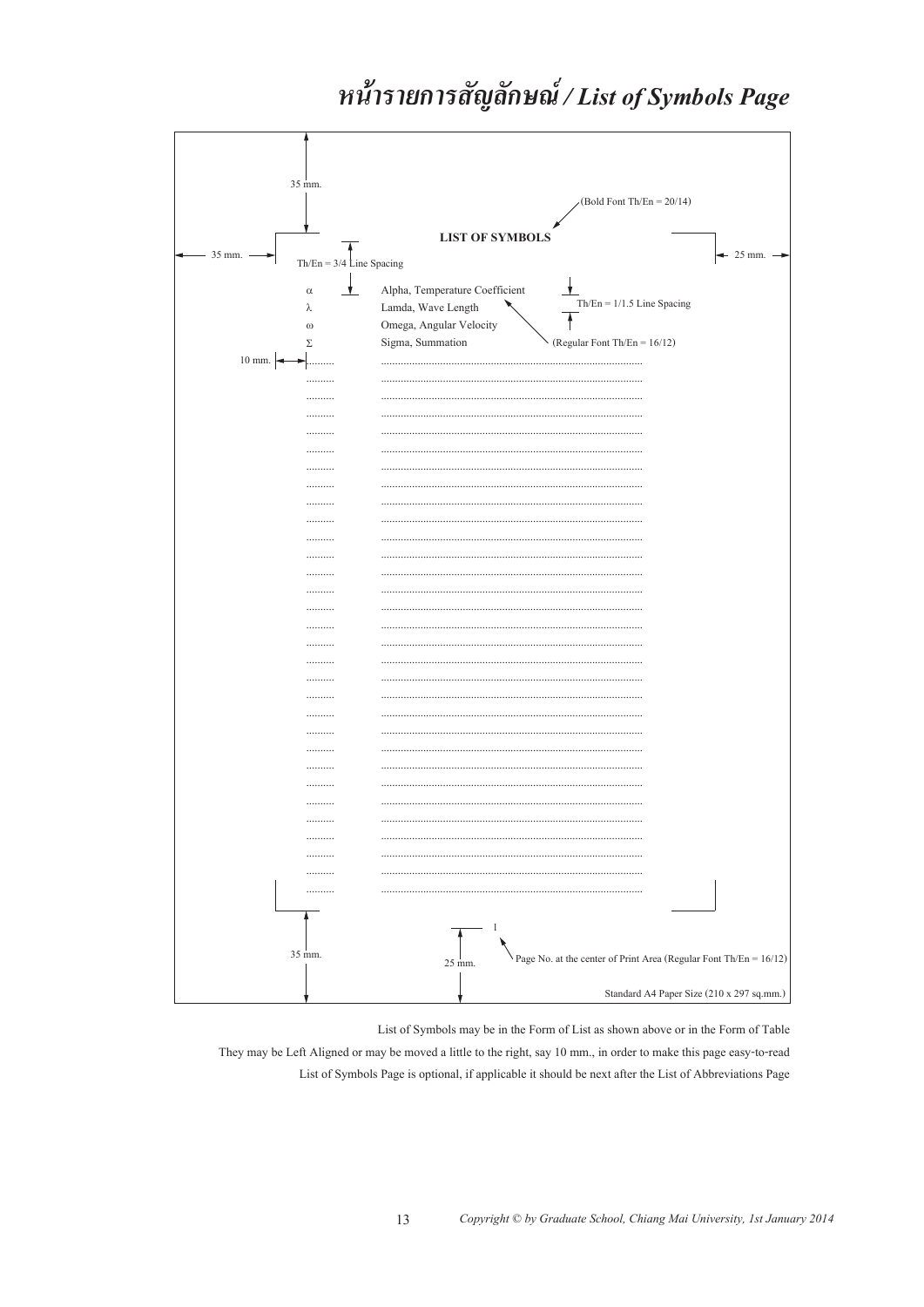#### *หน าอภ ธานศัพท / Glossary Page ้ ิ ์*

![](_page_13_Figure_1.jpeg)

Glossary is an Alphabetical List of Terms with Definitions in a Specific Area of Knowledge

Sometimes, Abbreviations are also included in this section but more details are described

Terms listed in this part are normally Jargon in the Field of Specialization

Glossary may be in the Form of List as shown above or in the Form of Table. They may be Left Aligned or may be moved a little to the right, say 10 mm., in order to make this page easy-to-read

Glossary Page is optional, if applicable it should be just before the Statement of Originality Page

Sometimes it is put as a part in the Appendix Section or in a Separate Section at the end of the book, rather than in the Front Matter, due to the Limitation in the Number of Pages in the Front Matter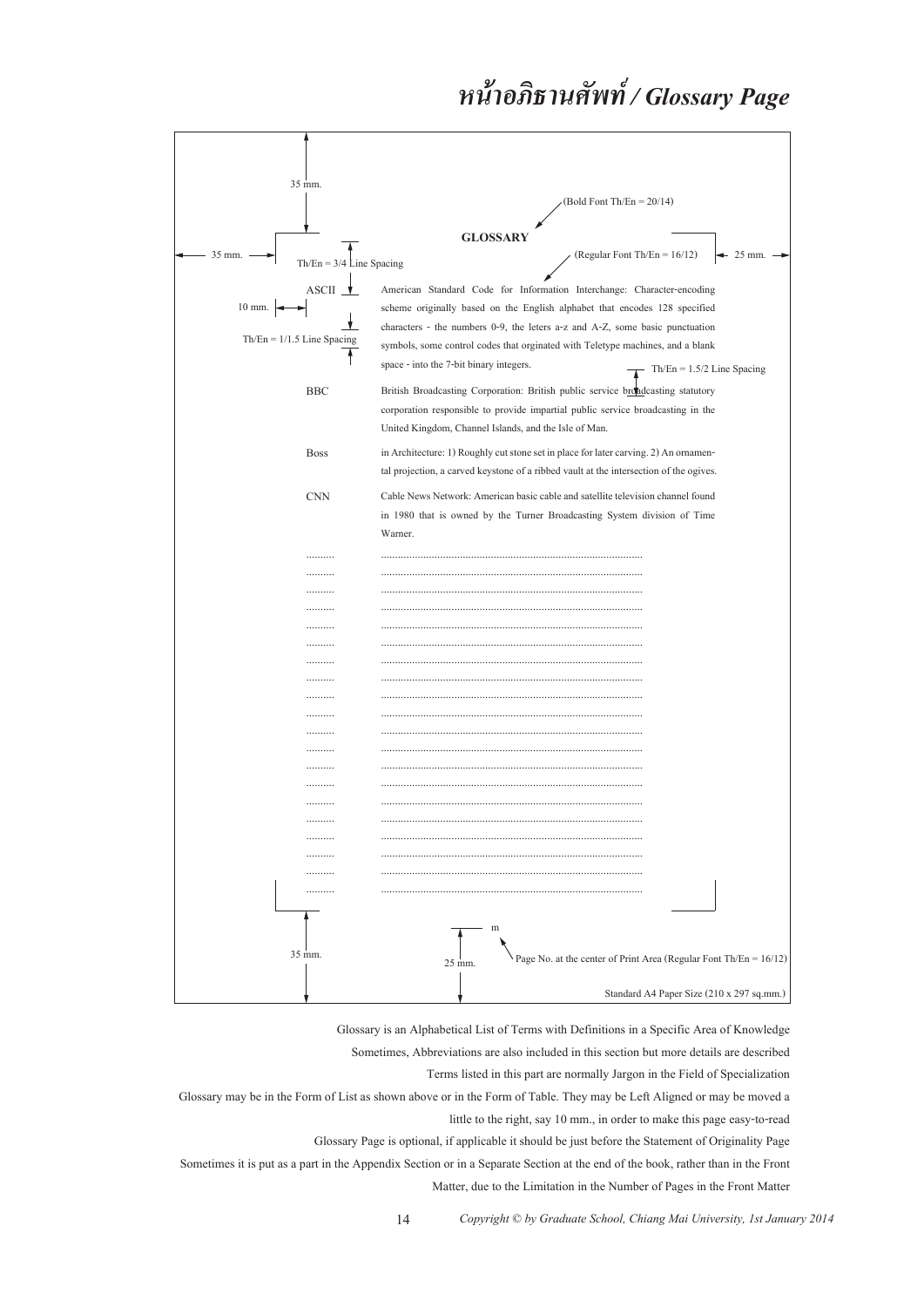#### *่ หน าข อความแห งการร เร ม / Statement of Originality Page ้ ้ ่ ิ ิ*

![](_page_14_Figure_1.jpeg)

Statement(s) of Orginality is to declare and claim the Author's Own Work which it does not cotain any materials previously published or written by other people, or accepted for any other degree or diploma at any educational institution Statement(s) of Originality could be more than one sentence, if there are more than one originality created by the author Each originality should be stated in a separate sentence or paragraph

15

Statements of Originality in Both Thai and English Languages are required in Separate Pages and are mandatory for Doctoral Degree Thesis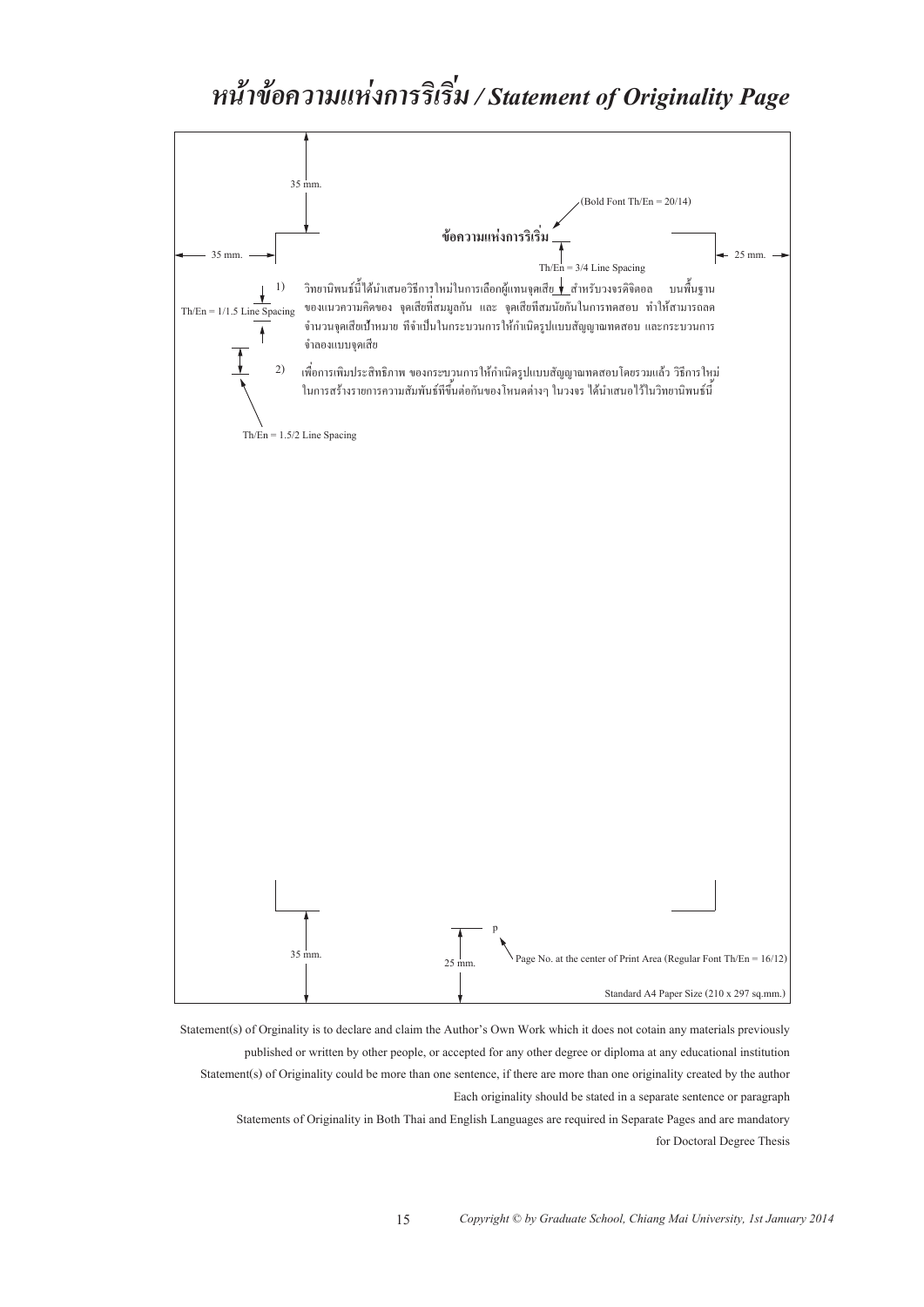#### *่ หน าข อความแห งการร เร ม / Statement of Originality Page ้ ้ ่ ิ ิ*

![](_page_15_Figure_1.jpeg)

Statement of Orginality is to declare and claim the Author's Own Work which it does not cotain any materials previously published or written by other people, or accepted for any other degree or diploma at any educational institution Statement of Originality could be more than one sentence, if there are more than one originality created by the author Each originality should be stated in a separate sentence or paragraph

Statements of Originality in Both Thai and English Languages are required in Separate Pages and are mandatory for Doctoral Degree Thesis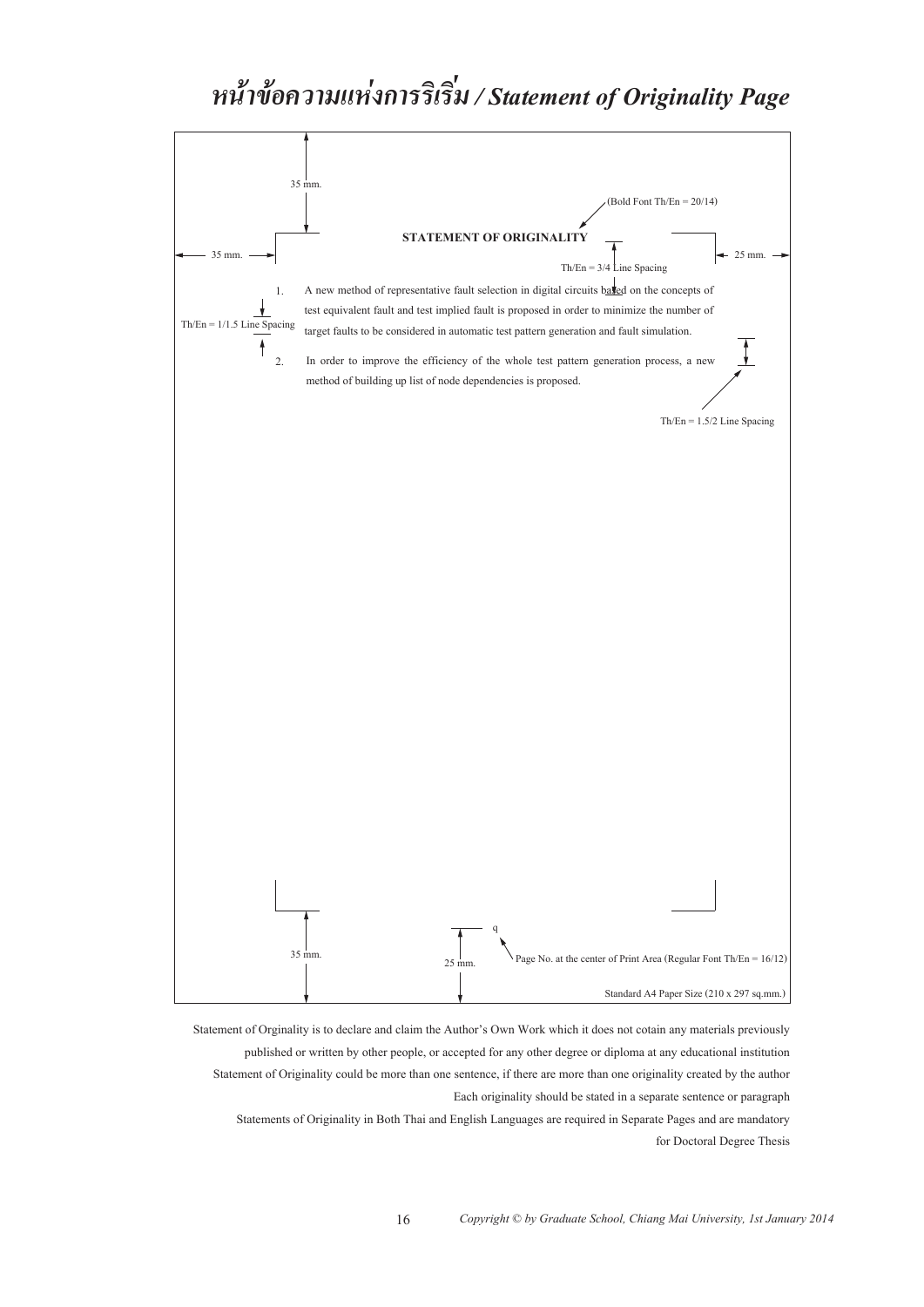# หน้าแรกของบท / First Page of Chapter

| 35 mm.<br>(All Capital Letters Bold Font Th/En = 20/14)                                                               |
|-----------------------------------------------------------------------------------------------------------------------|
| <b>CHAPTER 1</b>                                                                                                      |
| $Th/En = 2/3$ Line Spacing<br>35 mm.<br>$-25$ mm. $\rightarrow$<br>Introduction                                       |
| (Regular Font Th/En = 16/12)<br>(Capital Letter Leading Bold Font Th/En = $20/14$ )<br>$Th/En = 3/4$ Line Spacing<br> |
|                                                                                                                       |
|                                                                                                                       |
| <br>$Th/En = 1/1.5$ Line Spacing                                                                                      |
| (Bold Font Th/En = $16/12$ )<br>$Th/En = 1.5/2$ Line Spacing<br>1.1 Historical Background                             |
|                                                                                                                       |
|                                                                                                                       |
|                                                                                                                       |
| $Th/En = 1.5/2$ Line Spacing                                                                                          |
|                                                                                                                       |
|                                                                                                                       |
|                                                                                                                       |
| Th/En = $1.5/2$ Line Spacing                                                                                          |
|                                                                                                                       |
|                                                                                                                       |
| 1<br>35 mm.<br>Page No. at the center of Print Area (Regular Font Th/En = $16/12$ )<br>25 mm.                         |
| Standard A4 Paper Size (210 x 297 sq.mm.)                                                                             |

The First Line "CHAPTER X" is all Capital Letters with Bold Font sized 20 or 14 for Thai or English respectively Second Line, the Title of Chapter, is capital letter begun words with bold font sized 20 or 14 for Thai or English respectively The Main Subtitles or First Level Subtitle (x.x ...) of Chapters are Bold Font sized 16 or 12 for Thai or English respectively The First Level Subtitles and Body Text (Paragraphs) under them are Left Justified (no indention) Normal Line Spacing for Thai (Angsana New) is Single Line Spacing

Normal Line Spacing for English (Times New Roman) is 1.5 Line Spacing

Spacing between Paragraphs and Main Subtitles for Thai and English are 1.5 and 2 Line Spacing respectively

The First Page of CHAPTER 1 is started to count as Page 1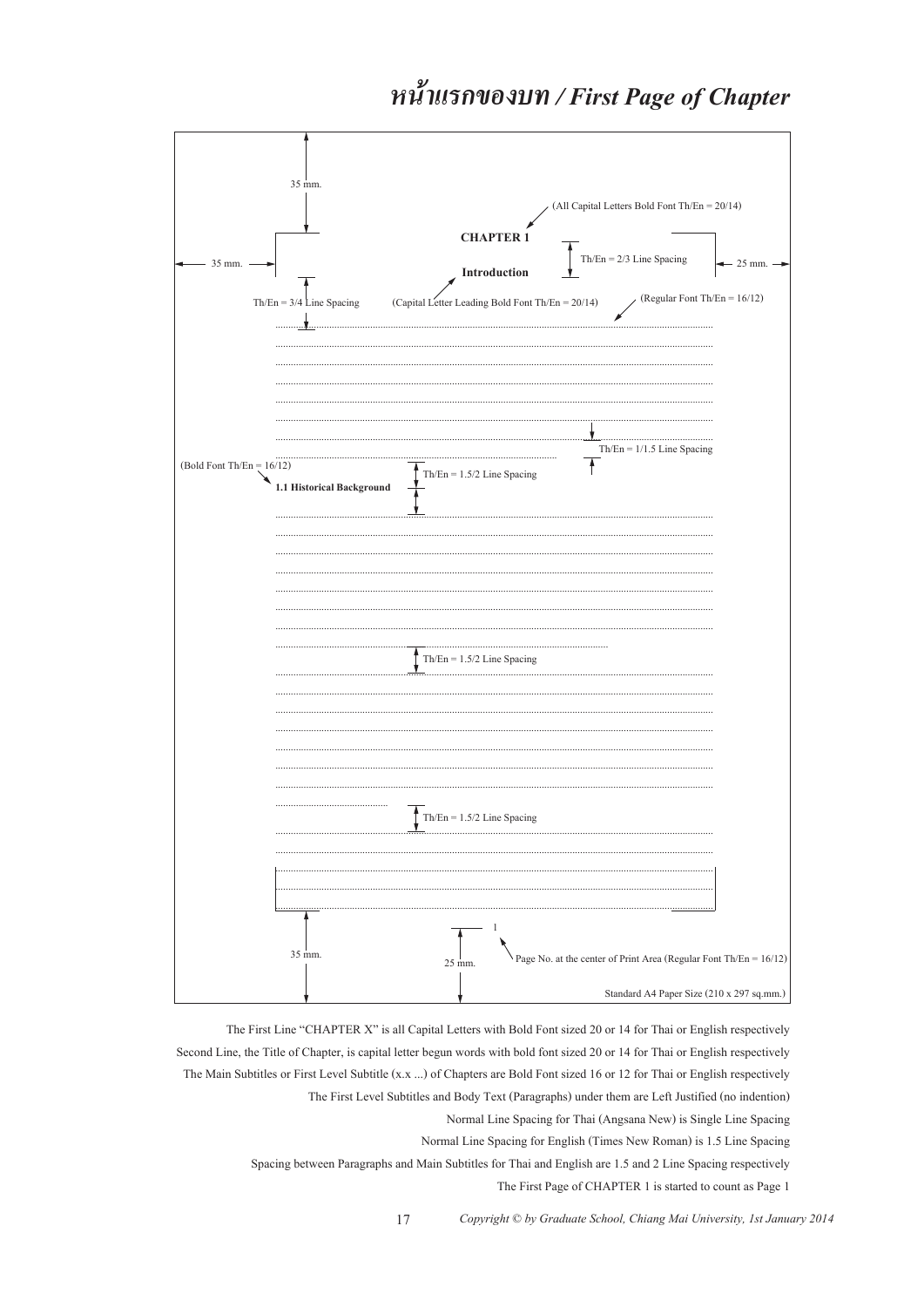# หน้าเนื้อหา / Text Page

![](_page_17_Figure_1.jpeg)

Every Body Text Page (except the frist page of each chapter) must be printed within the Frame with distances from each side of the paper edges as shown below

18

from the top edge = 25 mm., from the buttom edge = 35 mm., from the left edge (or book spine side) = 35 mm. and from the right edge (or opposite side of the book spine) =  $25$  mm.

The page number is still at the center of the print area with 25 mm, above the buttom edge of the A4-sheet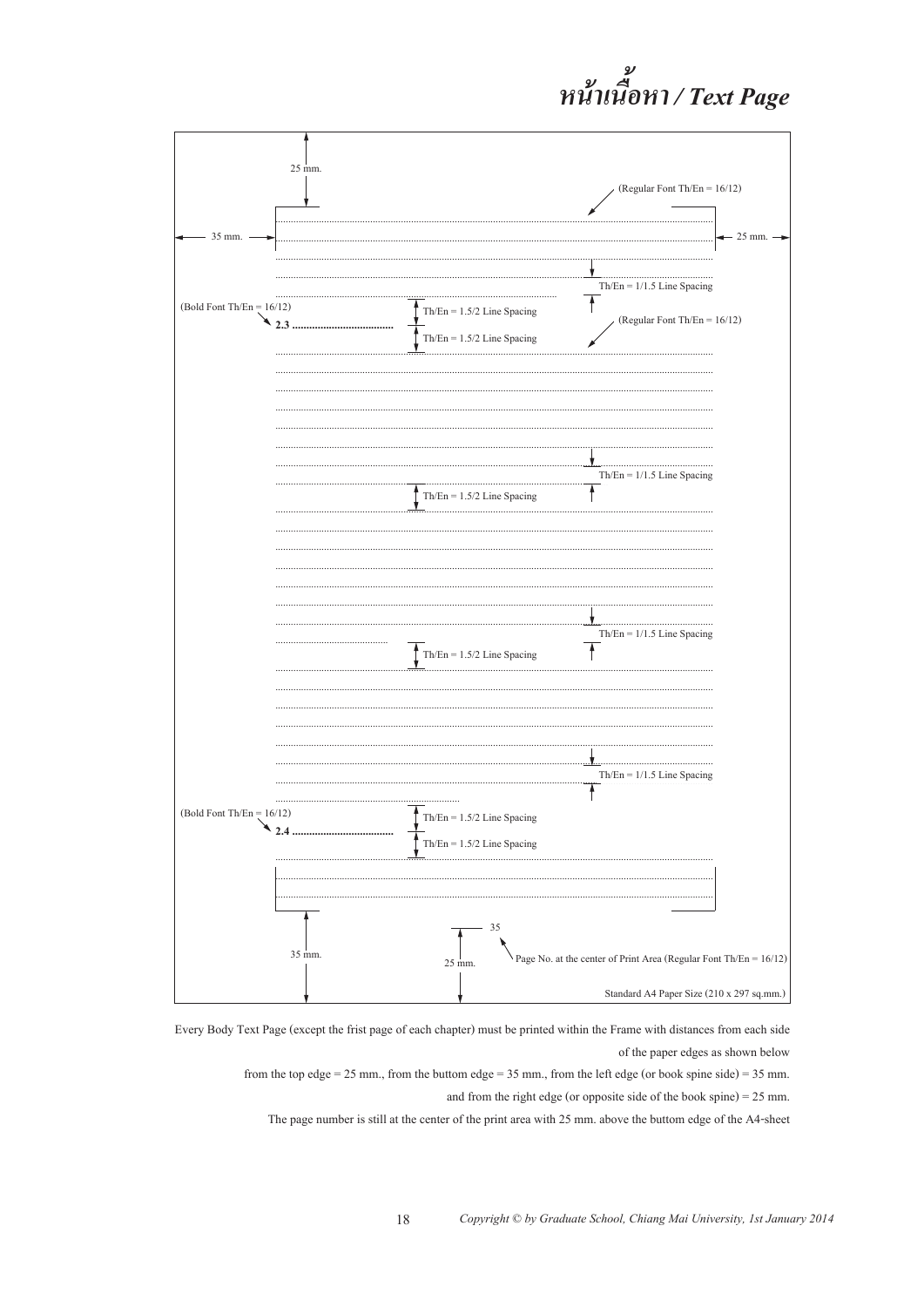## หัวข้อย่อยกับการย่อหน้า / Subtitle and Indention

![](_page_18_Figure_1.jpeg)

First Level Subtitles of each Chapter begin with Chapter Number followed by a dot "." and a running number starting from 1 e.g., 1.1 ..., 1.2 ..., 1.3 ... and so on. Second Level Subtitles use the same system as the First Level's, by adding a dot "." and a running number starting from 1, e.g., 1.1.1 ..., 1.1.2 ..., 1.1.3 ... and so on. When the numbers of subtitles reach three sets. the system is changed to include Close Round Bracket (Parenthesis) ")", e.g., 1) ...., 2) ..., ..., 3.3.1) ... 3.3.2) ... and so on, until they reach three sets of numbers the system is changed to include Open and Close Round Backet "(...)", e.g., (1) ..., (2) ..., ..., (3.4.1) ..., (3.4.2) ... and so on. Only the First Level Subtitles and Text under them are Left Justified (no indention) Each Subtitle starting from Second Level, a 10 mm. indention is made on each level

19

Texts under subtitles starting from Second Level are at 10 mm, indention from the number of their own level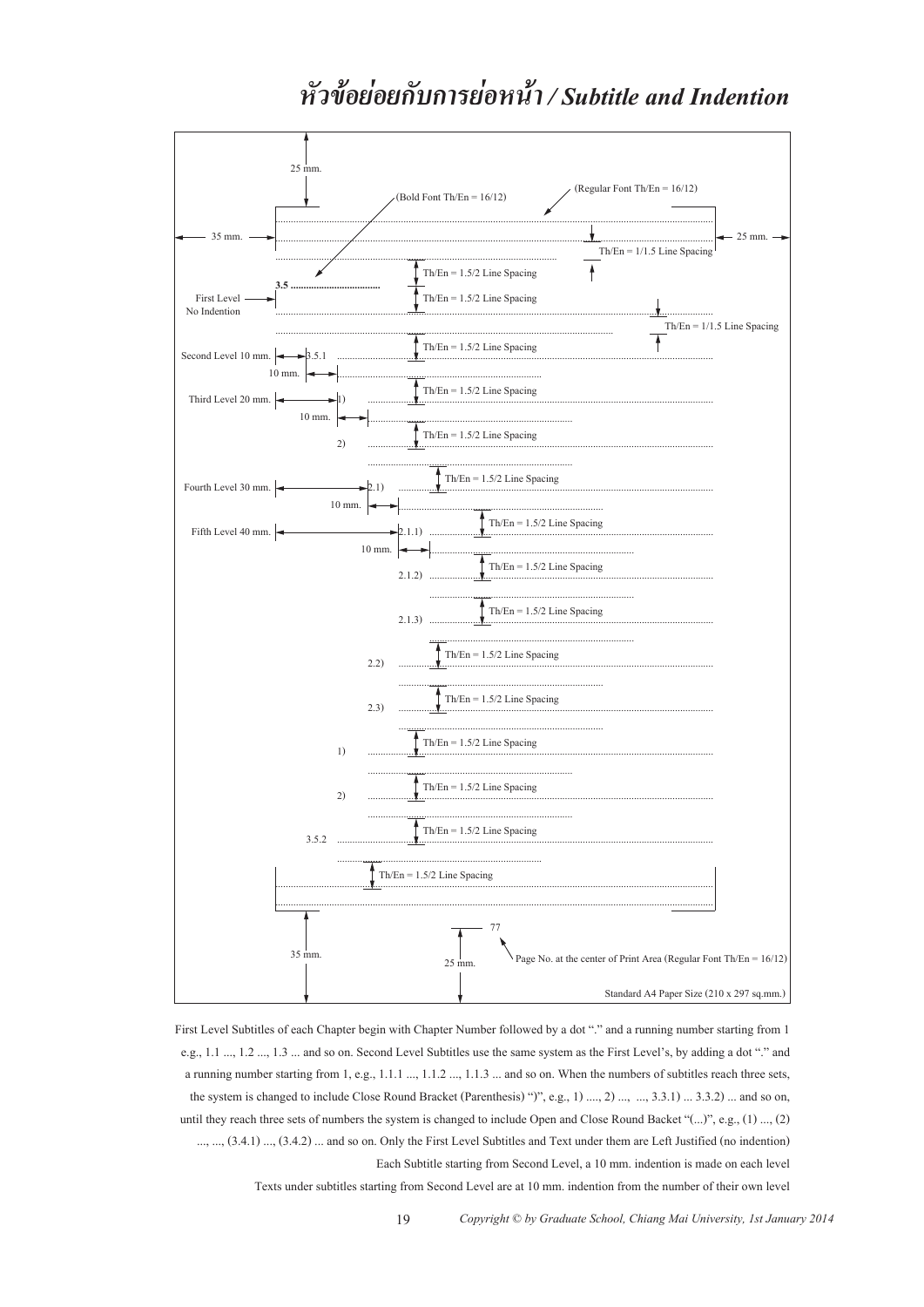# คำอธิบายตารางและภาพ / Table and Figure with Description

![](_page_19_Figure_1.jpeg)

Tables and Figures with their Descriptions must be placed horizontally at the center of the print area If possible they should be placed next to the paragraph refering to them, otherwise on next page from the refering paragraph Table Number with Table Description must be placed above the Described Table with one line spacing Figure Number with Figure Description must be placed just under the Figure with one line spacing Table and Figures Numbers begin with Chapter Number followed by a dot "." and a running number starting from 1 e.g., Table 1.1 ..., ..., Table 3.2 ..., ..., Figure 2.2 ..., ..., Figure 5.7 ...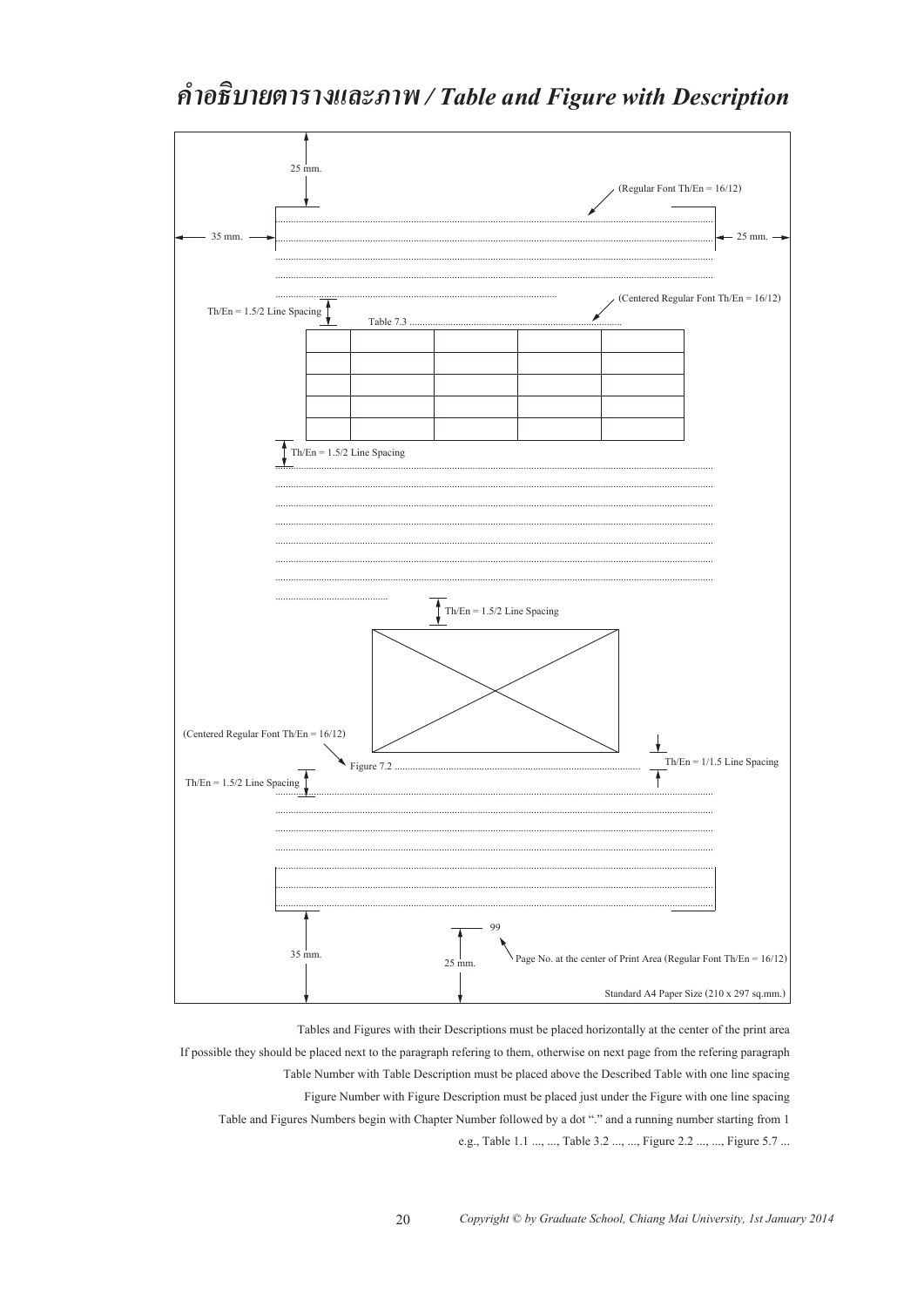#### *การอ างอ งระบบนาม-ปี / Name-Year System Referencing ้ ิ*

![](_page_20_Figure_1.jpeg)

Referencing in Name-Year System, Author's Surname (for English) or Author's First Name and Surname (for Thai) and Year of the Publishing in the Square Brackets "[... name ..., ... year ...]" is Left Aligned and leading the details of each publication. References must be Alphabetically Ordered by Surname (for English) and First Name (for Thai) Group of Thai Laguage References is separated from Other Language References and should be ordered in the first part The details of publications may be placed at about 30 mm. indention. Normal Line Spacing for Thai (Angsana New) or English (Times New Roman) is Single or 1.5 Line Spacing respectively. Spacing between each item for Thai and English are 1.5 and 2 Line Spacing respectively. This Alphabetical Sequence of Referencing System is also used for the Bibliographic Referencing but without Name and Year in the Square Brackets, and item may be Left Aligned to the Print Area Frame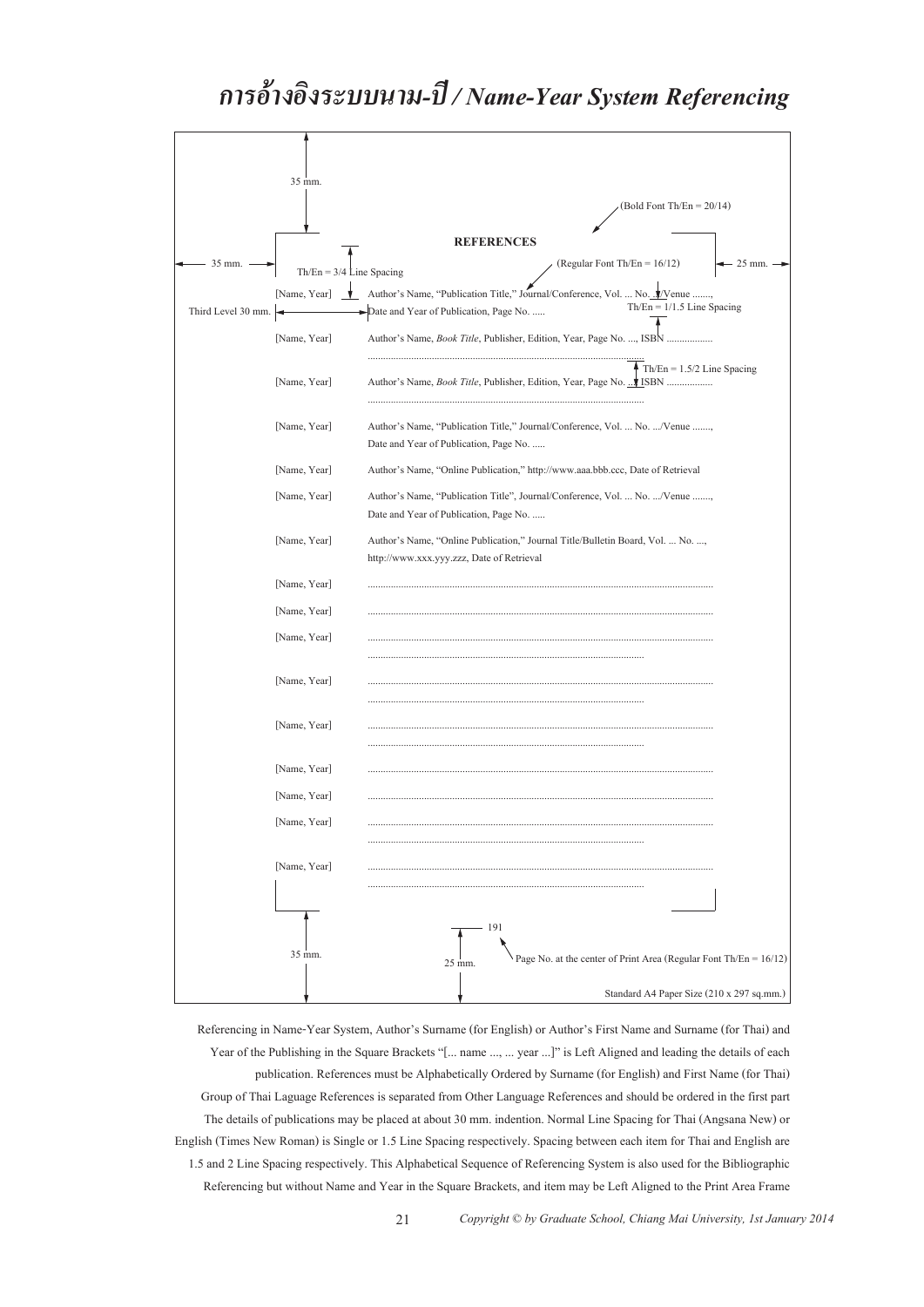#### *การอ างอ งระบบหมายเลข / Number System Referencing ้ ิ*

![](_page_21_Figure_1.jpeg)

In Number System Referencing, Square Brackets "[...]" with Reference Running Numbers are used and placed in front of the details of each publication. The First Number , Starting from Number 1, means the first reference used in the body text References in Number System may not be ordered alphabetically which it should be ordered by the sequence of referencing The Reference Number in the Square Brackets may be Left Aligned or 10 mm. Indention While the details of publications may be placed at 20 mm. indention Line Spacing within each item for Thai (Angsana New) or English (Times New Roman) is Single or 1.5 Line Spacing

respectively. Spacing between each item for Thai and English are 1.5 and 2 Line Spacing respectively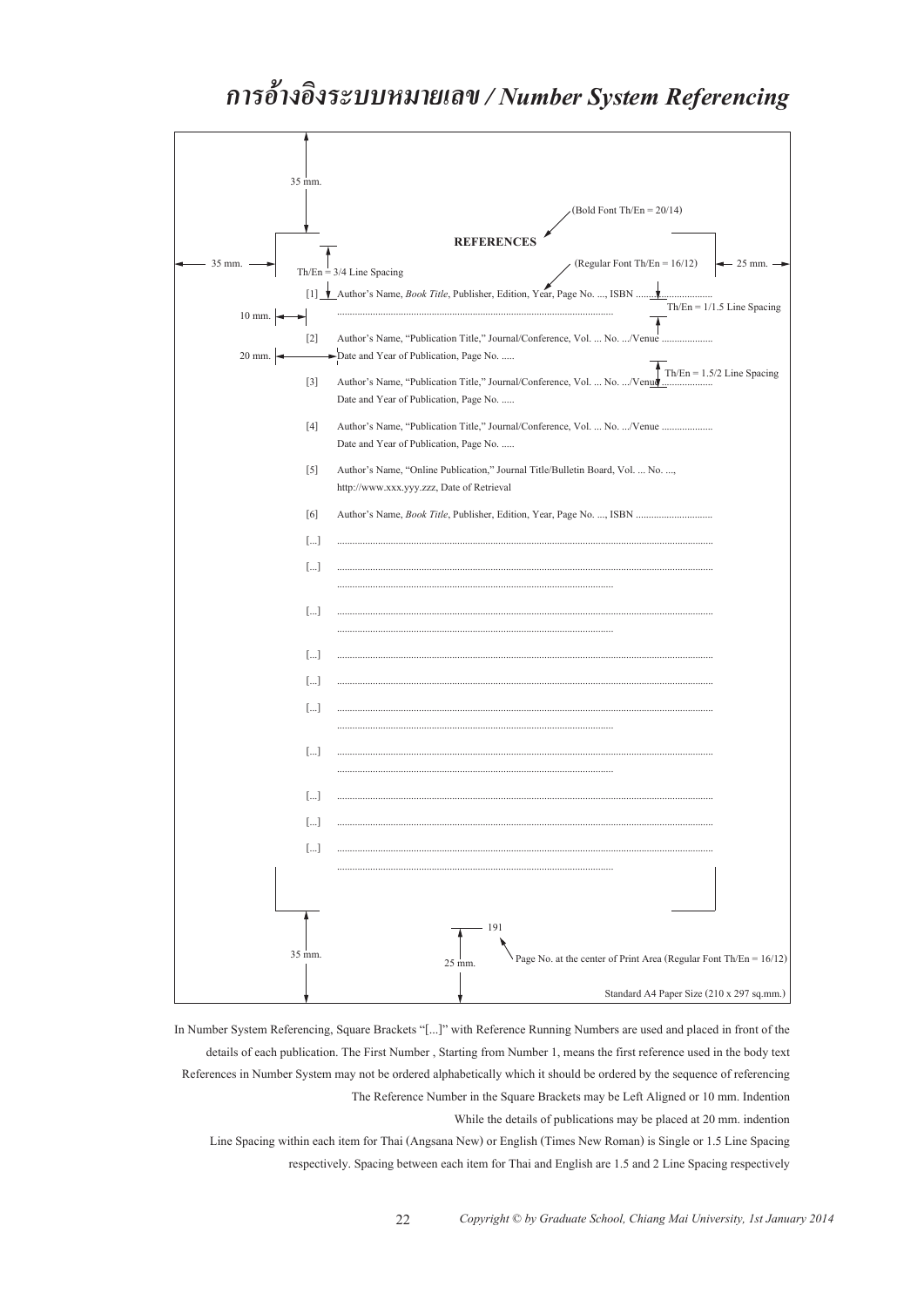#### *รายการส งต พ มพ / List of Publications ิ ี ิ ์*

![](_page_22_Figure_1.jpeg)

Publications concerning the Research Work/Thesis/Independent Study done by the Author should be listed on this page Format of the List of Publications is similar to the format in Number System Referencing but the Number in front of each Publication is followed by a close round bracket (close parenthesis) List of Publications may also be included in Curriculum Vitae Page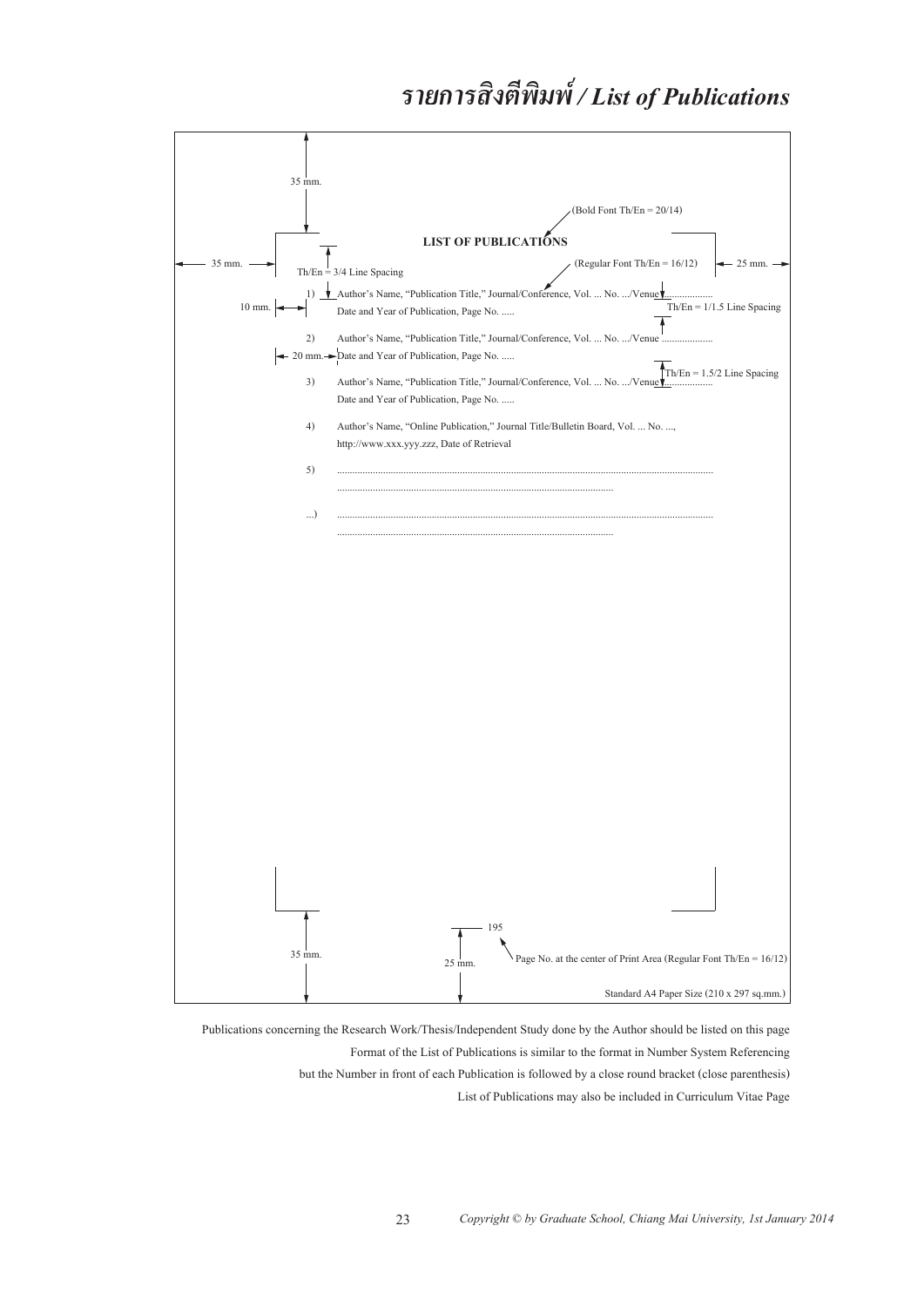### ภาคผนวก / Appendix

![](_page_23_Figure_1.jpeg)

Appendices are Important Information concerning the Research Work or Contents in the Thesis, which may be or may not be the work done by the author, that are not described in details in the body text, but the author would like to provide them for the readers to know, in order to make the Thesis complete in terms of Contents without additional searching from somewhere else, e.g., Table, Figures, Data from the Experiment, Datasheet of Electronic Devices, etc. Appendix Section may be divided into many parts which are orderd by the sequence of alphabets, e.g., Appendix A, Appendix B, Appendix C, etc. (for English) or ภาคผนวก ก, ภาคผนวาก ข, ภาคผนวก ค, ฯลฯ (for Thai) followed by a Title or a Brief Description for each appendix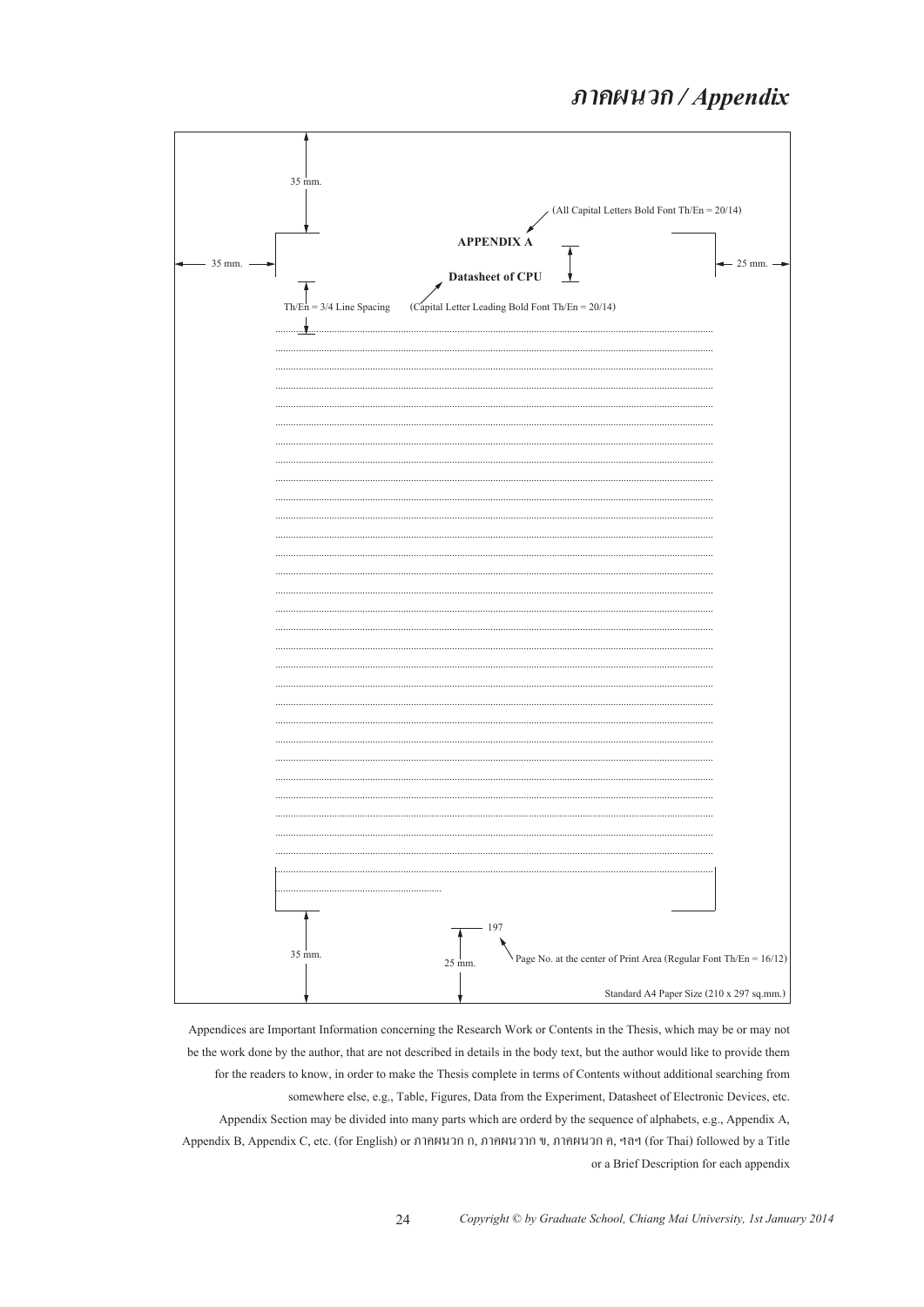#### *ประวัต ผู้ เข ยน / Curriculum Vitae ิ ี*

![](_page_24_Figure_1.jpeg)

Curriculum Vitae may be written in Form of List as shown above or Form of Essay to describe the background of the author The author who feels uneasy to provide some details may provide only some parts that feels confortable e.g., the Date of Birth may provide only Month and Year of Birth

Publications, particularly generated from the research work of study, should be lists. Experience may include some kinds of Computer Language Skill, Laboratory Experience, Training in Industries, Attending Conference/Seminar, etc. Others item may be like Student or Social Activities, Member of Academic or Professional Institutions, etc. A Portrait Straigth Face Photograph (Without Hat and Sun Glasses) of the author sized 40 x 50 sq.mm. may be included in the Left Lower Box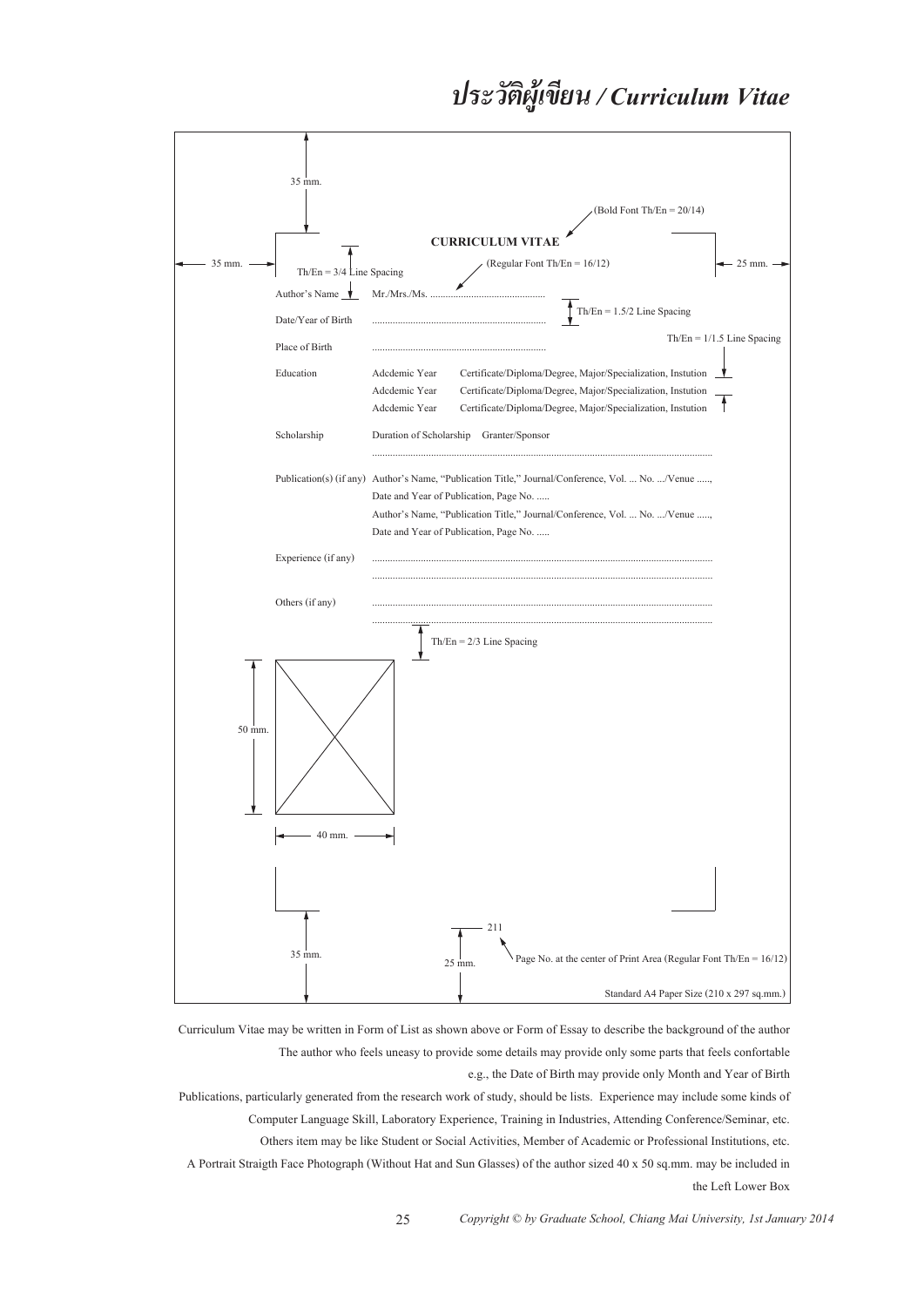**… ช ื่อหัวข อวทยาน ิ ิ พนธ /การค นคว าแบบอสระ ิ … ้ ์ ้ ้ … ช ื่อหัวข อฯ บรรทดทั สอง ี่ (ถ าม) … ี ้ ้**

> **… ช ื่อ-นามสกลุ (ไม่มค ีานํ ําหน า) … ้**

**… ช ื่อปริญญา … … วชาเอก ิ หร อ สาขาวชาิ … ื**

**บัณฑตวิ ทยาล ิ ยั มหาวทยาล ิ ยเช ั ียงใหม่ … เดอน พ.ศ. (ไม่มค ีาวํ ่า เดอน และ พ.ศ.) … ื ื**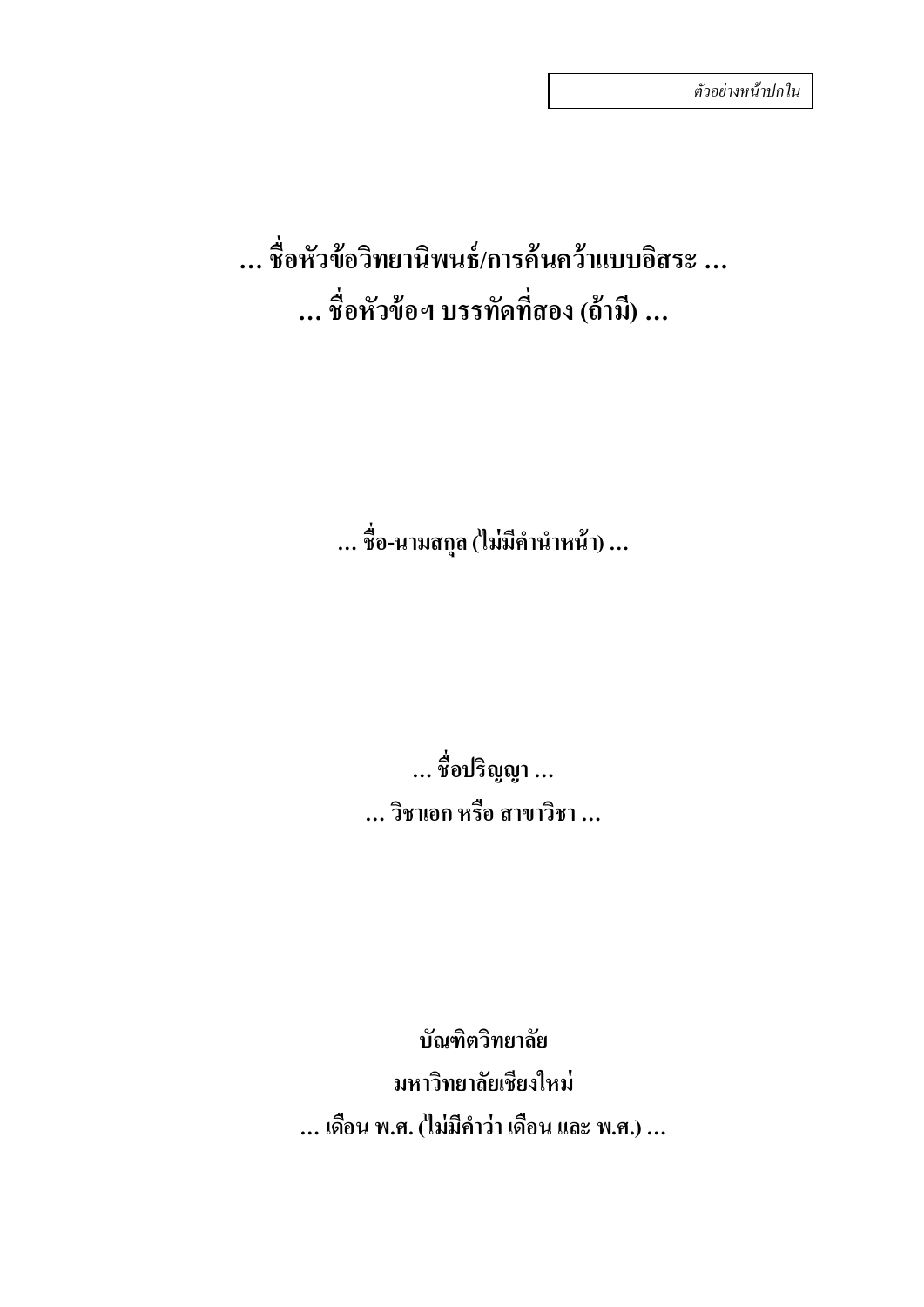# **… ชื่อหัวข้อวิทยานิพนธ์/การค้นคว้าแบบอิสระ … … ชื่อหัวข้อฯ บรรทัดที่สอง (ถ้ามี)…**

**… ชื่อ-นามสกล ุ (ไม่มีคํานําหน้า) …**

**วิทยานิพนธ์นี้เสนอต่อมหาวิทยาลัยเชียงใหม่เพื่อเป็ นส่วนหนึ่งของการศึกษาตาม หลักสูตร… ชื่อหลักสูตร … สาขาวิชา … ชื่อสาขาวิชา …**

> **บัณฑิตวิทยาลัย มหาวิทยาลัยเชียงใหม่ … เดือน พ.ศ. (ไม่มีคําว่า เดือน และ พ.ศ.) …**

*คู่มือการเขียนและพิมพ์วิทยานิพนธ์ฯ* ก © *บัณฑิตวิทยาลัย มช. 1 มค. 2557*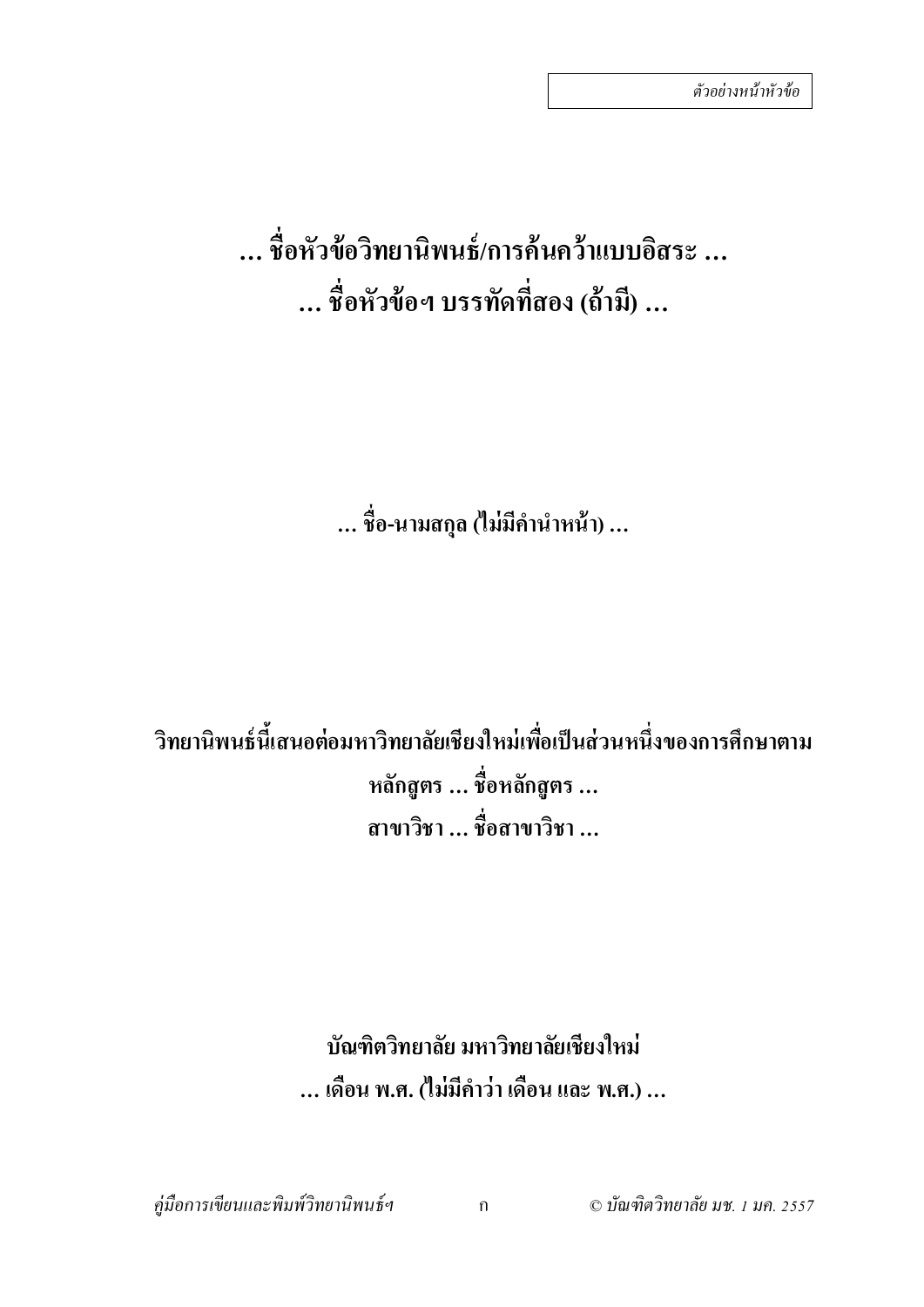#### **… ช ื่อหัวข อวทยาน ิ ิพนธ /การค นคว าแบบอสระ ิ … ้ ์ ้ ้ … ช ื่อหัวข อฯ บรรทดทั สอง ี่ (ถ าม) … ี ้ ้**

… ชื่อ-นามสกุล (ไม่มีคำนำหน้า) …

้วิทยานิพนธ์/การค้นคว้า... นี้ได้รับการพิจารณาอนุมัติให้นับเป็นส่วนหนึ่งของการศึกษาตามหลักสูตร … ชื่อหลักสูตร … สาขาวิชา … ชื่อสาขาวิชา …

**คณะกรรมการสอบ คณะกรรมการทปรี่ ึกษา**

|                                                                     | $(\dots,\dots,\dots,\dots,\dots,\dots)$ |
|---------------------------------------------------------------------|-----------------------------------------|
|                                                                     |                                         |
|                                                                     | $(\dots,\dots,\dots,\dots,\dots,\dots)$ |
|                                                                     |                                         |
|                                                                     | $(\dots,\dots,\dots,\dots,\dots,\dots)$ |
| กรรมการ                                                             |                                         |
| $(\ldots,\ldots,\ldots,\ldots,\ldots,\ldots,\ldots,\ldots,\ldots))$ |                                         |

### 1 มกราคม 2557 © ลิขสิทธิ์ของมหาวิทยาลัยเชียงใหม่

*คู่มือการเขียนและพิมพ์วิทยานิพนธ์ฯ* ข © *บัณฑิตวิทยาลยั มช. 1 มค. 2557*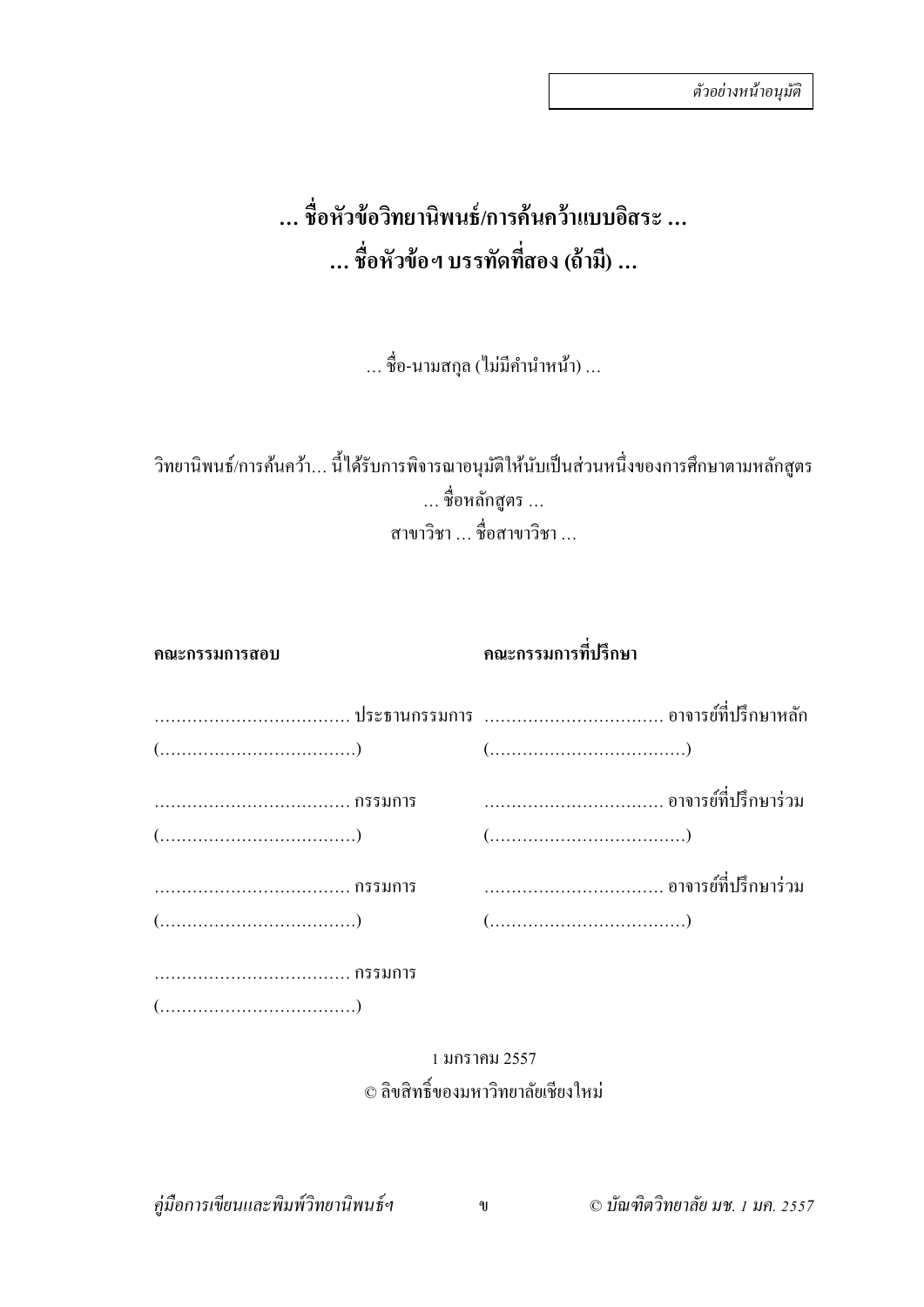#### **… ช ื่อหัวข อวทยาน ิ ิพนธ /การค นคว าแบบอสระ ิ … ้ ์ ้ ้ … ช ื่อหัวข อฯ บรรทดทั สอง ี่ (ถ าม) … ี ้ ้**

… ชื่อ-นามสกุล (ไม่มีคำนำหน้า) …

้วิทยานิพนธ์/การค้นคว้า... นี้ได้รับการพิจารณาอนุมัติให้นับเป็นส่วนหนึ่งของการศึกษาตามหลักสูตร … ชื่อหลักสูตร … สาขาวิชา … ชื่อสาขาวิชา …

| คณะกรรมการสอบ                                                               | อาจารย์ที่ปรึกษา |
|-----------------------------------------------------------------------------|------------------|
|                                                                             |                  |
| $(\ldots,\ldots,\ldots,\ldots,\ldots,\ldots,\ldots,\ldots))$                |                  |
|                                                                             |                  |
| $(\ldots, \ldots, \ldots, \ldots, \ldots, \ldots, \ldots, \ldots, \ldots))$ |                  |
| กรรมการ                                                                     |                  |
| $(\ldots, \ldots, \ldots, \ldots, \ldots, \ldots, \ldots, \ldots, \ldots))$ |                  |
|                                                                             |                  |
|                                                                             |                  |
|                                                                             | ่ 1 บคราดบ 2557  |

### 1 มกราคม 2557 © ลิขสิทธิ์ของมหาวิทยาลัยเชียงใหม่

*คู่มือการเขียนและพิมพ์วิทยานิพนธ์ฯ* ข © *บัณฑิตวิทยาลยั มช. 1 มค. 2557*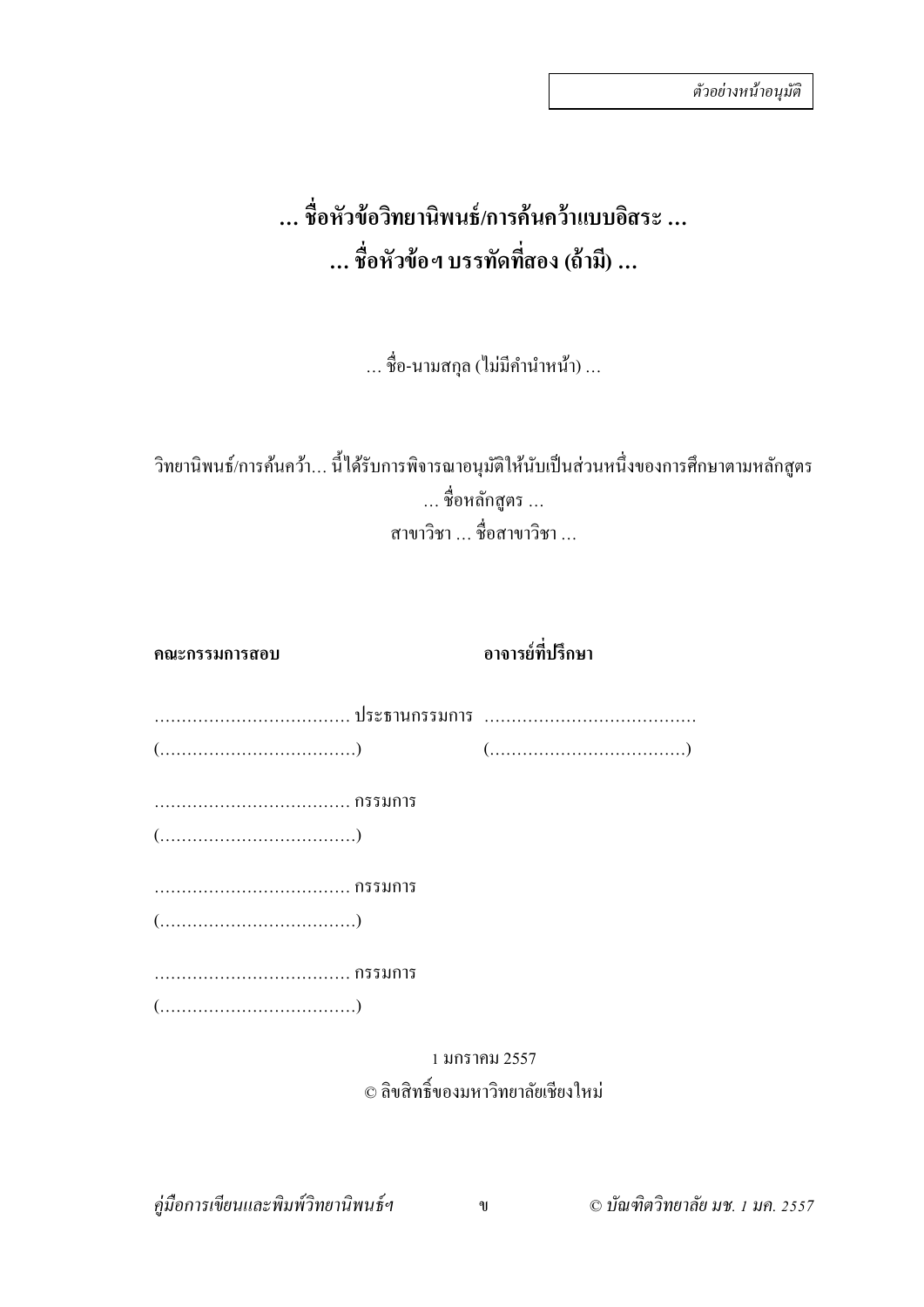*ตัวอย่างหน้าคําอุทิศ*

**แด่**

**… ผ้ที่ต้องการอ ู ุทิศให้ …**

*คู่มือการเขียนและพิมพ์วิทยานิพนธ์ฯ* ค © *บัณฑิตวิทยาลัย มช. 1 มค. 2557*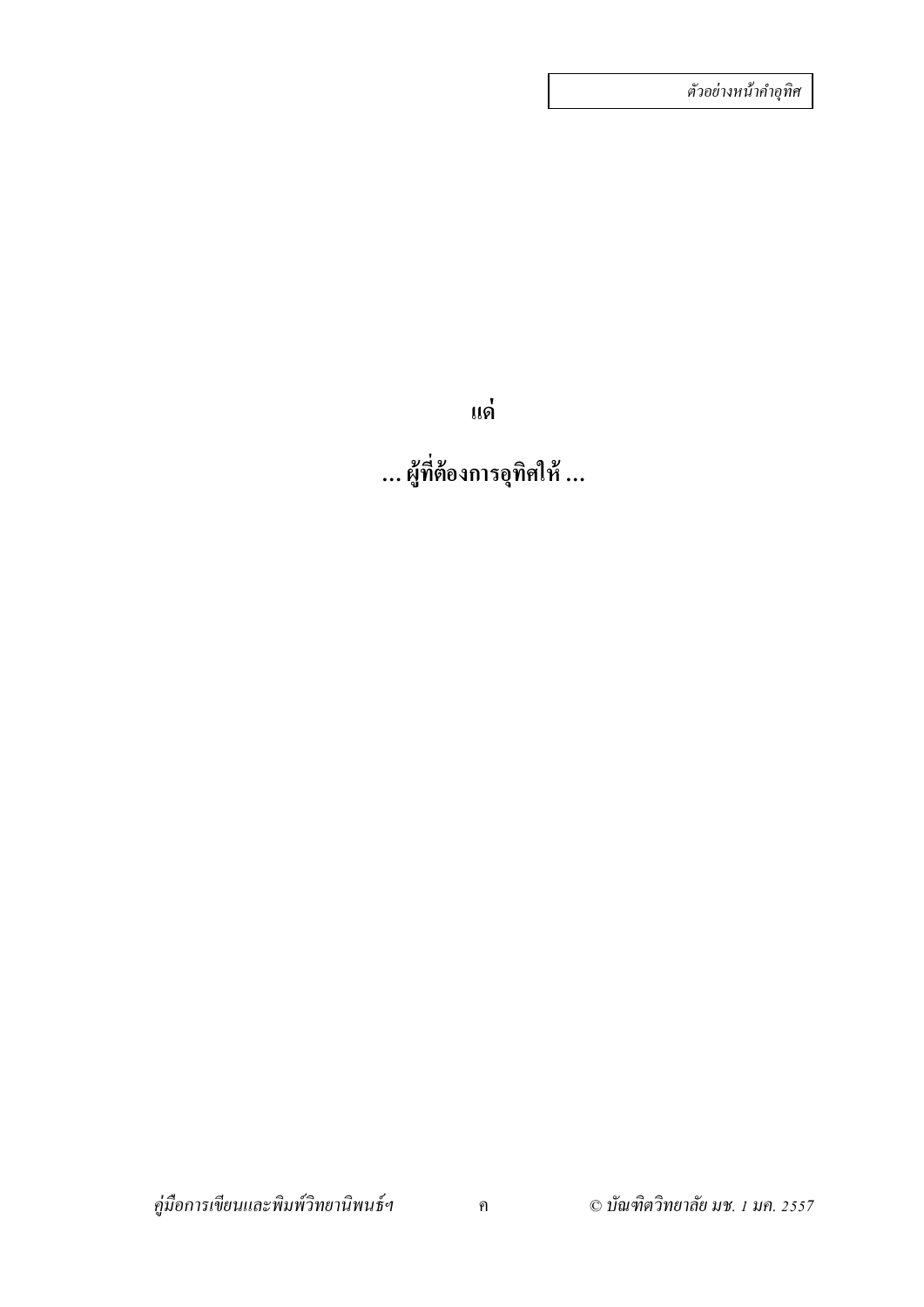### กิตติกรรมประกาศ

... ชื่อ-นามสกุล ผู้เขียน ...

คู่มือการเขียนและพิมพ์วิทยานิพนธ์ฯ

© บัณฑิตวิทยาลัย มช. 1 มค. 2557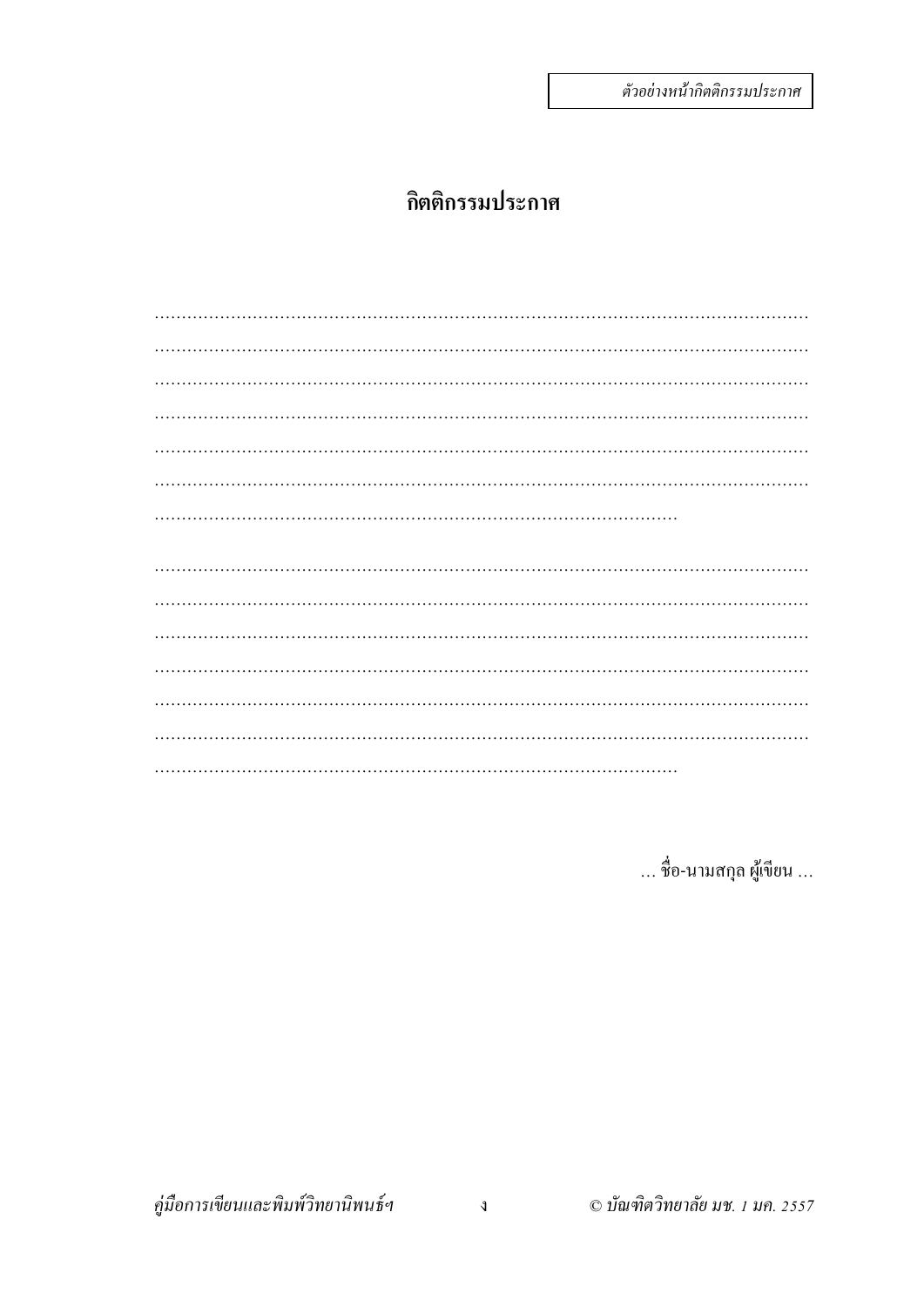|                     | ชื่อหัวข้อวิทยานิพนธ์/การค้นคว้า  ชื่อหัวข้อวิทยานิพนธ์/การค้นคว้าแบบอิสระ                                                                                        |
|---------------------|-------------------------------------------------------------------------------------------------------------------------------------------------------------------|
|                     |                                                                                                                                                                   |
| ผู้เขียน            | นาย/นาง/นางสาว  (ชื่อ-นามสกุล ผู้เขียน)                                                                                                                           |
| ปริญญา              | ชื่อปริญญา  ( สาขาวิชา )                                                                                                                                          |
| อาจารย์ที่ปรึกษา    | คำนำหน้าชื่อ ชื่อ-นามสกุล  <หรือใช้รูปแบบต่อไปนี้>                                                                                                                |
| คณะกรรมการที่ปรึกษา | คำนำหน้าชื่อ ชื่อ-นามสกุล      อาจารย์ที่ปรึกษาหลัก<br>คำนำหน้าชื่อ ชื่อ-นามสกุล      อาจารย์ที่ปรึกษาร่วม<br>คำนำหน้าชื่อ ชื่อ-นามสกุล      อาจารย์ที่ปรึกษาร่วม |

### **บทคดยั ่อ**

*คู่มือการเขียนและพิมพ์วิทยานิพนธ์ฯ* จ © *บัณฑิตวิทยาลยั มช. 1 มค. 2557*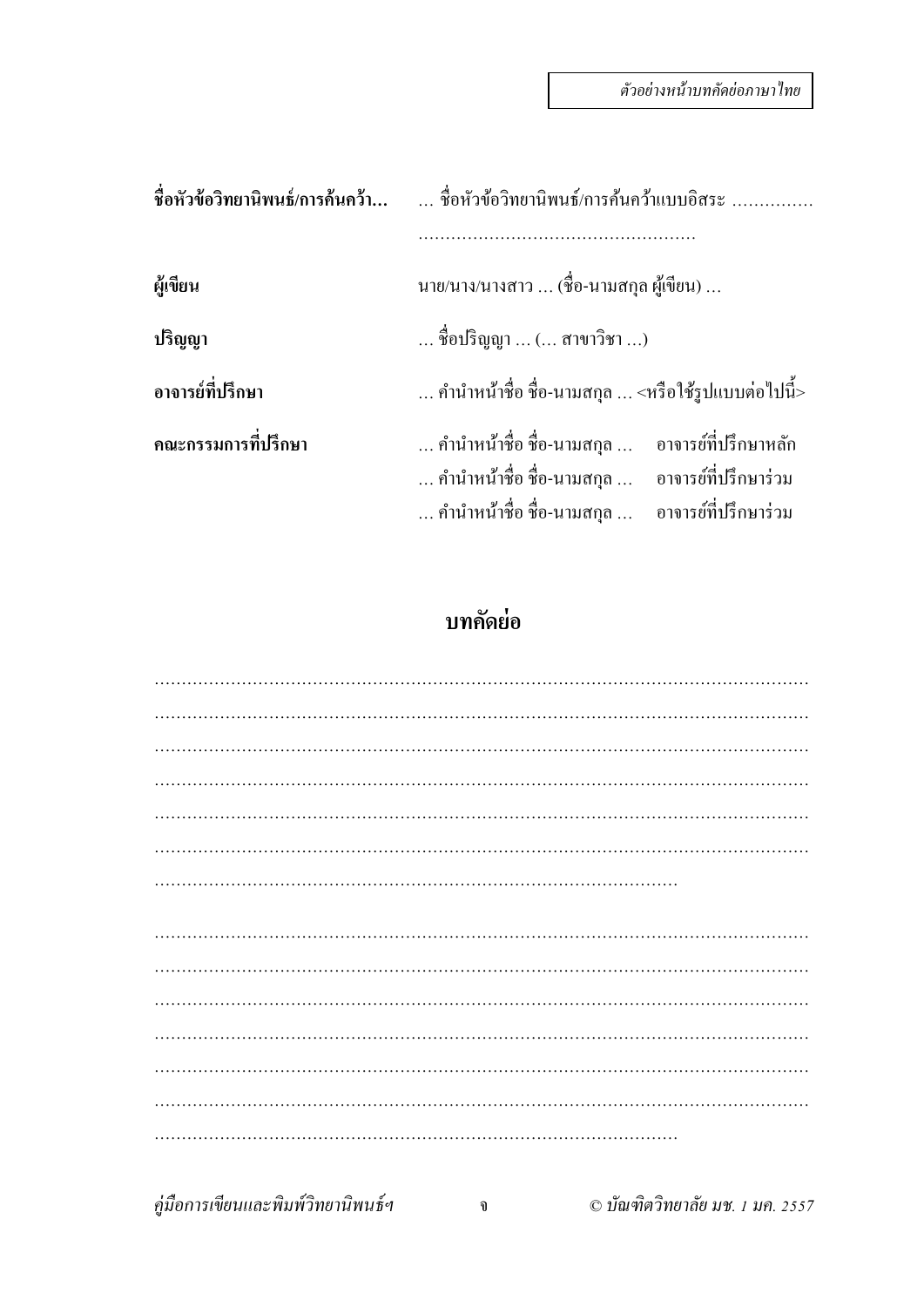| (Thesis/Independent Study) Title |                                                                |            |
|----------------------------------|----------------------------------------------------------------|------------|
|                                  |                                                                |            |
| Author                           | Mr./Mrs./Ms./etc (Author's Name-Surname)                       |            |
| <b>Degree</b>                    | (Degree Title)  ( Major/Field of Specialization )              |            |
| Advisor                          | Title Name-Surname $\ldots$ $\leq$ or use the following format |            |
| <b>Advisory Committee</b>        | Title Name-Surname                                             | Advisor    |
|                                  | $\ldots$ Title Name-Surname $\ldots$                           | Co-advisor |
|                                  | Title Name-Surname                                             | Co-advisor |

#### **ABSTRACT**

*คู่มือการเขียนและพิมพ์วิทยานิพนธ์ฯ* ฉ © *บัณฑิตวิทยาลยั มช. 1 มค. 2557*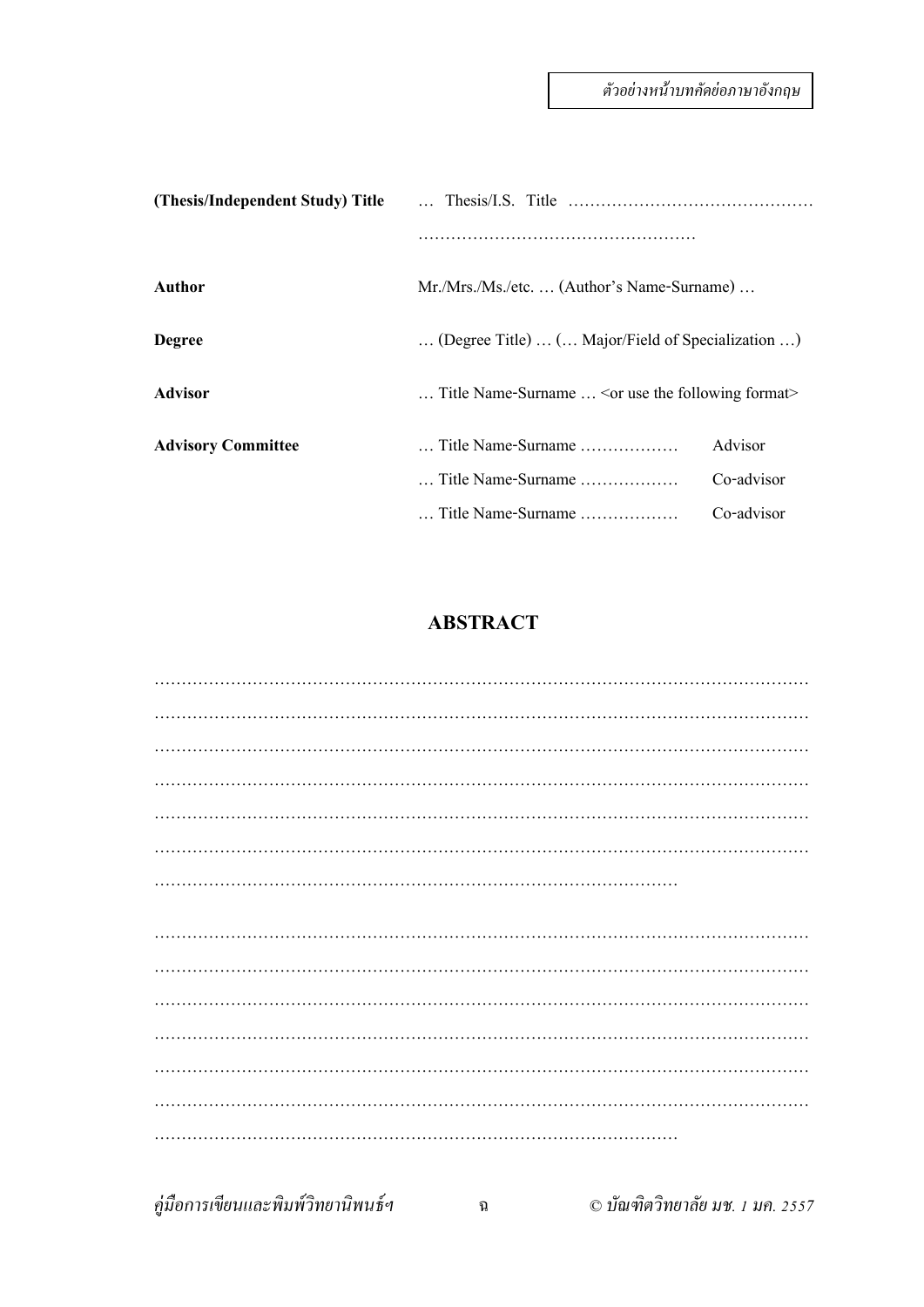# **สารบัญ**

| กิตติกรรมประกาศ      |      |                                                                                   | J              |
|----------------------|------|-----------------------------------------------------------------------------------|----------------|
| บทคัดย่อภาษาไทย      |      |                                                                                   | จ              |
| <b>ABSTRACT</b>      |      |                                                                                   | นิ             |
| สารบัญตาราง (ถ้ำมี)  |      |                                                                                   | ្រ             |
| สารบัญรูปภาพ (ถ้ามี) |      |                                                                                   | ณ              |
|                      |      | รายการอักษรย่อ/สัญลักษณ์/อภิธานศัพท์/ฯลฯ (ถ้ามี)                                  | ญู             |
|                      |      | ข้อความแห่งการริเริ่มภาษาไทย (ถ้ามี) (แต่บังคับให้มีสำหรับการศึกษาระดับปริญญาเอก) | ฏิ             |
|                      |      | STATEMENTS OF ORIGINALITY (ถ้ามี) (แต่บังคับให้มีสำหรับการศึกษาระดับปริญญาเอก)    | M              |
| บทที่ 1              | บทนำ |                                                                                   | $\mathbf{1}$   |
|                      | 1.1  | ประวัติความเป็นมา                                                                 | $\mathbf{1}$   |
|                      | 1.2  | วัตถุประสงค์ของการวิจัย                                                           | $\overline{3}$ |
|                      | 1.3  | การทบทวนวรรณกรรม                                                                  | 5              |
|                      | 1.4  | ทฤษฎี หลักการ เหตุปัจจัย                                                          | 9              |
|                      |      |                                                                                   |                |
| บทที่ 2              |      |                                                                                   |                |
|                      |      |                                                                                   |                |
|                      |      |                                                                                   |                |
|                      |      | เอกสารอ้างอิง (หรือ บรรณานุกรม)                                                   | 191            |
| ภาคผนวก (ถ้ำมี)      |      |                                                                                   |                |
|                      |      | ภาคผนวก ก                                                                         | 195            |
|                      |      | ภาคผนวก ข                                                                         | 197            |
| ประวัติผู้เขียน      |      |                                                                                   | 211            |
|                      |      |                                                                                   |                |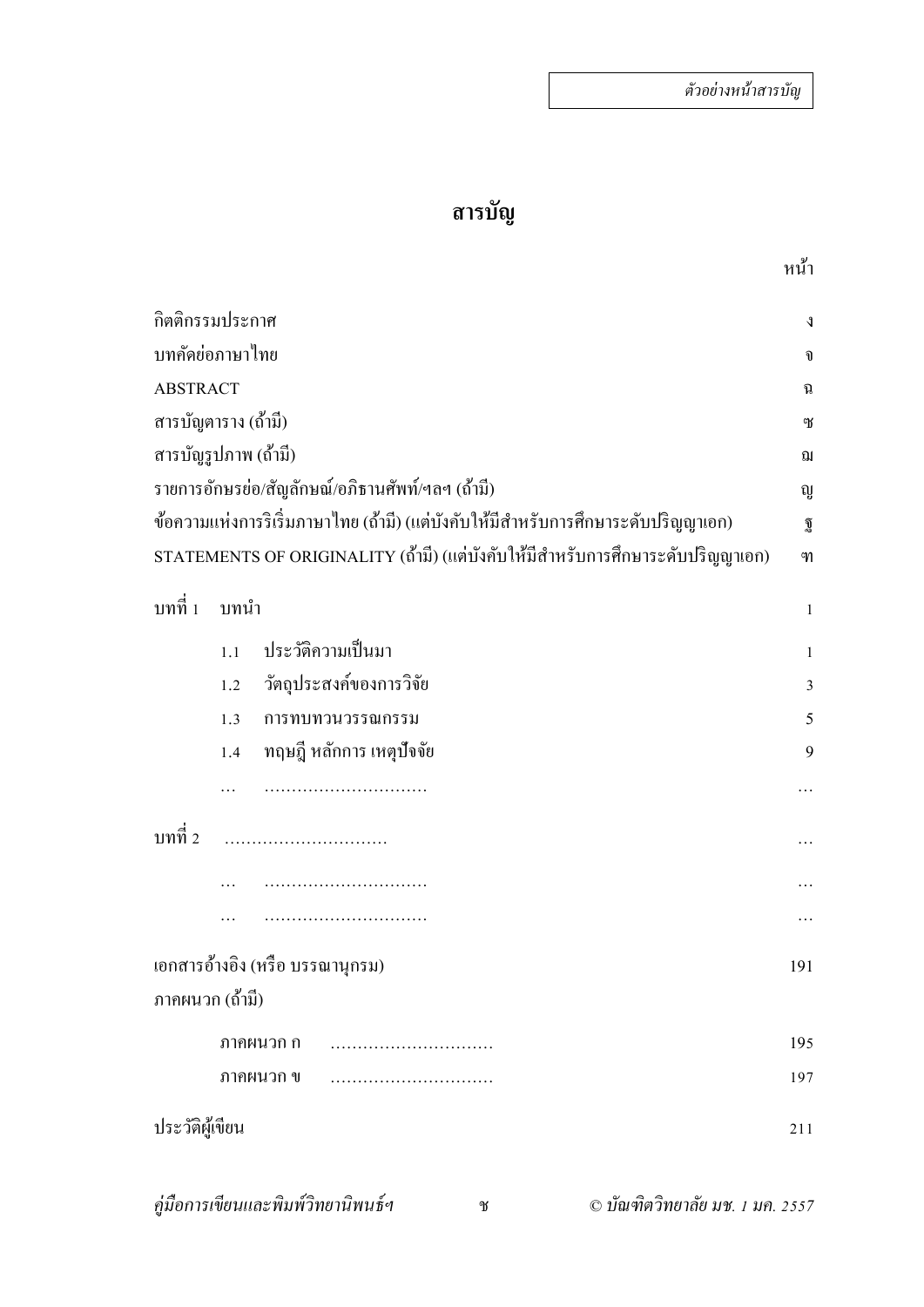## **สารบัญตาราง**

| ตารางที่ 1.1 ………………………… | $\overline{7}$ |
|-------------------------|----------------|
| ตารางที่ 1.2 ………………………… | 9              |
| ตารางที่ 1.3 ………………………… | 10             |
| ตารางที่ 1.4 ………………………… | 11             |
|                         |                |
| ตารางที่ 2.1 ………………………… | 13             |
| ตารางที่ 2.2 ………………………… | 15             |
|                         |                |
|                         |                |
|                         |                |
|                         |                |
|                         |                |
|                         |                |
|                         |                |
|                         |                |
|                         |                |
|                         |                |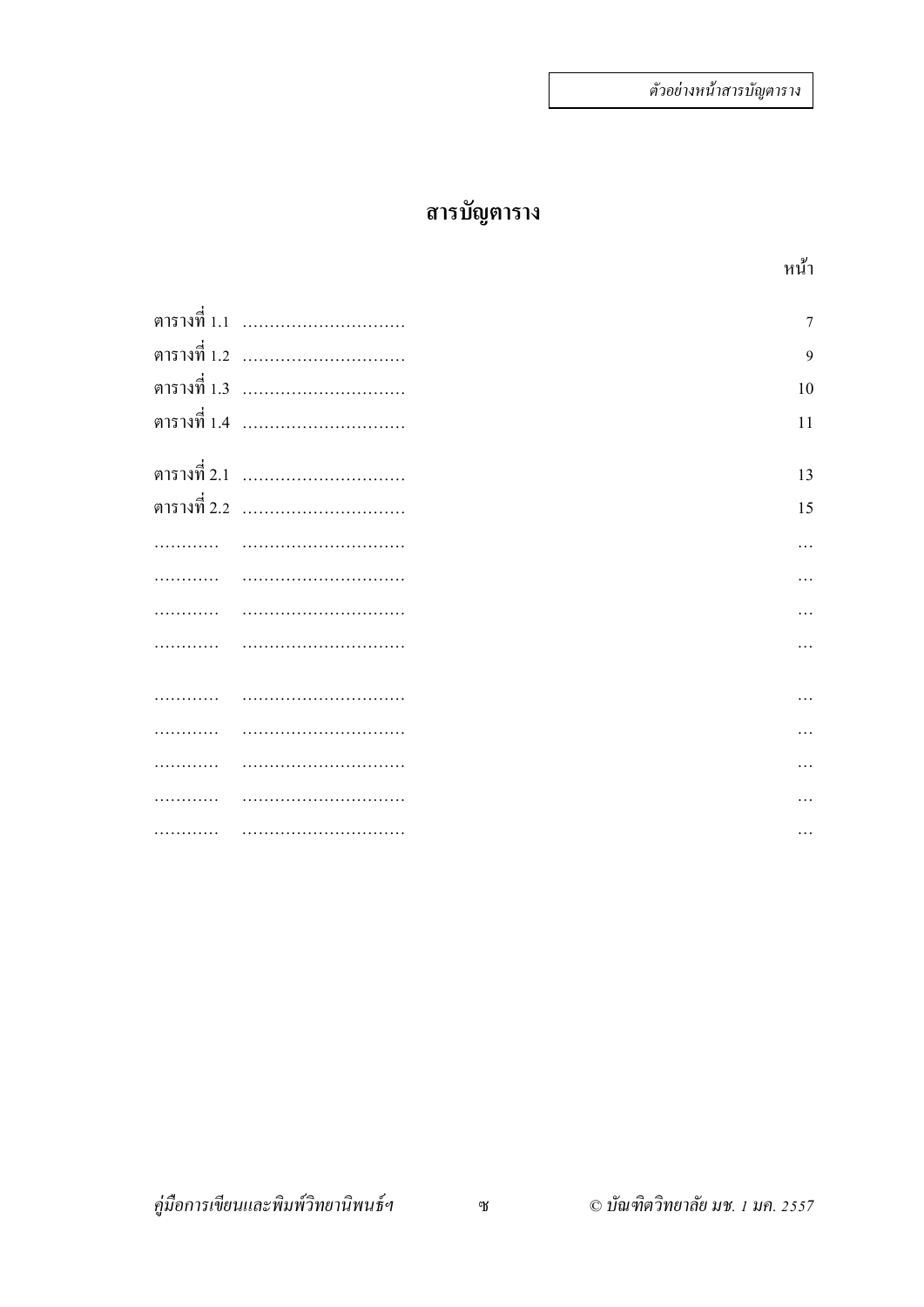# **สารบัญภาพ**

| ภาพที่ 1.1 |   | $\overline{7}$ |
|------------|---|----------------|
| ภาพที่ 1.2 |   | 9              |
| ภาพที่ 1.3 | . | 10             |
| ภาพที่ 1.4 |   | 11             |
|            |   |                |
| ภาพที่ 2.1 |   | 13             |
| ภาพที่ 2.2 |   | 15             |
|            |   | .              |
|            |   |                |
|            |   | .              |
|            |   | $\cdots$       |
|            |   |                |
|            |   | $\cdots$       |
|            |   | .              |
|            |   |                |
|            |   |                |
|            |   | .              |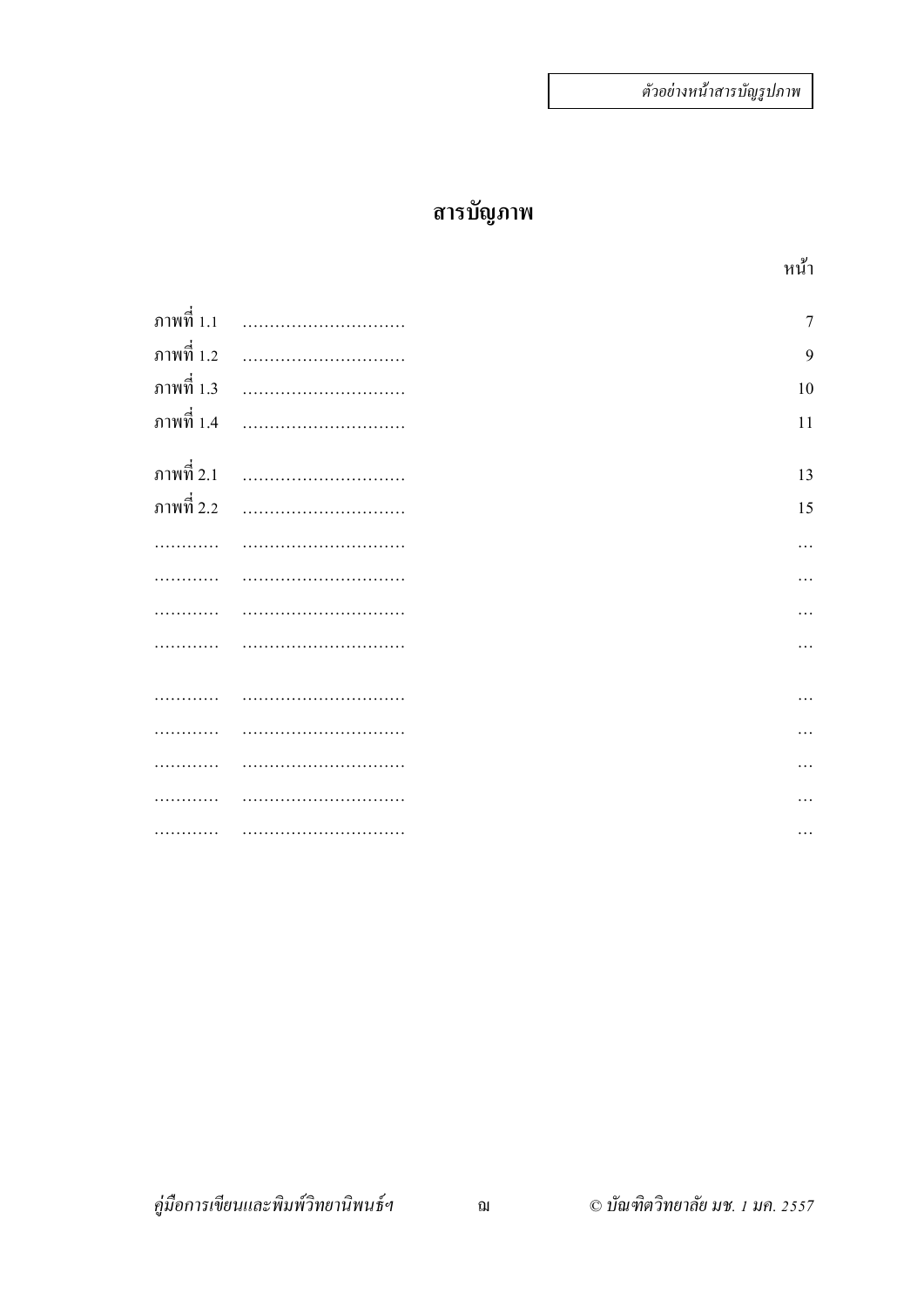### **รายการอักษรย่อ**

| กกต.         | คณะกรรมการการเลือกตั้ง                                                |
|--------------|-----------------------------------------------------------------------|
| กสทช.        | คณะกรรมการกิจการกระจายเสียง กิจการโทรทัศน์ และกิจการโทรคมนาคมแห่งชาติ |
| ขสมช.        | ขนส่งมวลชนมหาวิทยาลัยเชียงใหม่                                        |
|              |                                                                       |
|              |                                                                       |
|              |                                                                       |
|              |                                                                       |
|              |                                                                       |
|              |                                                                       |
| ิสกอ.        | ี สำนักงานคณะกรรมการการอุดมศึกษา                                      |
| สวทช.        | สำนักงานพัฒนาวิทยาศาสตร์และเทคโนโลยีแห่งชาติ                          |
| อสมท.        | องค์การสื่อสารมวลชนแห่งประเทศไทย                                      |
| <b>ASCII</b> | American Standard Code for Information Interchange                    |
| <b>BBC</b>   | <b>British Broadcasting Corporation</b>                               |
| <b>CNN</b>   | <b>Cable News Network</b>                                             |
| DC           | Direct Current                                                        |
| <b>ELTS</b>  | <b>English Language Testing System</b>                                |
|              |                                                                       |
|              |                                                                       |
|              |                                                                       |
|              |                                                                       |

*คู่มือการเขียนและพิมพ์วิทยานิพนธ์ฯ* ญ © *บัณฑิตวิทยาลัย มช. 1 มค. 2557*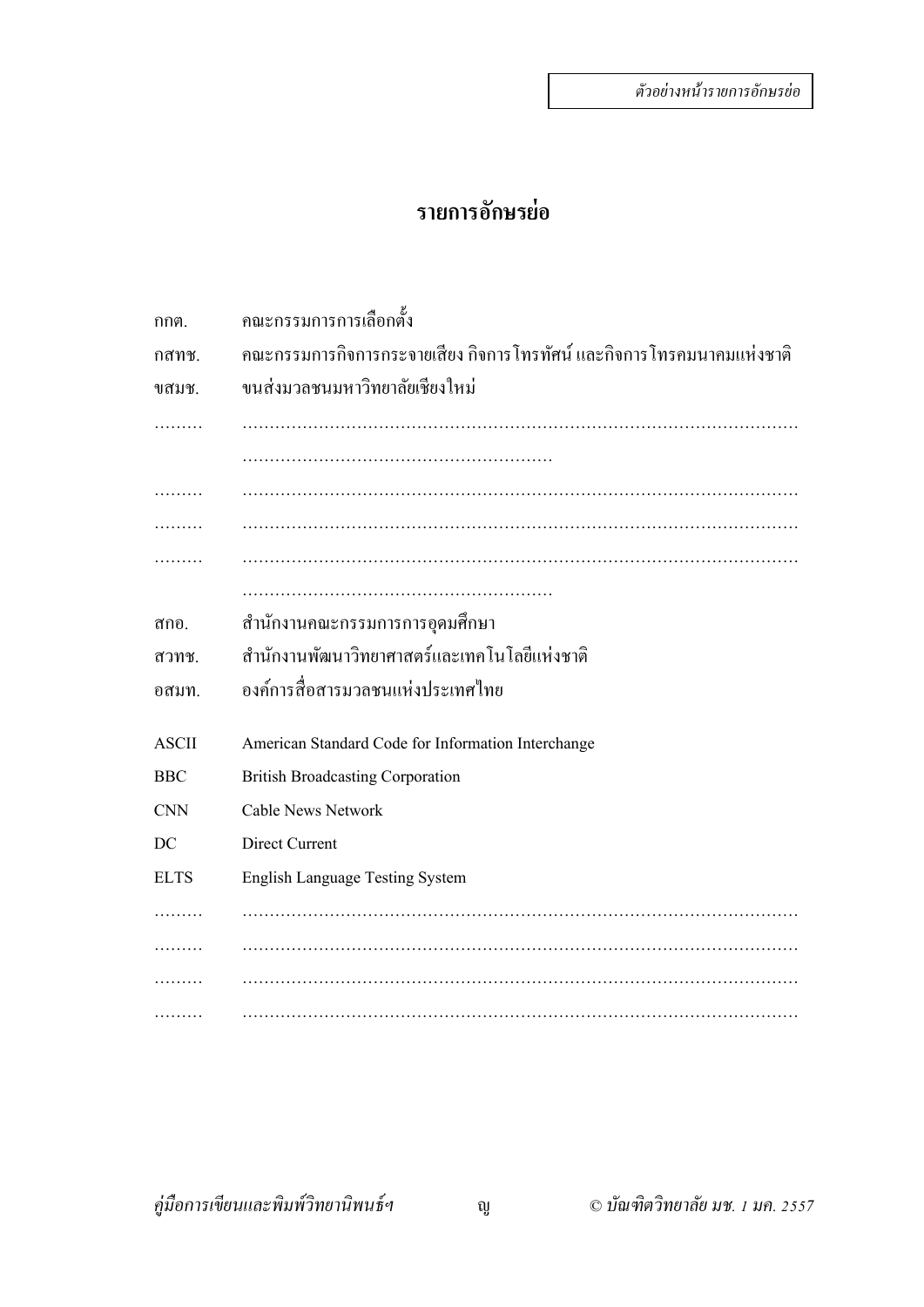### **รายการสัญลักษณ์**

 $\alpha$  Alpha, Temperature Coefficient <sup>λ</sup> Lamda, Wave Length <sup>ω</sup> Omega, Angular Velocity Σ Sigma, Summation ……… ………………………………………………………………………………………… ………………………………………………… ……… ………………………………………………………………………………………… ……… ………………………………………………………………………………………… ……… ………………………………………………………………………………………… ……………………………………………………… ……… ………………………………………………………………………………………… ……… ………………………………………………………………………………………… ……… ………………………………………………………………………………………… ……… …………………………………………………………………………………………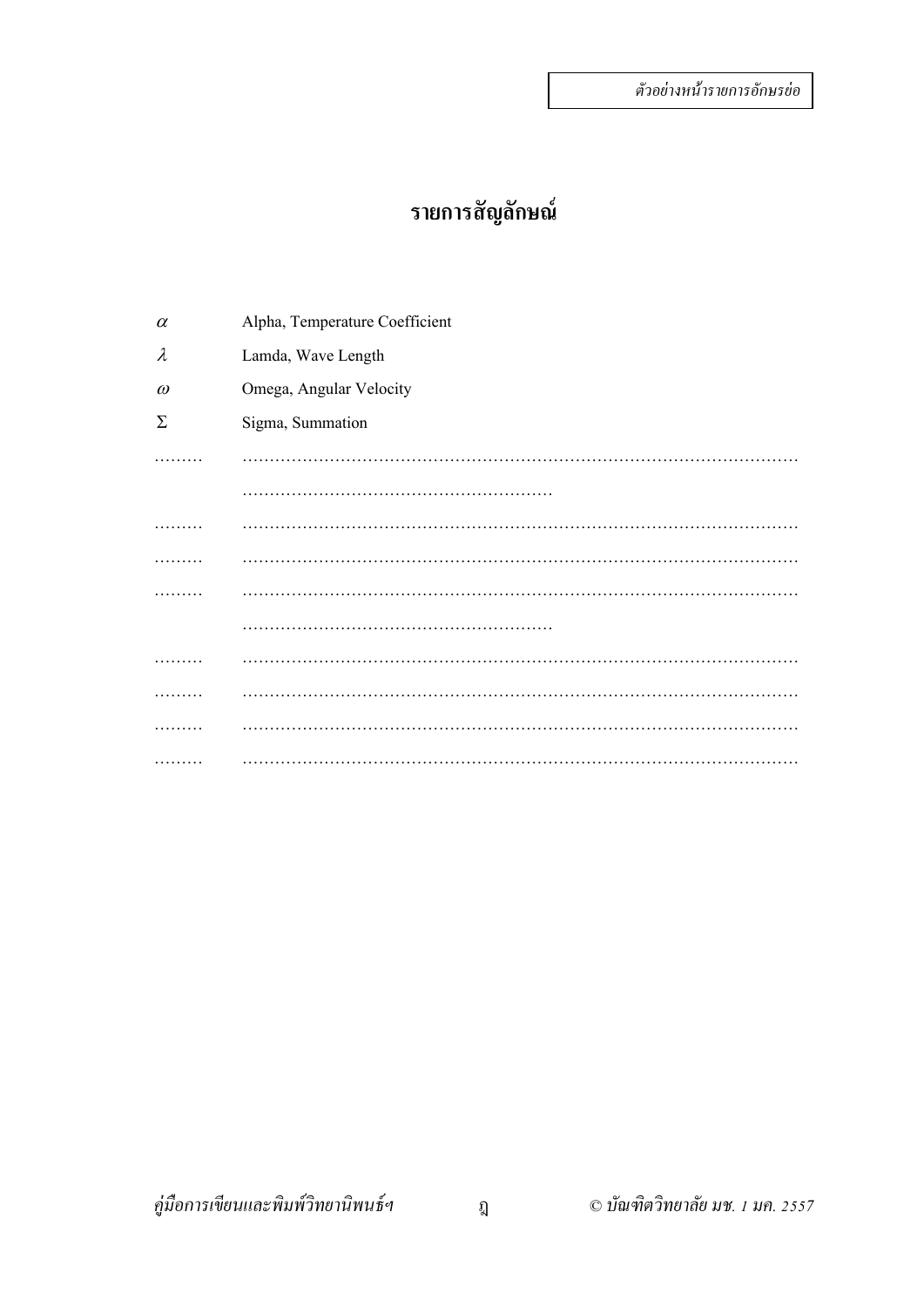### **อภิธานศัพท์**

| กก          | ชื่อพรรณไม้ในวงศ์ Cyperaceae เกิดในที่ชุ่มแฉะ มีหลายชนิด                               |
|-------------|----------------------------------------------------------------------------------------|
| ข้าวจี๋     | ข้าวเหนียวนี้งนวดกับเกลือปั้นเป็นก้อน เสียบไม้ปิ้งไฟ บางที่ใส่น้ำอ้อยงบข้างใน ทาไข่    |
|             | แล้วปิ้งไฟ                                                                             |
| โคไซน์      | โคใซน์ของมุมใด กือ อัตราส่วนระหว่าง ความยาวของด้านประชิดมุมนั้น กับ ความยาว            |
|             | ของค้านตรงข้ามมุมฉาก ในเมื่อถือเอารูปสามเหลี่ยมมุมฉาก (ที่มีมุมนั้น) เป็นหลัก          |
|             | (อังกฤษเขียน Cosine)                                                                   |
| โคม่า       | ภาวะหมดสติขั้นรุนแรง เกิดจากโรค การบาดเจ็บ หรือยาพิษ (อังกฤษเขียน Coma)                |
|             |                                                                                        |
|             |                                                                                        |
|             |                                                                                        |
|             |                                                                                        |
|             |                                                                                        |
| <b>Boss</b> | in Architecture: 1) Roughly cut stone set in place for later carving. 2) An ornamental |
|             | projection, a carved keystone of a ribbed vault at the intersection of the ogives.     |
| <b>CNN</b>  | Cable News Network: American basic cable and satellite television channel found in     |
|             | 1980 that is owned by the Turner Broadcasting System division of Time Warner.          |
|             |                                                                                        |
|             |                                                                                        |
|             |                                                                                        |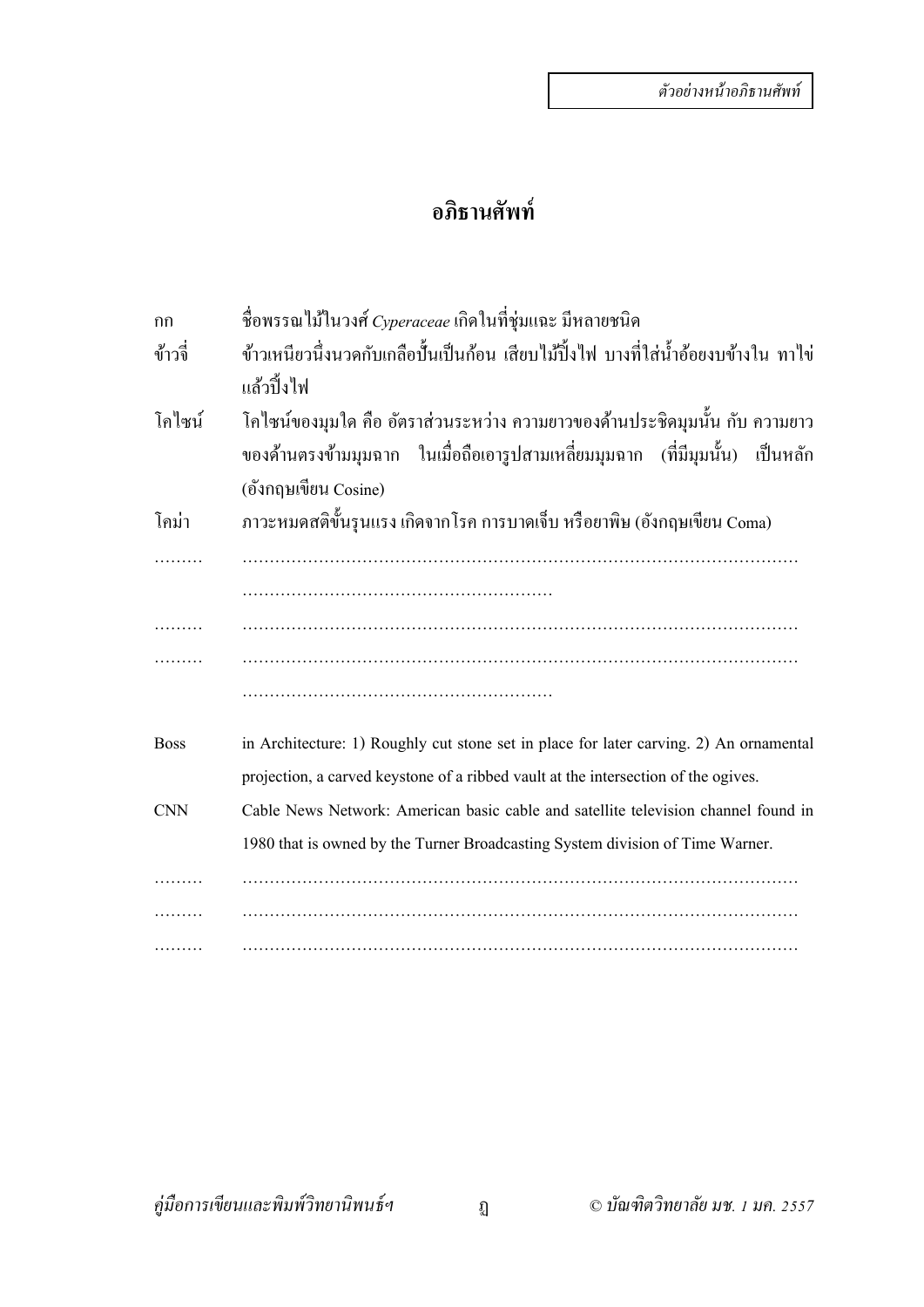# **ข้อความแห่งการริเริ่ม**

- 1) วิทยานิพนธ์นี้ได้นำเสนอวิธีการใหม่ในการเลือกตัวแทนจุดเสีย สำหรับการทดสอบวงจร ดิจิตอล ที่อยู่บนพื้นฐานแนวความคิดของจุดเสียที่สมมูลกัน และจุดเสียที่สมนัยกัน ทำให้ ี สามารถลดจำนวนจุดเสียเป้าหมายที่จำเป็น ในกระบวนการให้กำเนิดรูปแบบสัญญาณทดสอบ และกระบวนการจําลองแบบจุดเสีย
- 2) เพื่อการเพิ่มประสิทธิภาพของกระบวนการให้กำเนิดรูปแบบสัญญาณทดสอบโดยรวม วิธีการ ่ ใหม่ในการสร้างรายการความสัมพันธ์ที่ขึ้นต่อกันของโหนดต่างๆ ในวงจรดิจิตอล ได้ถูก นําเสนอไว้ในวิทยานิพนธ์นี้
- 3) ………………………………………………………………………………………………… ………………………………………………………………………………………………… ……………………………………………………………………………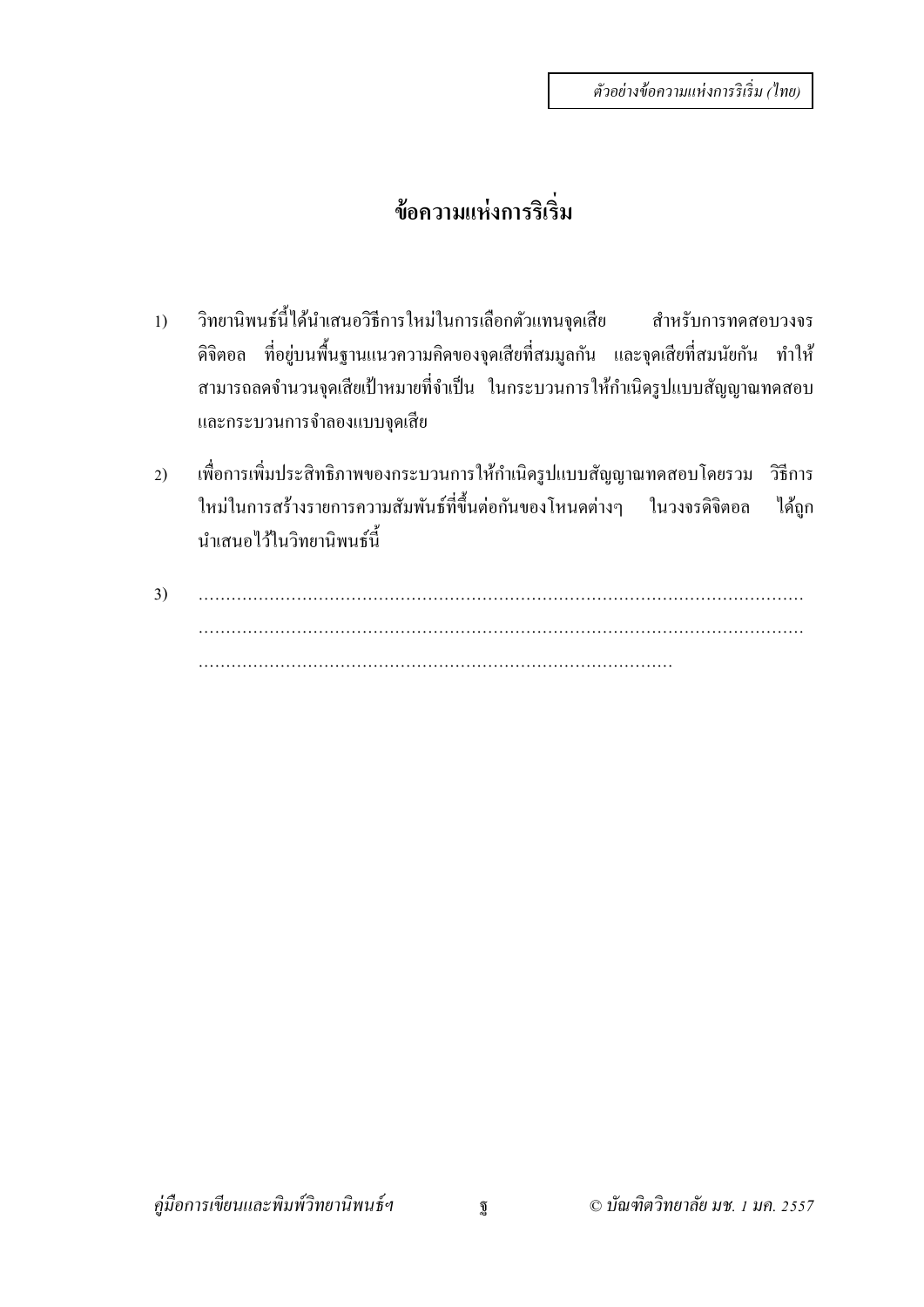#### **STATEMENTS OF ORIGINALITY**

- 1) A new method of representative fault selection in testing digital circuits based on the concepts of test equivalent fault and test implied fault is proposed in order to minimize the number of target faults to be considered in automatic test pattern generation and fault simulation processes.
- 2) In order to improve the efficiency of the whole process of test pattern generation, a new method of building up list of node dependencies is proposed.
- 3) ………………………………………………………………………………………………… ………………………………………………………………………………………………… ……………………………………………………………………………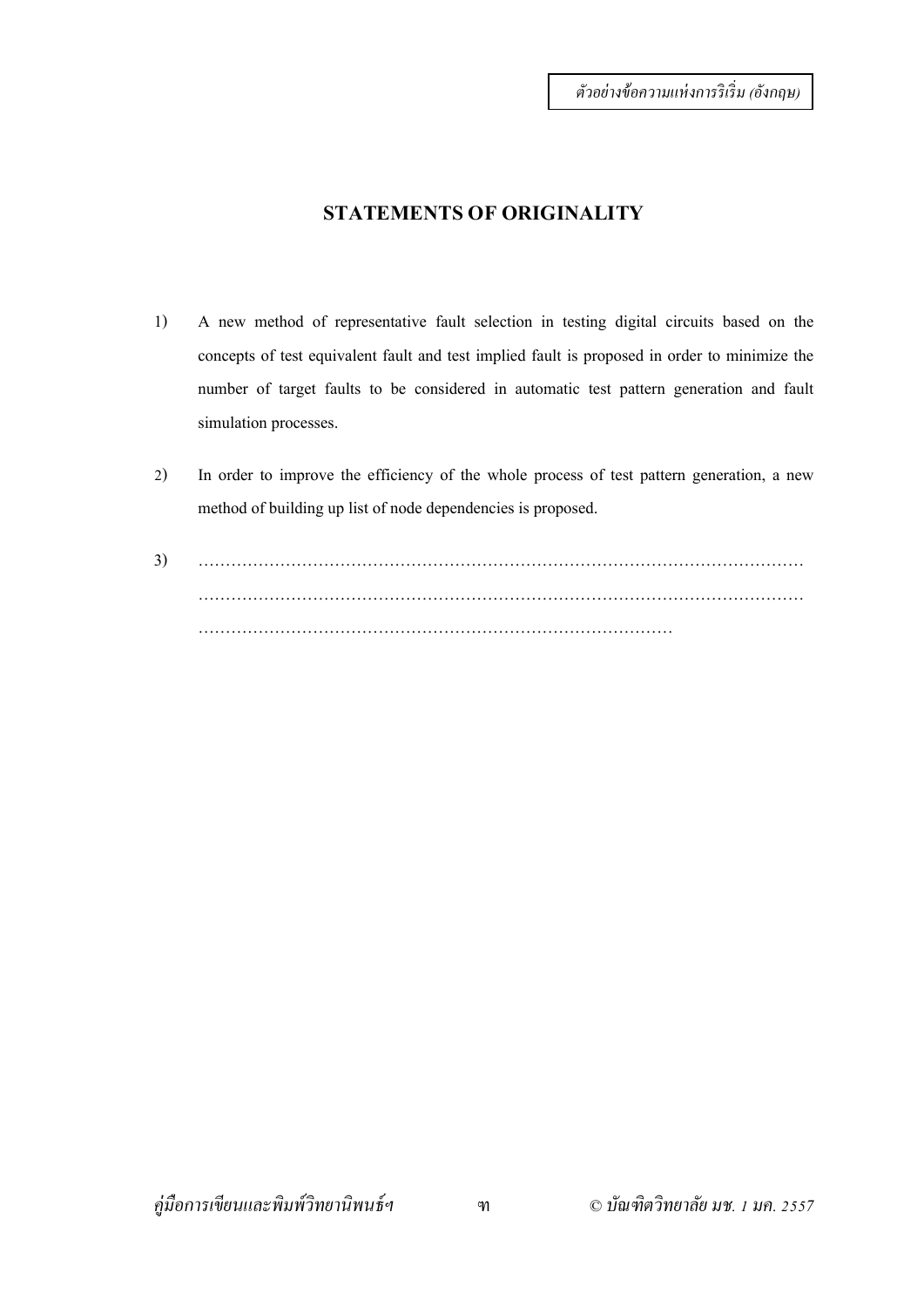# บทที่ 1

### บทนำ

| (เกริ่นนำ สามารถเลือกรูปแบบบรรทัดแรกพิมพ์ชิดขอบซ้าย หรือย่อหน้าห่างจากขอบซ้าย 10 มม. ก็<br>ใด้ หากเลือการพิมพ์แบบหนึ่งแบบใด ก็ให้ใช้รูปแบบนั้นตลอดทั้งเล่ม) |
|-------------------------------------------------------------------------------------------------------------------------------------------------------------|
|                                                                                                                                                             |
| 1.1 ประวัติความเป็นมา/เหตุปัจจัย                                                                                                                            |
|                                                                                                                                                             |
|                                                                                                                                                             |
|                                                                                                                                                             |
|                                                                                                                                                             |
|                                                                                                                                                             |
|                                                                                                                                                             |
|                                                                                                                                                             |
|                                                                                                                                                             |
| 1.2 วัตถุประสงค์ของการวิจัย                                                                                                                                 |
|                                                                                                                                                             |
|                                                                                                                                                             |
|                                                                                                                                                             |
|                                                                                                                                                             |
|                                                                                                                                                             |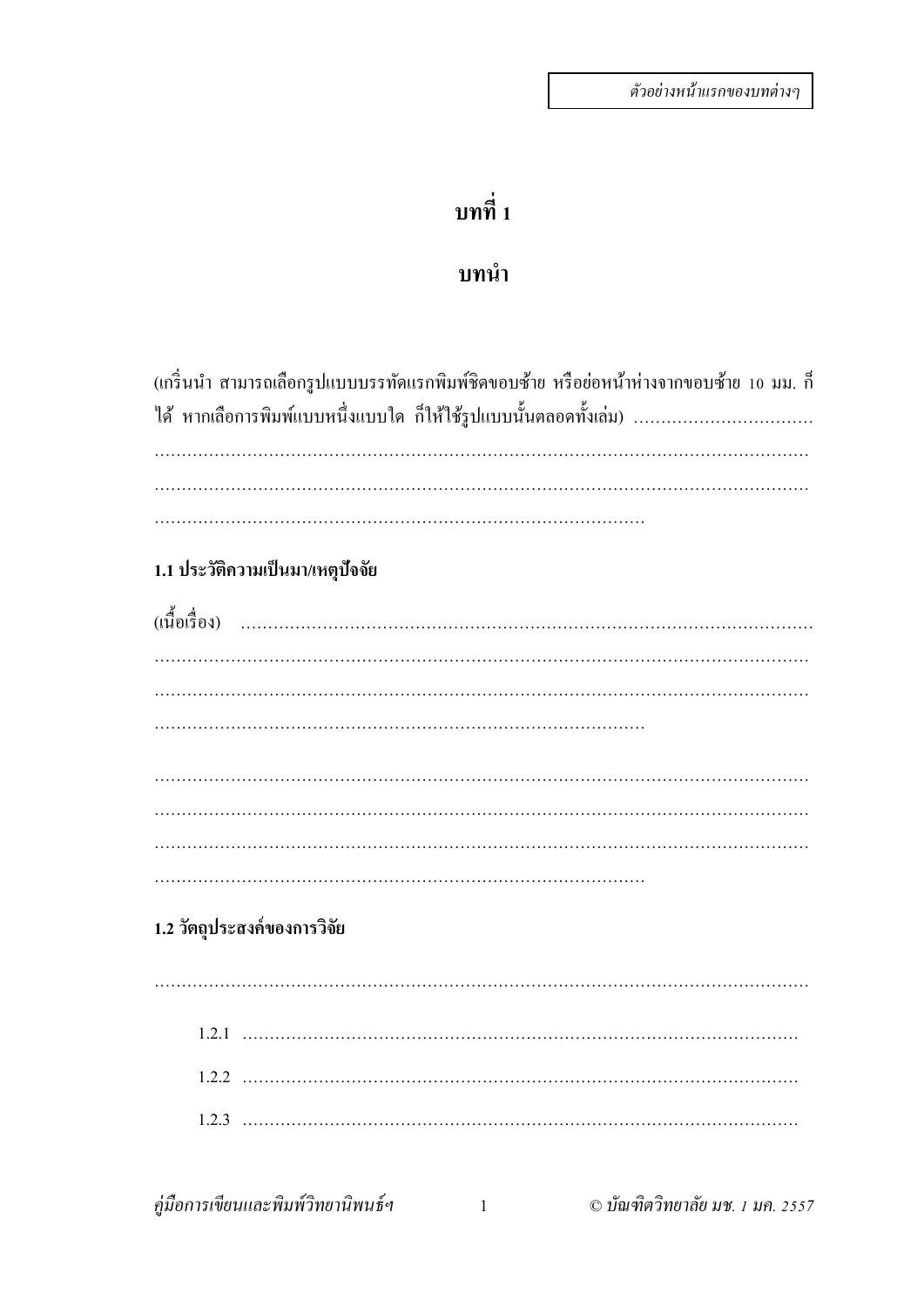#### 2.3 ................................

#### 2.4 ................................

| คู่มือการเขียนและพิมพ์วิทยานิพนธ์ฯ | $\mathfrak{D}$ | © บัณฑิตวิทยาลัย มช. 1 มค. 2557 |
|------------------------------------|----------------|---------------------------------|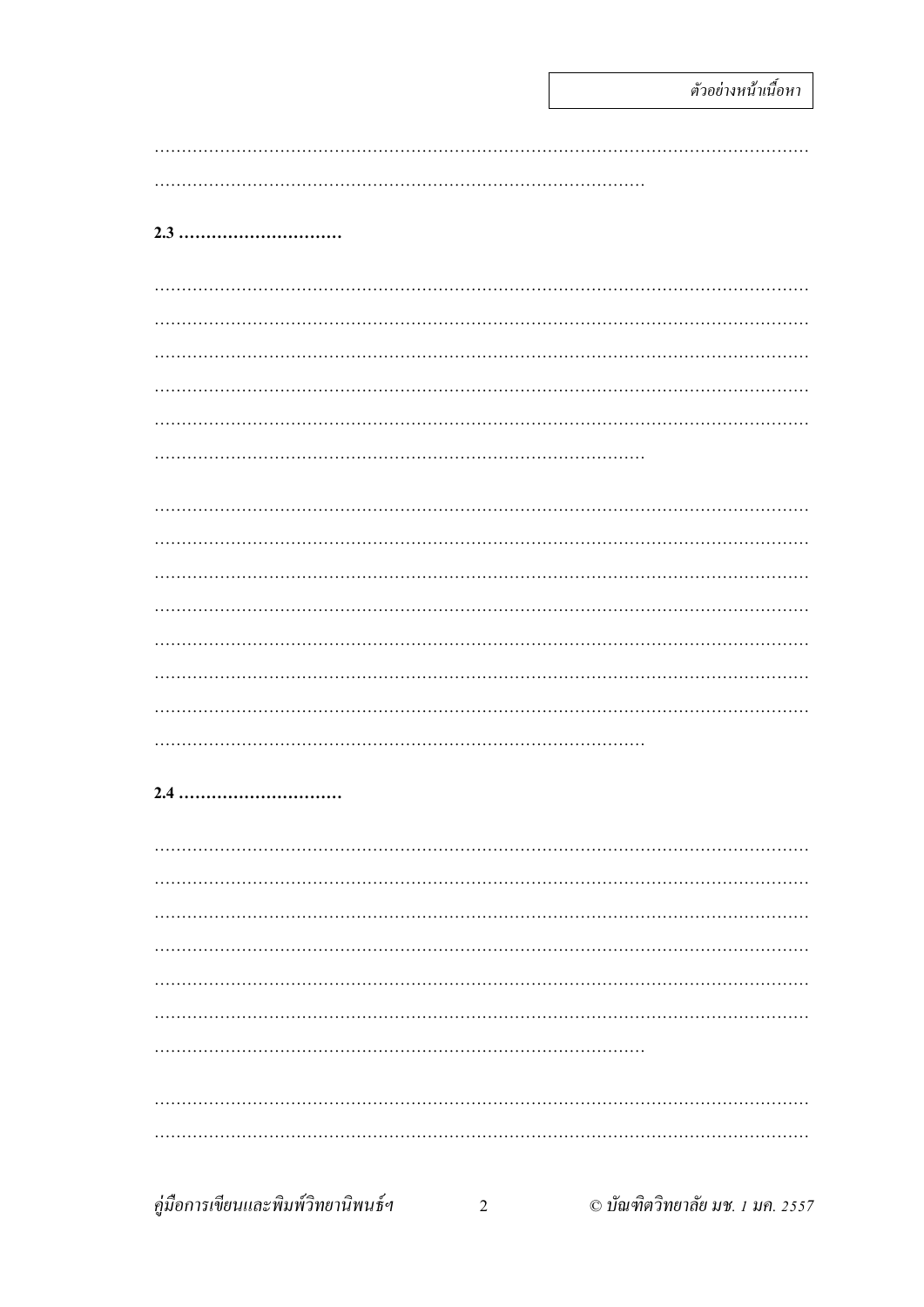| 3.5                                        |      |                |                                 |
|--------------------------------------------|------|----------------|---------------------------------|
|                                            |      |                |                                 |
|                                            |      |                |                                 |
|                                            |      |                |                                 |
|                                            |      |                |                                 |
|                                            | 1)   |                |                                 |
|                                            |      |                |                                 |
|                                            | 2)   |                |                                 |
|                                            |      |                |                                 |
|                                            |      |                |                                 |
|                                            |      |                |                                 |
|                                            | 2.2) |                |                                 |
|                                            |      |                |                                 |
|                                            |      |                |                                 |
|                                            |      |                |                                 |
|                                            |      |                |                                 |
|                                            |      |                |                                 |
|                                            |      |                |                                 |
|                                            | 3)   |                |                                 |
|                                            |      |                |                                 |
|                                            |      |                |                                 |
|                                            |      |                |                                 |
|                                            |      |                |                                 |
|                                            |      |                |                                 |
| คู่มือการเขียนและพิมพ์วิทยานิพนธ์ <i>ฯ</i> |      | $\overline{3}$ | © บัณฑิตวิทยาลัย มช. 1 มค. 2557 |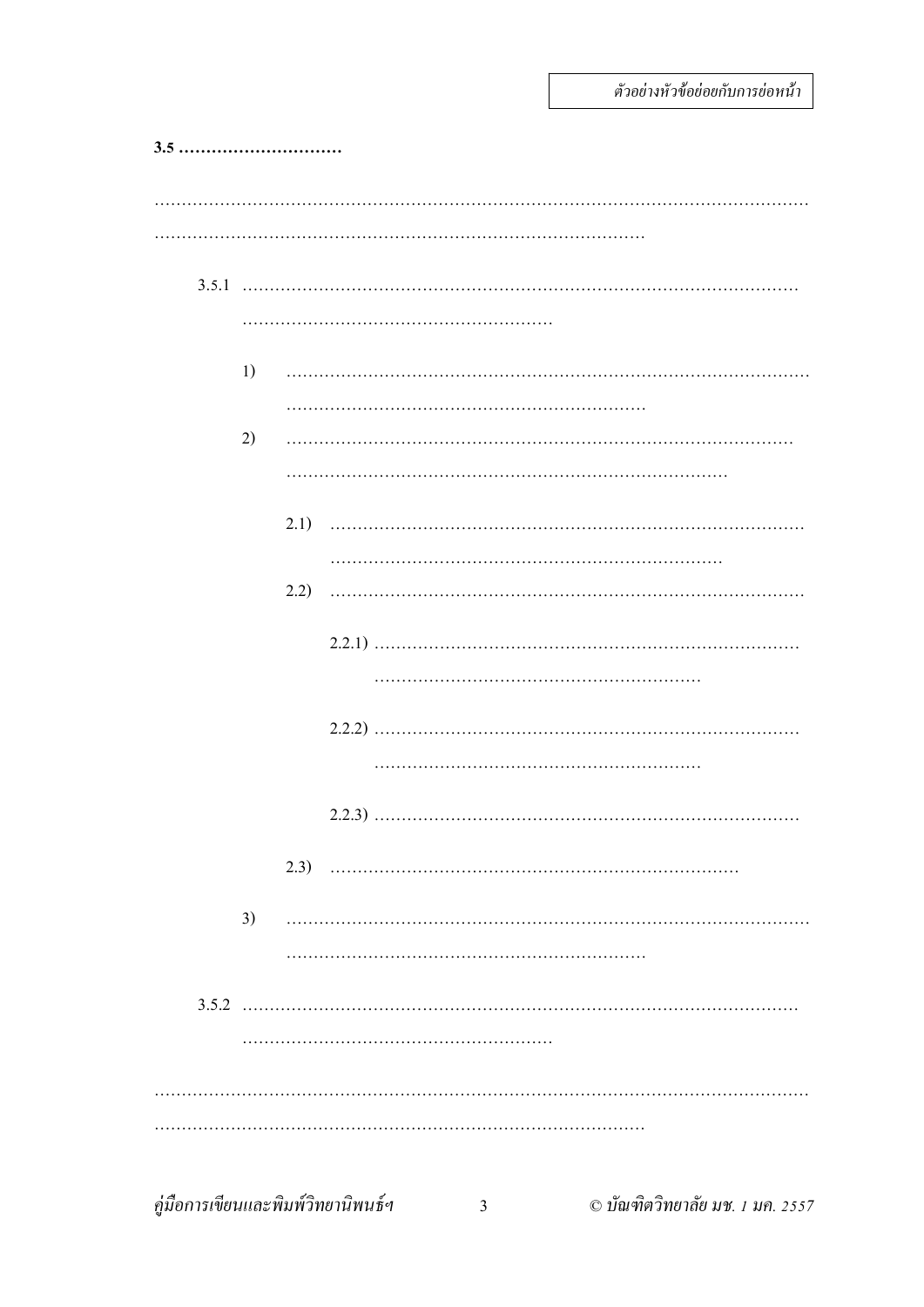์ตัวอย่างการพิมพ์ชื่อตารางและชื่อภาพ

| 4.3                                                                          |  |  |
|------------------------------------------------------------------------------|--|--|
|                                                                              |  |  |
|                                                                              |  |  |
|                                                                              |  |  |
|                                                                              |  |  |
|                                                                              |  |  |
|                                                                              |  |  |
|                                                                              |  |  |
|                                                                              |  |  |
| ตารางที่ 4.5 … (ให้พิมพ์ชื่อหรือคำอธิบายตารางอยู่เหนือตารางในหน้าเดียวกัน) … |  |  |
|                                                                              |  |  |
|                                                                              |  |  |
|                                                                              |  |  |
|                                                                              |  |  |
|                                                                              |  |  |
|                                                                              |  |  |
|                                                                              |  |  |
|                                                                              |  |  |
|                                                                              |  |  |
|                                                                              |  |  |
|                                                                              |  |  |
|                                                                              |  |  |
|                                                                              |  |  |
|                                                                              |  |  |
|                                                                              |  |  |
|                                                                              |  |  |
|                                                                              |  |  |
|                                                                              |  |  |
|                                                                              |  |  |
|                                                                              |  |  |
|                                                                              |  |  |
|                                                                              |  |  |
|                                                                              |  |  |
|                                                                              |  |  |
|                                                                              |  |  |
|                                                                              |  |  |
|                                                                              |  |  |

|<br>ภาพที่ 4.3 ... (ให้พิมพ์ชื่อหรือคำอธิบายภาพอยู่ใต้ภาพในหน้าเดียวกัน) ...

คู่มือการเขียนและพิมพ์วิทยานิพนธ์ฯ © บัณฑิตวิทยาลัย มช. 1 มค. 2557  $\overline{4}$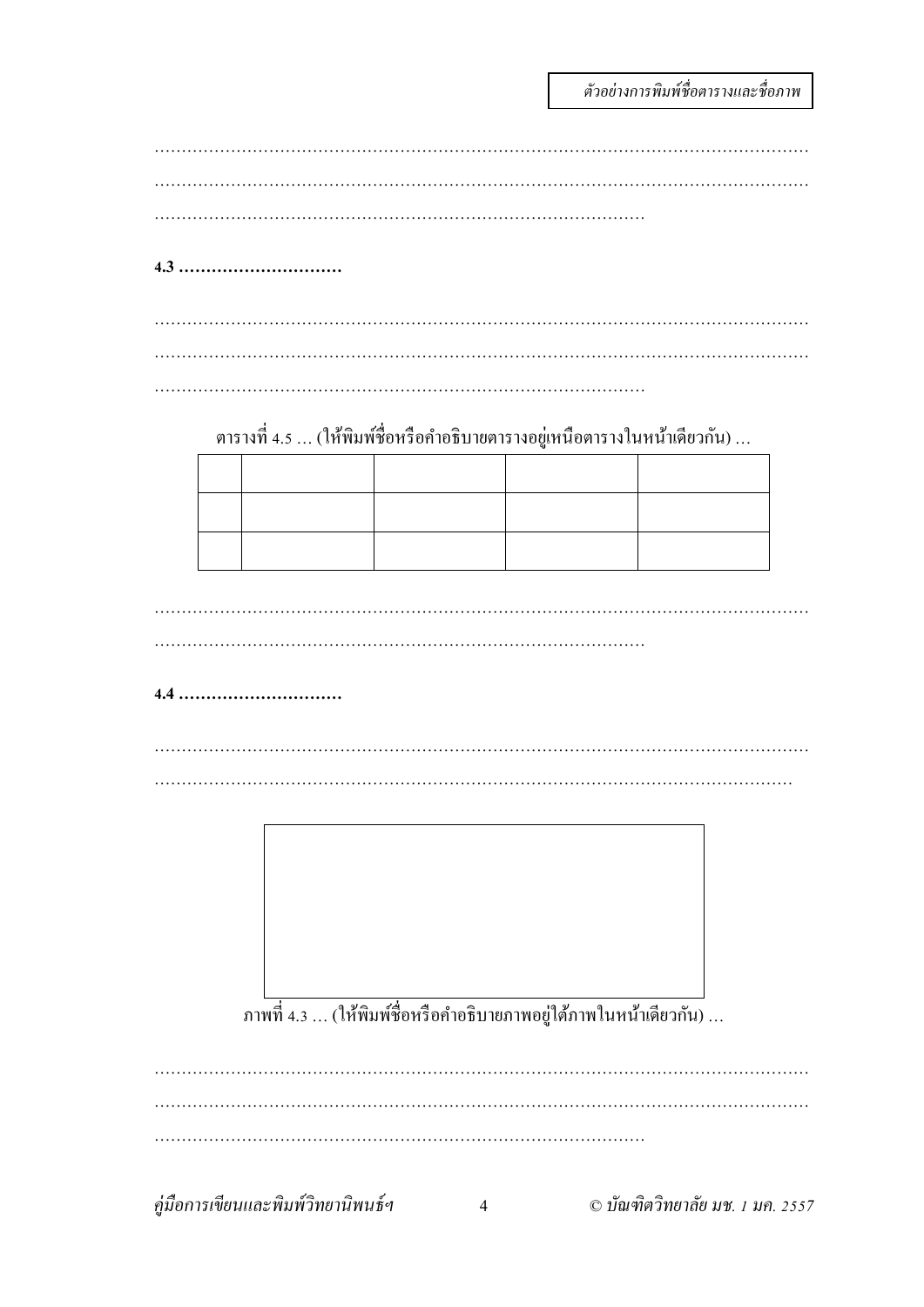#### **เอกสารอ างองิ ้**

| [ชื่อ นามสกุล, ปี พ.ศ. ] | ชื่อผู้แต่ง ชื่ <i>อเรื่องหนังสือ</i> สำนักพิมพ์ ปี พ.ศ. ที่พิมพ์                                                                    |  |  |  |  |  |  |  |  |
|--------------------------|--------------------------------------------------------------------------------------------------------------------------------------|--|--|--|--|--|--|--|--|
| [ชื่อ นามสกุล, ปี พ.ศ. ] | ชื่อผู้แต่ง ชื่อเรื่องหนังสือ สำนักพิมพ์ ปี พ.ศ.  หน้า  ISBN                                                                         |  |  |  |  |  |  |  |  |
| [ชื่อ นามสกุล, ปี พ.ศ. ] | ชื่อผู้แต่ง "ชื่ <i>อเรื่องสิ่งพิมพ์"</i> วารสาร/การประชุม ปีที่ … ฉบับที่ …/<br>สถานที่จัดการประชุม วัน-เดือน-ปี พ.ศ.  หน้า  ISBN   |  |  |  |  |  |  |  |  |
| $[$ , ]                  |                                                                                                                                      |  |  |  |  |  |  |  |  |
| $[$ , ]                  |                                                                                                                                      |  |  |  |  |  |  |  |  |
| [เอกชัย แสงอินทร์, 2556] | ิ การเขียนและพิมพ์วิทยานิพนธ์และรายงานการ<br>แสงอินทร์<br>เอกชัย<br>้ก้นกว้าแบบอิสระ บัณฑิตวิทยาลัย มหาวิทยาลัยเชียงใหม่ ตุลาคม 2556 |  |  |  |  |  |  |  |  |
| [Name, Year]             | Author's Name, Research Title, Journal, Conference, Date, Page No.                                                                   |  |  |  |  |  |  |  |  |
| [Name, Year]             | Author's Name, Research Title, Journal, Conference, Date, Page No.                                                                   |  |  |  |  |  |  |  |  |
| [Name, Year]             | Author's Name, <i>Book Title</i> , Publisher, Year, Page No., ISBN                                                                   |  |  |  |  |  |  |  |  |
|                          |                                                                                                                                      |  |  |  |  |  |  |  |  |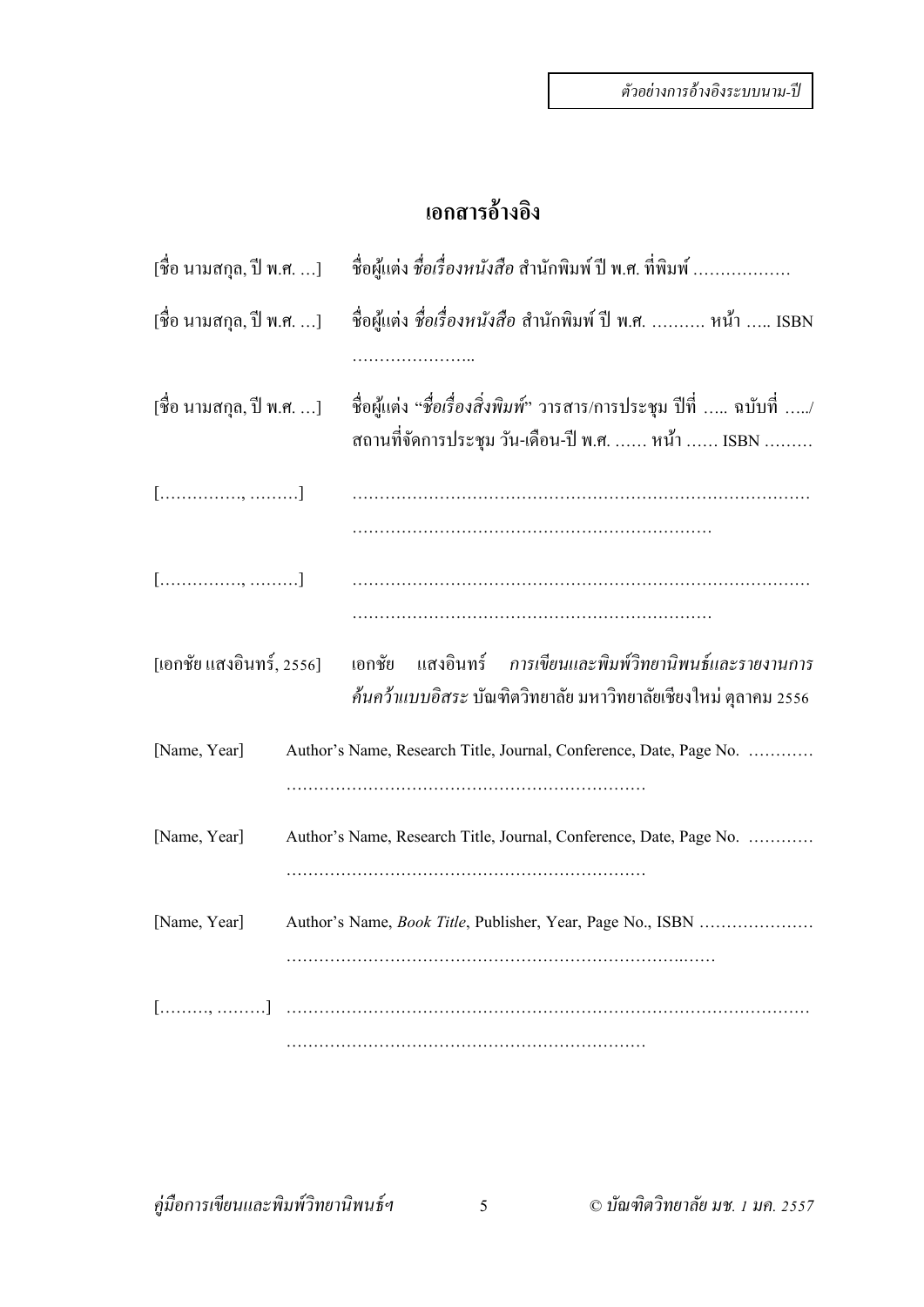#### **เอกสารอ างองิ ้**

| $[1]$ | Author's Name, "Publication Title," Journal/Conference, Vol.  No. /Venue ,                                                  |
|-------|-----------------------------------------------------------------------------------------------------------------------------|
|       |                                                                                                                             |
| $[2]$ |                                                                                                                             |
| $[3]$ | ชื่อผู้แต่ง ชื่อเรื่องหนังสือ สำนักพิมพ์ ปี พ.ศ.  หน้า  ISBN                                                                |
| $[4]$ | ชื่อผู้แต่ง "ชื่อเรื่องสิ่งพิมพ์" วารสาร/การประชุม ปีที่ … ฉบับที่ …/สถานที่จัดการประชุม<br>ปี พ.ศ.  หน้า  ISBN             |
| $[5]$ |                                                                                                                             |
| [6]   | เอกชัย แสงอินทร์ การเขียนและพิมพ์วิทยานิพนธ์และรายงานการค้นคว้าแบบอิสระ บัณฑิต<br>วิทยาลัย มหาวิทยาลัยเชียงใหม่ ตุลาคม 2556 |
| $[7]$ | Author's Name, "Publication Title," Journal/Conference, Vol.  No. /Venue ,                                                  |
| [8]   | Author's Name, "Publication Title," Journal/Conference, Vol.  No. /Venue ,                                                  |
| []    |                                                                                                                             |
| []    |                                                                                                                             |
|       |                                                                                                                             |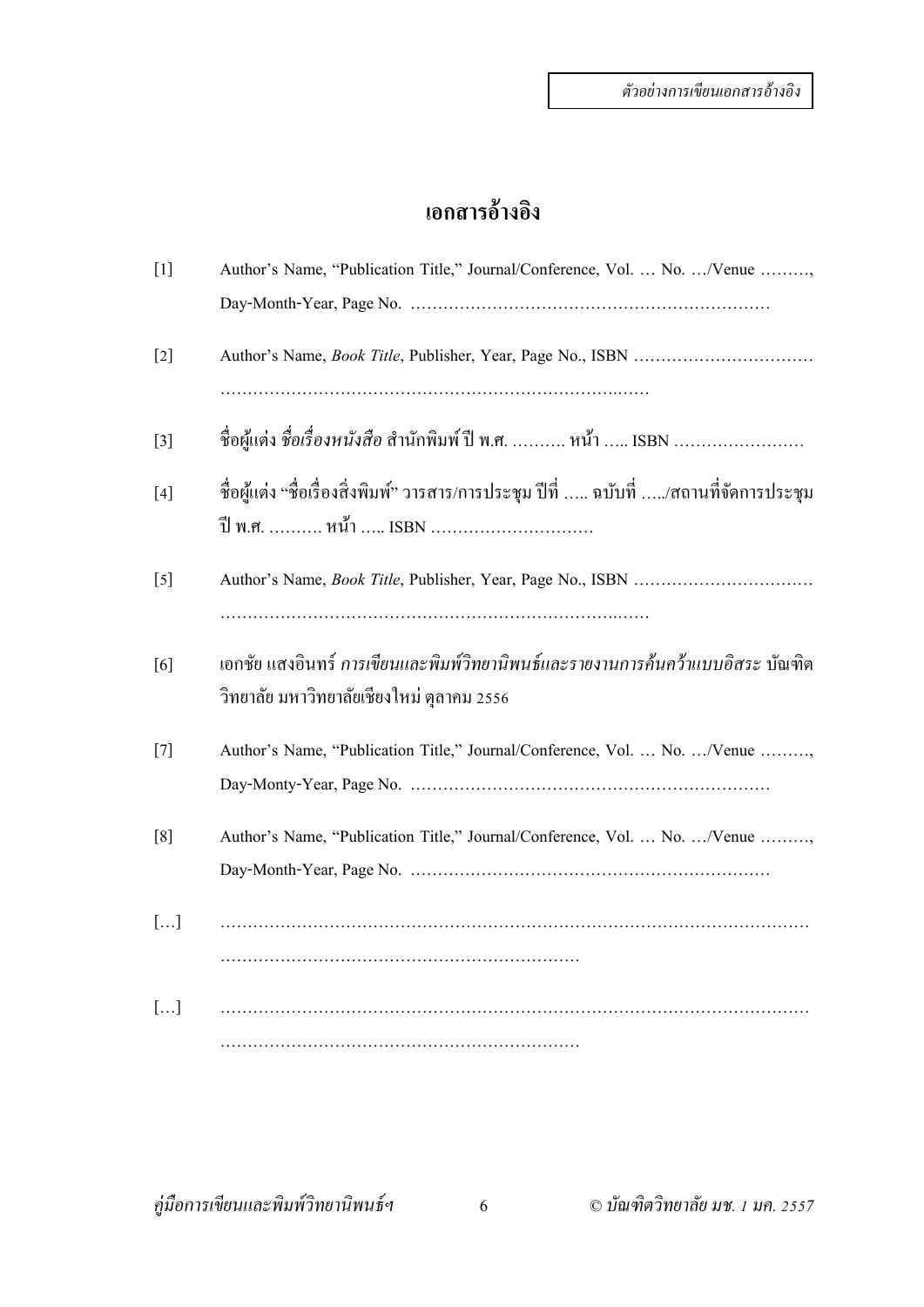# **รายการสิ่งพมพิ ์ เผยแพร่**

| 1) | ชื่อผู้แต่ง "ชื่อเรื่องสิ่งพิมพ์" วารสาร/การประชุม ปีที่  ฉบับที่ /สถานที่จัดการประชุม<br>ปี พ.ศ.  หน้ำ  ISBN |
|----|---------------------------------------------------------------------------------------------------------------|
| 2) | ชื่อผู้แต่ง "ชื่อเรื่องสิ่งพิมพ์" วารสาร/การประชุม ปีที่  ฉบับที่ /สถานที่จัดการประชุม<br>ปี พ.ศ.  หน้ำ  ISBN |
| 3) | Author's Name, "Publication Title," Journal/Conference, Vol.  No. /Venue                                      |
| 4) | Author's Name, "Publication Title," Journal/Conference, Vol.  No. /Venue                                      |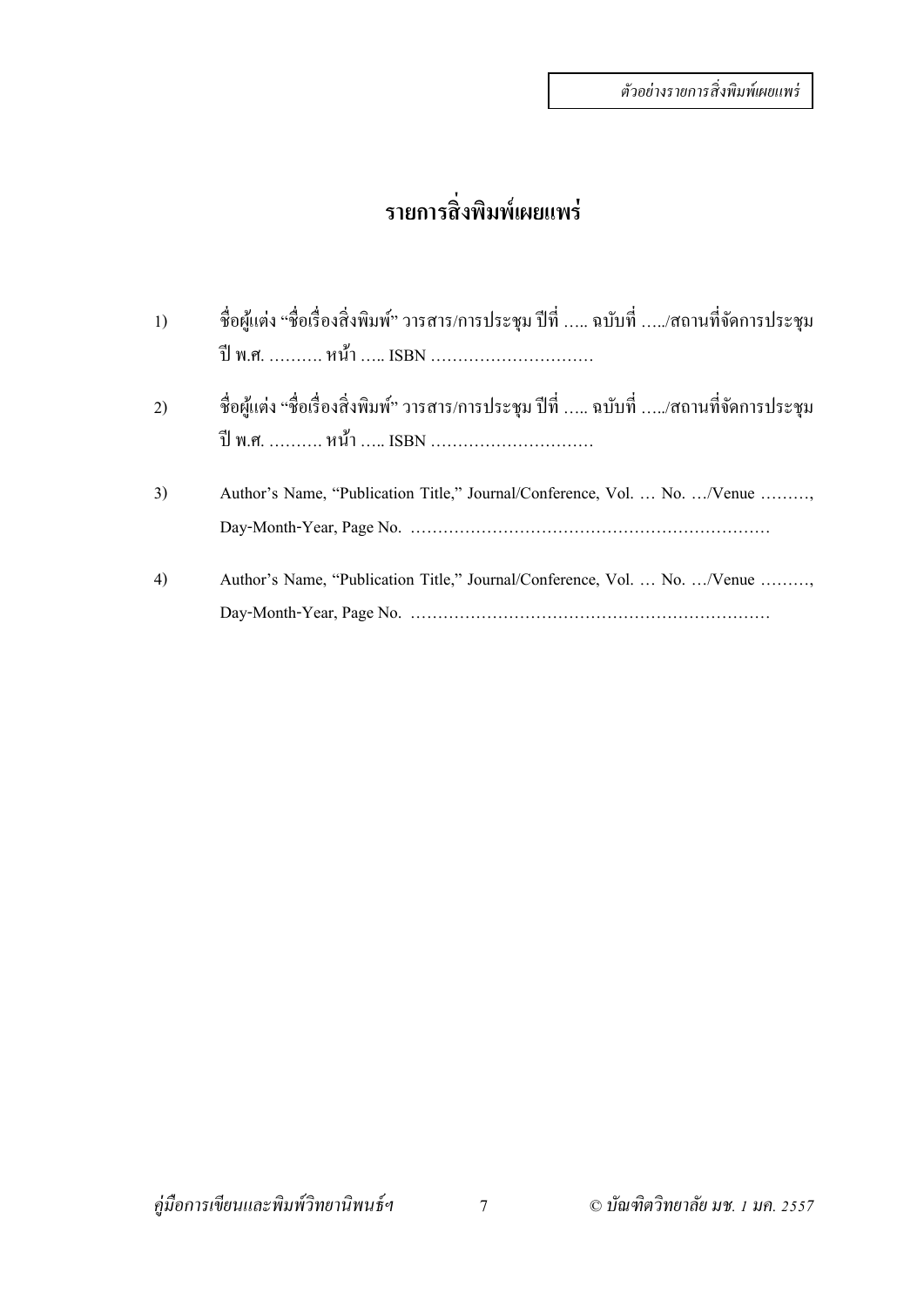#### ภาคผนวก ก

คู่มือการเขียนและพิมพ์วิทยานิพนธ์ฯ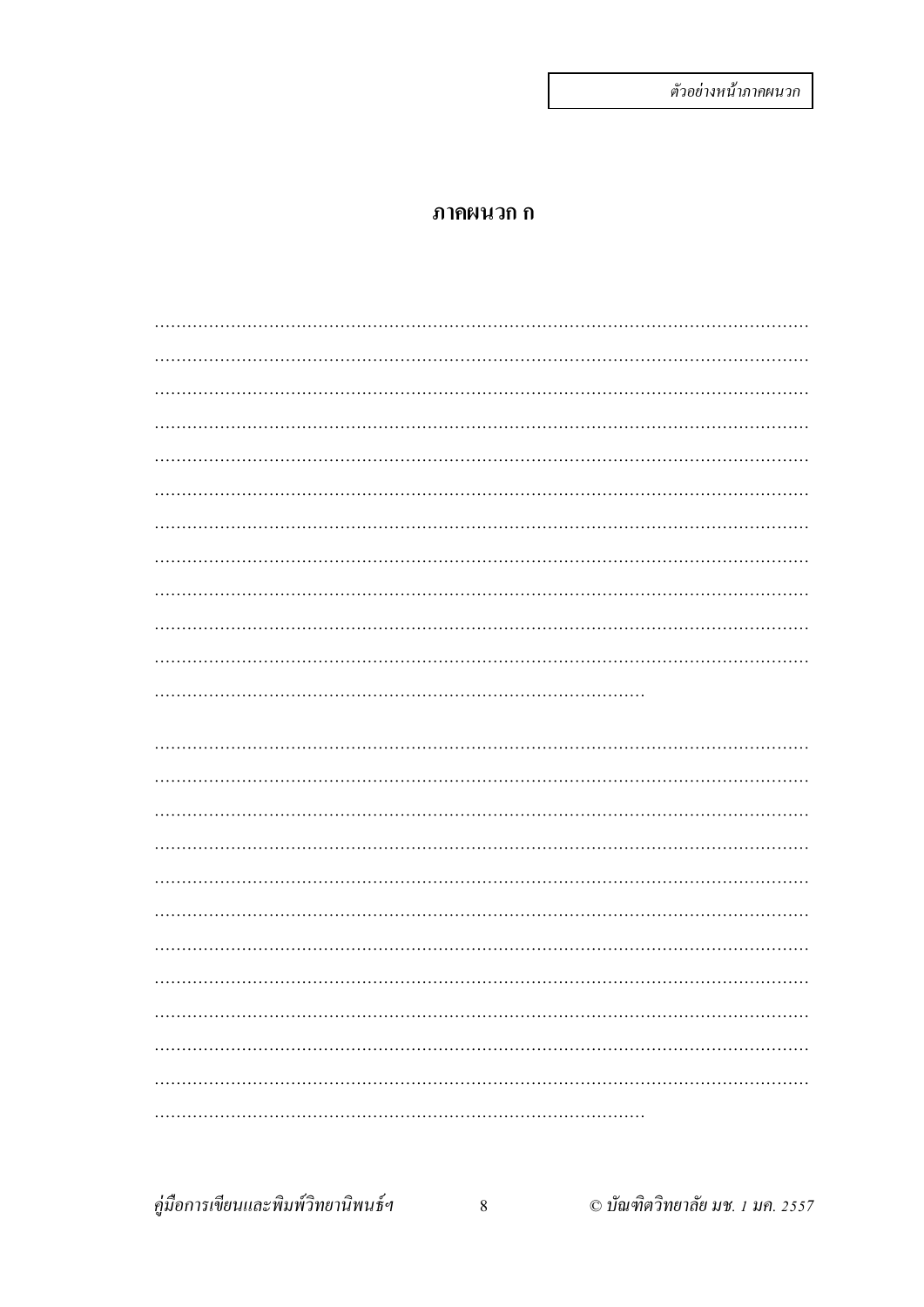#### ประวัติผู้เขียน  $\mathcal{L}(\mathcal{L})$

| ชื่อ-นามสกุล         | นาย/นาง/นางสาว                                                                                                                                   |
|----------------------|--------------------------------------------------------------------------------------------------------------------------------------------------|
|                      |                                                                                                                                                  |
|                      | ประวัติการศึกษา ปีการศึกษา 2550  วิศวกรรมศาสตรบัณฑิต สาขาวิชาวิศวกรรมใฟฟ้า<br>มหาวิทยาลัยเชียงใหม่                                               |
|                      | ปีการศึกษา 2552 วิศวกรรมศาสตรมหาบัณฑิต สาขาวิชาวิศวกรรมไฟฟ้า<br>มหาวิทยาลัยเชียงใหม่                                                             |
| ทุนการศึกษา          | ระหว่างปีการศึกษา 2553 ถึง 2556 ใค้รับทุนพัฒนาอาจารย์ มหาวิทยาลัยเชียงใหม่<br>็ตลอดเวลาการศึกษาในหลักสูตรปรัชญาคุษฎีบัณฑิต สาขาวิชาวิศวกรรมไฟฟ้า |
| ผลงานตีพิมพี (ถ้ามี) | Author's Name, "Publication Title," Journal/Conference, Vol.  No. /<br>(กรณีที่มีมากกว่า 1 เรื่อง)                                               |
|                      | ประสบการณ์ (ถ้ามี)วิศวกรระบบสื่อสารโทรคมนาคม ฝ่ายปฏิบัติการภาคเหนือ การไฟฟ้า                                                                     |
|                      | อื่นๆ (ถ้ามี)     พ.ศ. 2555-2556 นายกส โมสรนักศึกษาบัณฑิตศึกษา มหาวิทยาลัยเชียงใหม่ ……                                                           |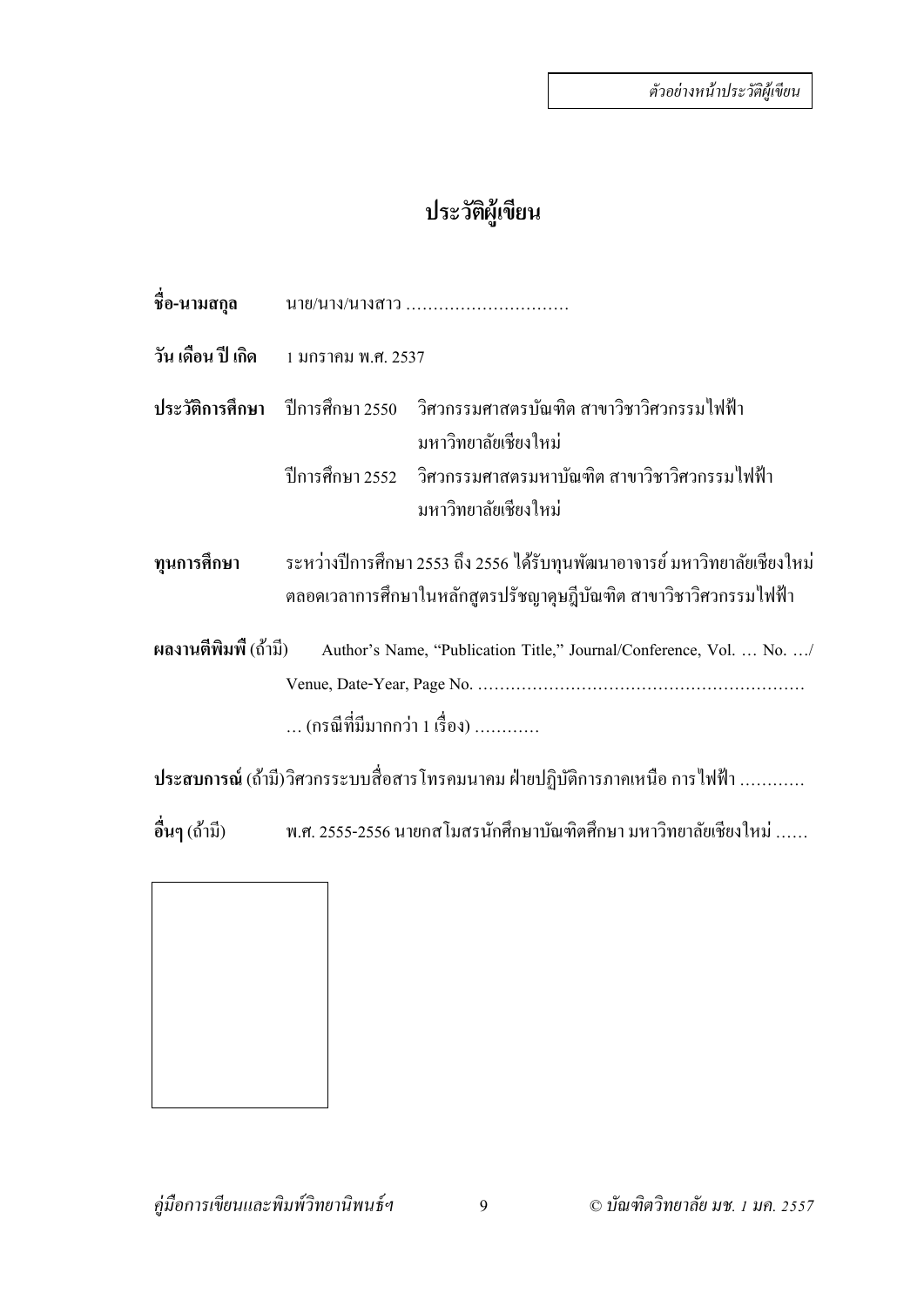**บทท … ี่**

#### **การอ างองิ ้**

ในการเขียนหนังสือวิทยานิพนธ์หรือการค้นคว้าอิสระ ผู้เขียนจะต้องอ้างอิงถึง *หลัก*ฐาน (Evidence) หรือ *แหล่งที่มาของสารสนเทศ* (Source of Information) ต่างๆ ที่ได้หยิบยกมาแสดงไว้ในหนังสือ เช่น ข้อมูล (Data) ข้อความ (Statement) รูปภาพ (Figure) หรือความรู้ (Knowledge) ในรูปแบบต่างๆ ที่เคย มีผู้เสนอไว้ในอดีต ซึ่งอาจเป็นผลงานที่ได้ผลิตขึ้นโดยผ้อื่นหรือตนเองก็ได้ เพื่อเป็นหลักประกันความ น่าเชื่อถือ ที่ทำให้ผู้อ่านสามารถพิจารณาได้ถึงความถูกต้อง ความสมเหตุสมผล ทั้งในเชิงเปรียบเทียบ และวิวัฒนาการของความร้ในสาขาวิชาที่กำลังทำการศึกษา ค้นคว้า หรือวิจัยอย่นั้น และเพื่อการศึกษา ค้นคว้าเพิ่มเติมต่อไปในภายหลัง นอกจากนี้ ยังเป็นการให้เกียรติแก่เจ้าของผลงานที่ได้รับการอ้างอิง นั้น ซึ่งเป็นจรรยาบรรณ (Codes of Ethics) อันพึงกระทำของนักเขียน แสดงออกถึงความซื่อสัตย์สุจริต ของผู้เขียน และเป็นการป้องกันการละเมิด (Violate) ลิขสิทธิ์หรือทรัพย์สินทางปัญญา

### **4.1 ระบบการอ้างองิ**

ึการอ้างอิงที่ใช้กันทั่วไปมีหลายรูปแบบ ต่างก็มีวัตถุประสงค์เพื่อระบุถึงแหล่งที่มาของสิ่งที่อ้างถึง ซึ่ง ี สามารถแยกออกได้เป็น 3 ระบบหลัก ได้แก่

- 4.1.1 *ระบบเชิงอรรถ-บรรณานุกรม* (Footnote-Bibliography System) เป็นระบบที่นิยมใชก้ นั ่ ในสาขาวิชามนุษยศาสตร์และสังคมศาสตร์ โดยการเขียนหมายเลขกำกับไว้ท้ายข้อความ หรือส่วนที่อ้างถึง หรือส่วนที่ต้องการขยายความเพิ่มเติม พร้อมกับเขียนเชิงอรรถไว้ที่ ี่ ส่วนล่างของหน้ากระดาษที่มีการอ้างอิงนั้น ควบคู่ไปกับการทำบรรณานุกรมไว้ที่ ส่วนท้ายเล่ม
- 4.1.2 *ระบบนาม-ป*ี (Name-Year System) เป็นระบบที่นิยมใช้กันในสาขาวิชาวิทยาศาสตร์และ เทคโนโลยี โดยการระบุ ชื่อและนามสกุลของเจ้าของผลงาน และปีที่เผยแพร่ผลงาน ไว้ ้ณ ตำแหน่งที่เหมาะสม ใกล้กับส่วนที่อ้างถึงอยู่นั้น ในกรณีที่เป็นภาษาไทยให้ใช้ ชื่อ ้นามสกุล และปี พ.ศ. ส่วนภาษาอังกฤษให้ใช้เฉพาะ นามสกุล และ ปี ค.ศ. ควบคู่ไปกับ ึ การทำรายการเอกสารอ้างอิงไว้ที่ส่วนท้ายเล่ม หรือท้ายบทแต่ละบท โดยกรณีของ ภาษาไทย ให้เรียงลำดับตามชื่อเจ้าของผลงาน ส่วนภาษาอังกถษให้เรียงลำดับตาม นามสกลุ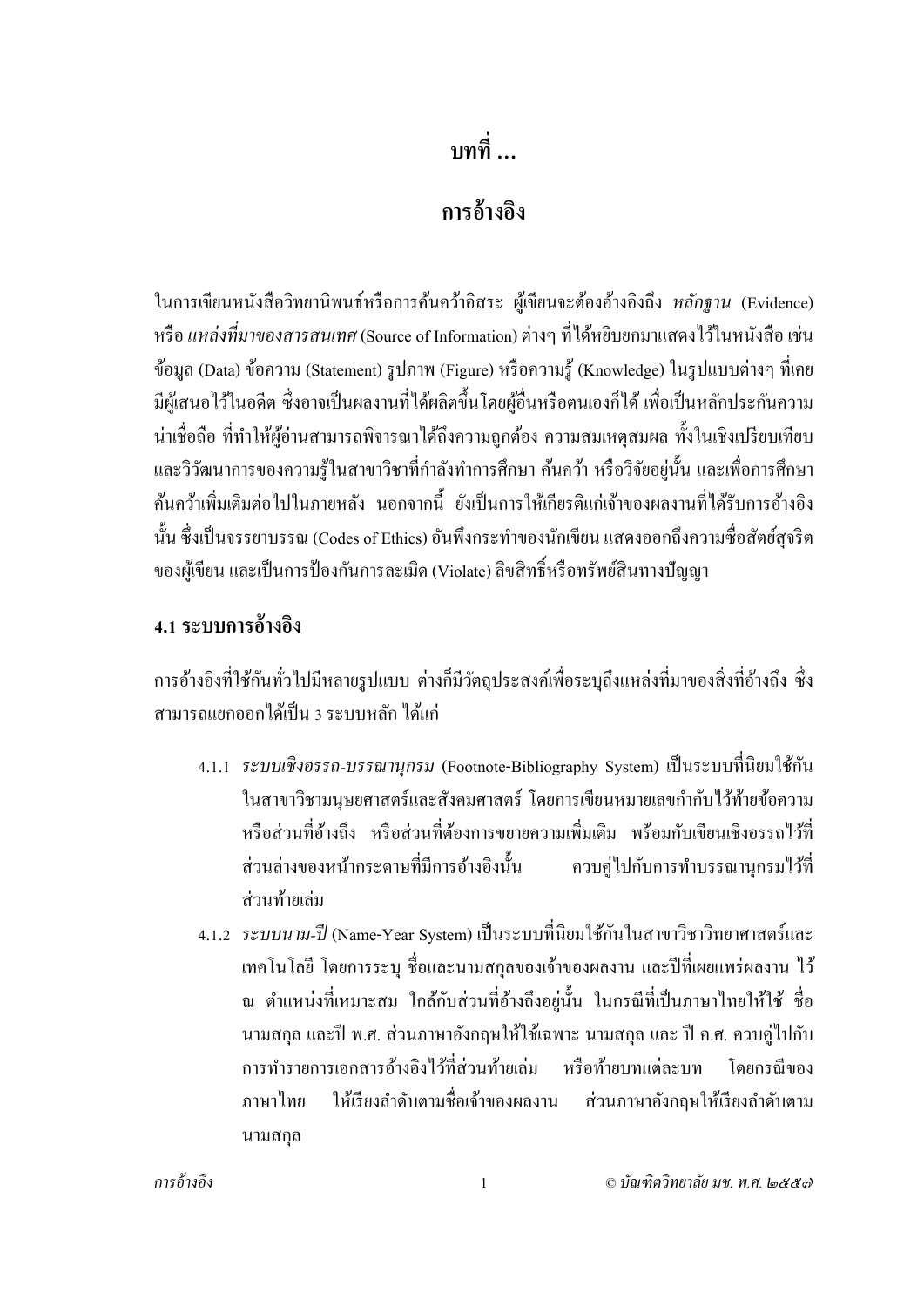4.1.3 *ระบบหมายเลข* (Number System) เป็นระบบที่นิยมใช้กันในสาขาวิชาวิทยาศาสตร์ ี สุขภาพ โดยการระบุ หมายเลข ต่อท้ายสิ่งที่อ้างถึงอยู่นั้น ควบคู่ไปกับการทำรายการ ้ เอกสารอ้างอิงไว้ที่ส่วนท้ายเล่ม หรือท้ายบทแต่ละบท โดยการเรียงลำดับตามการอ้างถึง ก่อนหลัง

### **4.2 ระบบเชิงอรรถ-บรรณานุกรม**

*้ เชิงอรรถ* (Footnote) หมายถึง ข้อความที่อย่ส่วนล่างของหน้ากระดาษ ที่มีความสัมพันธ์กับข้อความ บางตอนที่ปรากฏอย่ข้างบนในหน้ากระดาษเดียวกัน ในแต่ละบทที่มีเชิงอรรถ จะใช้หมายเลข เรียงลำดับต่อเนื่องกันไป โดยเริ่มตั้งแต่หมายเลข 1, 2 และ 3 ... และเมื่อขึ้นบทใหม่ ก็จะเริ่มต้นที่ หมายเลข 1, 2และ3 … อีก

้อย่างไรก็ดี การอ้างอิง ระบบเชิงอรรถ-บรรณานุกรม นี้ ไม่ค่อยเป็นที่นิยมในปัจจุบันนี้ เนื่องจากเปลือง เนื้อที่และมักเป็นการเขียนซ้ำ ยกเว้นเป็นเชิงอรรถเสริมความ (Content Footnote)

ทั้งนี้ เชิงอรรถสามารถแบ่งออกได้เป็น 3 ประเภท ได้แก่

—————

- 4.2.1 *เชิงอรรถอ้างอิง* (Reference Footnote หรือ Citation Footnote) ใช้ระบุแห่งที่มาของข้อมูล ้ ข้อความ หรือความคิดเห็นต่างๆ ไม่ว่าจะเป็นการคัดลอก การถอดความ หรือการสรป ข้อมูล โดยเชิงอรรถอ้างอิง มีสองลักษณะ ได้แก่
	- 1) *เชิงอรรถอ้างอิงครั้งแรก* เป็นลักษณะเชิงอรรถที่ผู้เขียนต้องการให้ข้อสนเทศ ้ แหล่งที่มาของสิ่งที่อ้างถึงอย่างสมบูรณ์ที่สุด ดังแสดงตัวอย่างดังต่อไปนี้

… Moris E. Eson มีความเห็นว่า วิชาจิตวิทยาการศึกษาเป็นวิทยาการสำหรับช่วยครูให้เข้าใจ ึ ธรรมชาติของนักเรียนแต่ละคน ช่วยให้เข้าใจวิธีที่จะพัฒนาด้านต่างๆ ให้เขามีความพร้อมที่ จะเป็นพลเมืองดีของสังคม ช่วยให้เขามีสมรรถภาพในการสร้างผลงานในทางสร้างสรรค์ ของสังคม $^{\, 1} \, ...$ 

<sup>&</sup>lt;sup>1</sup> Moris E. Eson, *Psychological Foundations of Education* (New York: Holt, Rinehart and Winston, Inc., 1966), p. 1.

<sup>2)</sup> *เชิงอรรถอ้างอิงซ้ำ* เป็นลักษณะของเชิงอรรถที่ได้อ้างอิงไปแล้ว โดยไม่จำกัด ึ จำนวนครั้ง และการทำเชิงอรรถอ้างอิงครั้งแรกได้ระบุแหล่งที่มาของสิ่งที่อ้างถึง ้อย่างสมบูรณ์แล้ว การลงเชิงอรรถอ้างอิงทครั้งต่อไป ก็จะเป็นการให้ข้อสนเทศ พอสังเขป และมีรูปแบบที่แตกต่างกัน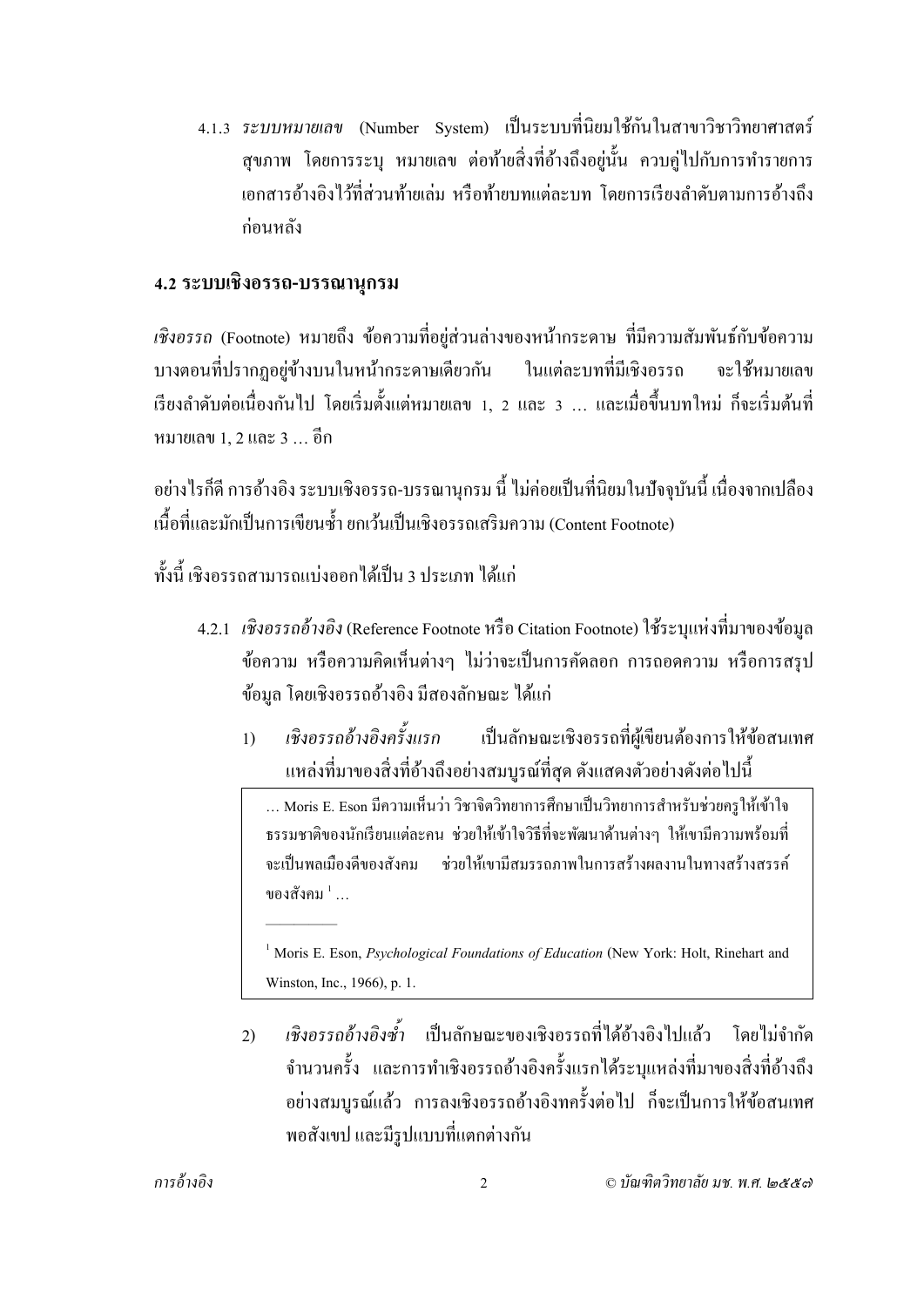```
\dots (ข้อความที่อ้างถึง) ^1\dots
```
 $\dots\ldots\dots\dots\dots\dots\dots\dots$  (ข้อความที่อ้างถึง)  $^2$  ...

 $^{\rm 1}$  ชยันต์ วรรธนภติ. "การศึกษาชนกลุ่มน้อยในล้านนา". ล้านนาศึกษา 2 (เมษายน-มิถุนายน  $(2530)$ , หน้า 6<br> $\frac{2}{3}$ เรื่องเดียวกัน

—————

ตัวอย่างข้างต้นนี้ เป็นการลงเชิงอรรถอ้างอิงครั้งแรกกับเชิงอรรถซ้ำกับในหน้า ้ เดียวกัน และอ้างถึงแหล่งที่มาของข้อมูลหน้าเดียวกันด้วย

ี สำหรับกรณีที่หนังสือวิทยานิพนธ์หรือการค้นคว้าอิสระเป็นภาษาอังกฤษ คำว่า "เรื่องเดียวกัน" ให้ใช้คำว่า "Ibid." แทน

 $\dots$  (ข้อความที่อ้างถึง)  $^1\dots$ 

—————

 $\dots\ldots\dots\dots\dots\dots\dots\dots$  (ข้อความที่อ้างถึง)  $^2$  ...

```
<sup>1</sup> B. Komber, Give Your Child a Chance (London: W.H. Allen, 1970), p. 5.<br><sup>2</sup> Ibid
<sup>2</sup> Ibid.</sup>
```
ในกรณีอ้างอิงซ้ำกับการอ้างอิงครั้งแรก มาจากแหล่งที่มาเดียวกัน แต่คนละหน้า ก็ ให้ระบุเชิงอรรถซ้ำพร้อมกับเลขหน้าที่อ้างถึงด้วย ดังตัวอย่างต่อไปนี้

 $\dots$  (ข้อความที่อ้างมา)  $^1\dots$ 

 $\ldots\ldots\ldots\ldots\ldots\ldots\ldots$ . (ข้อความที่อ้างมา)  $^2$  ...

 $^{\rm 1}$  ชยันต์ วรรธนภติ, "การศึกษาชนกลุ่มน้อยในล้านนา", ล้านนาศึกษา 2 (เมษายน-มิถุนายน  $-$  2530), หน้า 6<br><sup>2</sup> เรื่องเดียวกัน. หน้า 32

—————

ี สำหรับกรณีภาษาอังกฤษ ให้ใช้คำว่า "Ibid." พร้อมกับระบุเลขหน้า ดังตัวอย่าง ต่อไปน้ี

……………………………………………………………………………………………… ………………………………………………………………………………………………

<sup>1</sup> B. Komber, *Give Your Child a Chance* (London: W.H. Allen, 1970), p. 5.<br><sup>2</sup> Ibid. n. 40.

```
<sup>2</sup> Ibid., p. 40.</sup>
```
—————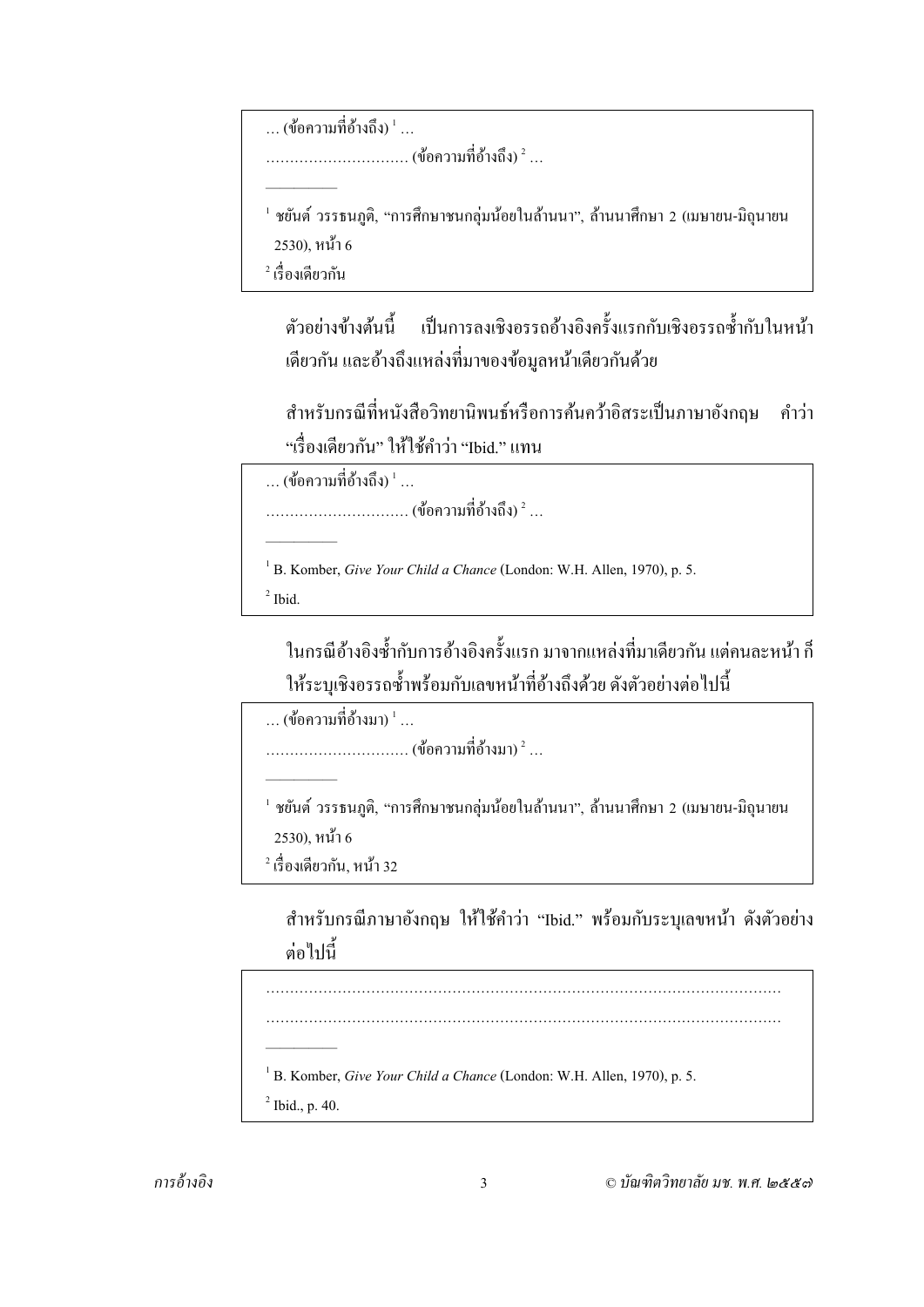ในกรณีที่มีเชิงอรรถซ้ำ แต่มีเชิงอรรถแหล่งข้อมูลอื่นคั่นอยู่ ก็ให้ลงเชิงอรรถซ้ำ ี สำหรับภาษาไทยให้ระบุ ชื่อและนามสกุลของผู้เขียน ถ้าเป็นภาษาอังกฤษ ให้ระบุ ี เฉพาะนามสกล พร้อมกับ ชื่อเรื่องอย่างย่อ ครั้งที่พิมพ์หรือหมายเลขเล่ม (ถ้ามี) และเลขหนา้

สำหรับกรณีที่มีผู้เขียนจำนวนสองคน ให้ระบุชื่อ และ/หรือ นามสกุล ทั้งสองคน ้ และหากผู้เขียนมากกว่าสองคน ให้ระบุเฉพาะผู้เขียนคนแรกแล้วตามท้ายด้วย คำ ว่า "และคณะ" หรือ "*et al*" แล้วแต่กรณีว่าเป็นภาษาไทยหรือภาษาอังกฤษ

……………………………………………………………………………………………… ………………………………………………………………………………………………

<sup>1</sup> ชลธิรา กลัดอย่ และคณะ, *การใช้ภาษา* (พระนคร: เคล็ดไทย, 2517), หน้า 65

Ruth A. Davies, *The School Library Media Center: A Force for Educational Excellence*,

 $2<sup>nd</sup>$  ed., New York: R. R. Bower, 1978, p. 100.

—————

—————

 $^3$  ชลธิรา กลัดอยู่ และคณะ, *การใช้ภาษา*, หน้า 75

Davies, *The School Library Media Center*, 2<sup>nd</sup> ed., p. 148.

4.2.2 *เชิงอรรถเสริมความ* (Content Footnote) ใช้แสดงความเห็นวิจารณ์ หรือให้ข้อมูลเพิ่มเติม แต่เป็นข้อความที่ไม่เสนอรวมในเนื้อเรื่อง ือเรื่อง เพราะจะทาใหํ พ้ ฒนาการทางความค ั ิดของ ผู้อ่านขาดความต่อเนื่อง และอาจสับสนกันระหว่างสารสนเทศที่อ้างถึง กับเนื้อความที่ เสริมเข้าไป

> บรรพบุรุษของชาวอเมริกนตั ่างมองเห็นคุณค่าของการศึกษา ซ่ึงเป็นเครื่องมือที่ทาใหํ ้ พลเมืองอเมริกันสามารถปกป้องรักษาสิทธิและอภิสิทธิ์ ของตนและชนรุ่นหลัง และเป็น ี เครื่องมือเตรียมชาวอเมริกันให้ดำเนินชีวิตอย่างมีประสิทธิภาพ และบังเกิดลอย่างสมบูรณ์ แอนดรูว์ คาร์เนกี <sup>1</sup> เป็นคนหนึ่งที่ได้ลงทุนจำนวนมหาศาล ในการสนับสนุนส่งเสริมการให้ การศึกษานอกโรงเรียน แก่ชนอเมริกันตั้งแต่ยังมีชีวิตอยู่จนถึงปัจจุบัน

> $^{\text{\tiny{\text{1}}}}$  แอนดรูว์ คาร์เนกี (1835-1919) เป็นเศรษฐีชาวอเมริกันเชื้อสายสก๊อต ที่อพยบเข้าไปอยู่ใน ้ อเมริกา ในปี ค.ศ. 1846 เมื่อมีอายได้ 11 ปี เขาไม่เข้าโรงเรียน และศึกษาด้วนตนเองจาก หนงสั ือที่มีผใหู้ ย้มอื ่าน เขาต่อสู้อุปสรรคต่างๆ จนประสบความสาเรํ ็จในอุตสาหกรรม ้ เหล็กกล้า ระหว่างปี ค.ศ. 1881-1919 เข้าได้บริจาคเงินสร้างห้องสมุดประชาชนทั่ว สหรัฐอเมริกา ประมาณ 2,800 แห่ง ห้องสมดเหล่านั้นยังให้บริการจนถึงปัจจุบัน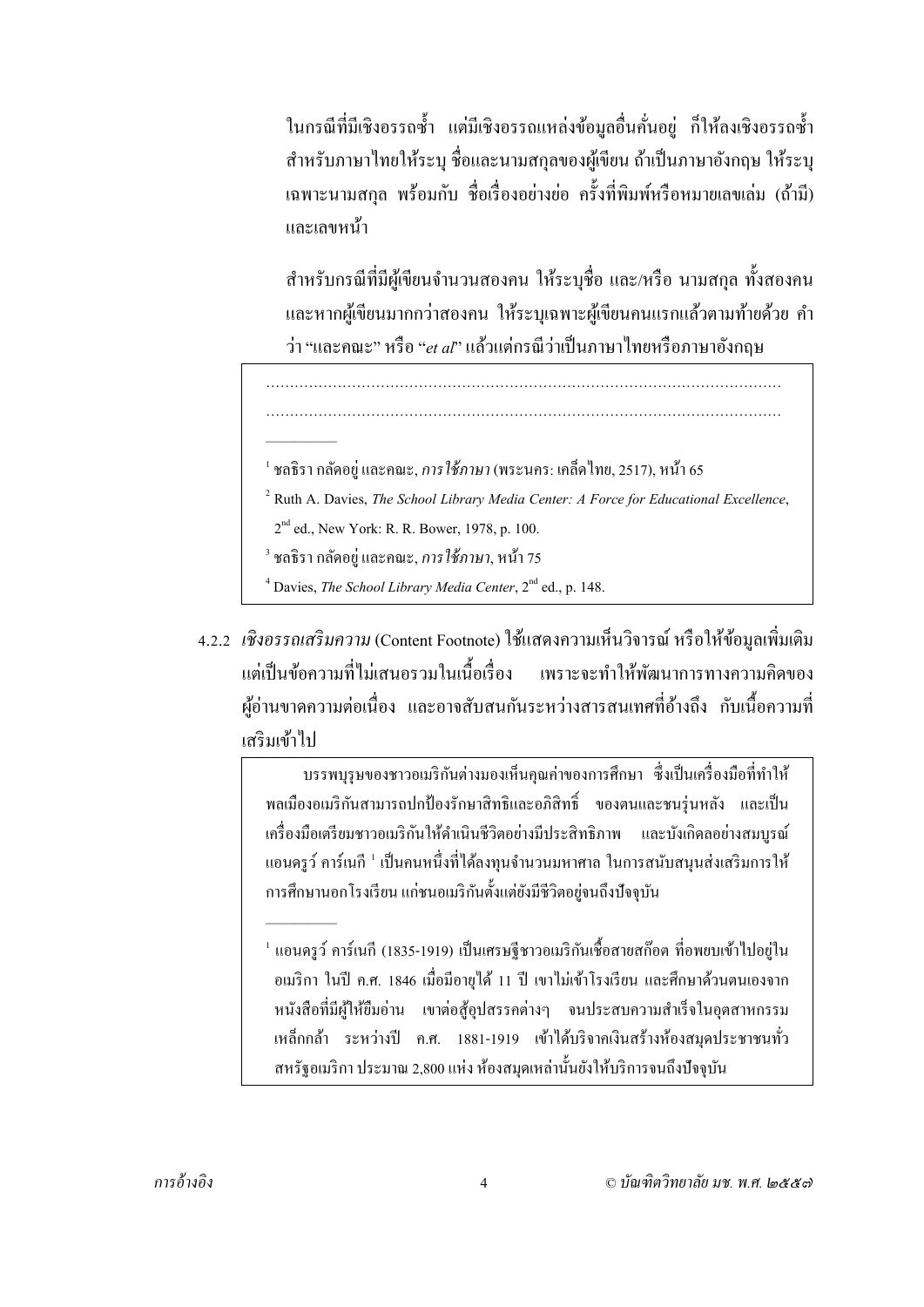4.2.3 *เชิงอรรถโยง* (Cross-reference Footnote) ใชโยงข ้ อความท ้ ี่ปรากฏในที่หน่ึงไปยงอั ีกที่ หนึ่งภายในหนังสือเล่มเดียวกัน

> … แผนการศึกษาที่ดีเลิศย่อมทำให้เกิดประสบการณ์ที่ประสานสัมพันธ์ และเกาะเกี่ยวเป็น เกลียวต่อเนื่อง และก้าวหน้าไม่หยุดยั้ง  $^2$  ...

 $^2$  บทที่ 8 หน้า 145

—————

*บรรณานุกรม (*Bibliography) หมายถึง รายการสิ่งพิมพ์และความรู้ในรูปแบบต่างๆ ที่ใช้เป็นหลักฐาน ในการศึกษา ค้นคว้า หรือวิจัย โดยการเขียนเป็นรายการรวมไว้ท้ายเล่ม หรือท้ายบทแต่ละบท ทั้งนี้ ้ บรรณานุกรมเป็นส่วนหนึ่งที่ช่วยให้ผ้อ่านทราบขอบเขตของการค้นคว้า และให้แนวคิดแก่ผ้ทำ ึการศึกษา ค้นคว้า หรือวิจัย ต่อไป

ึการลงเชิงอรรถและบรรณานุกรม จะใช้ข้อสนเทศที่คล้ายคลึงกัน แต่อาจมีส่วนรายละเอียดที่แตกต่าง ึกัน คือ ข้อสนเทศเกี่ยวกับผู้เขียน การวรรคตอน การระบเลขหน้า และประเภทของแหล่งความร้

### **4.3 รายการเอกสารอ้างองหร ิ ื อบรรณานุกรม**

รายการเอกสารอ้างอิงหรือบรรณานุกรม เป็น ภาคหนึ่งในส่วนท้ายของหนังสือ โดยเขียนต่อจากบท สุดท้ายของส่วนเนื้อความ (ต่อจากบทสรุปและข้อเสนอแนะ) หรืออาจเขียนเพิ่มอยู่ในส่วนท้ายของแต่ ้ ละบทในหนังสือก็ได้ โดยมีเฉพาะรายการเอกสารอ้างอิงที่ใช้ในบทนั้นๆ เท่านั้น โดยการเขียนรายการ ี่ เอกสารที่เป็นภาษาไทยก่อนรายการภาษาอังกฤษและภาษาอื่น โดยกรณีที่เป็นการอ้างอิงระบบนามปี ึก็ให้เรียงลำดับตามอักษรชื่อผู้แต่ง แต่ถ้าเป็นการอ้างอิงระบบหมายเลข ก็ให้เรียงลำดับตามการอ้างถึง พร้อมกับขึ้นต้นด้วยหมายเลขที่ตรงตามการอ้างถึงนั้น

ทั้งนี้ แต่ละรายการของเอกสารอ้างอิงหรือบรรณานุกรม จะต้องมีรายละเอียดให้ครบถ้วนมากที่สุด ้ เท่าที่จะทำได้ โดยแยกออกได้เป็น 3 ประเภทหลัก ได้ดังนี้

ี 4.3.1 กรณีที่เป็นหนังสือ (Book) หรือตำรา (Textbook) ให้มีรายละเอียดตามลำดับดังนี้

- 1) ชื่อ-นามสกุล ผู้แต่ง (Author) ถ้าเป็นภาษาไทยให้เขียนชื่อและนามสกุลแบบเต็ม ถ้าเป็นภาษาอังกฤษอาจเขียน ชื่อเป็นอักษรย่อ ตามด้วยจุด "." และนามสกุลแบบ เตม็
- 2) ชื่อเรื่องหนังสือหรือตำรา พร้อมทั้ง <u>ขีดเส้นใต้</u> หรือใช้ *อักษรตัวเอียง* เพื่อทำให้เกิด ้ ความแตกต่างระหว่างหนังสือหรือตำรากับเอกสารอ้างอิงอื่น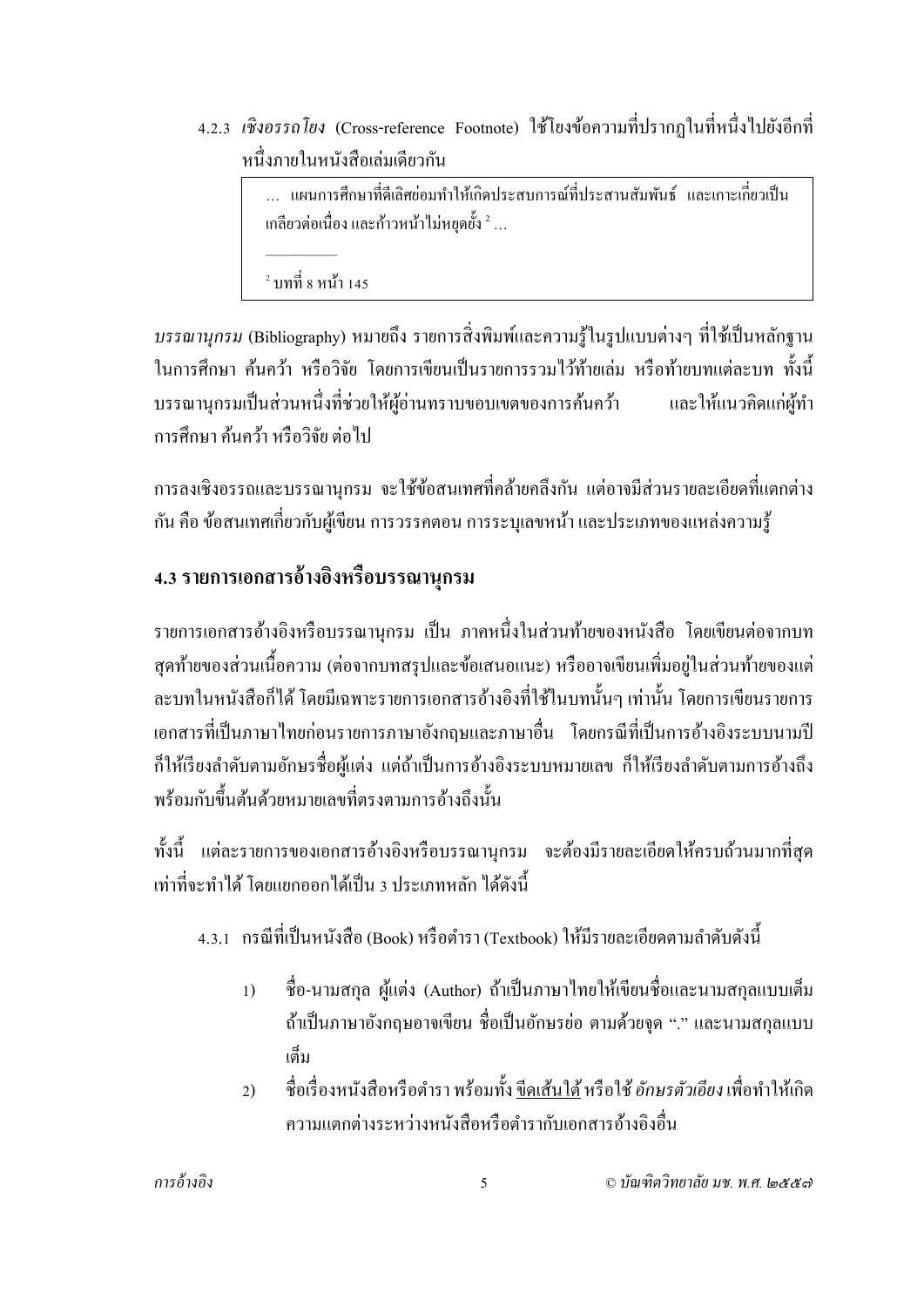- 3) ถ้าเป็นหนังสือแปลที่มีผู้แปล (Translator) หรือมีบรรณาธิการ (Editor) ให้เขียนชื่อ ผู้แปล หรือชื่อบรรณาธิการ เป็นลำดับถัดไป
- 4) คร้ังที่พิมพ์
- 5) ชื่อสำนักพิมพ์
- 6) เดือน ปีที่พิมพ์
- 7) เลขหน้าที่อ้างถึง
- 8) หมายเลขอนุกรมหนังสือนานาชาติ (ISBN: International Serial Book Number) (ถ้ำมี)

<u>ี</u> เอกชัย แสงอินทร์ *การทดสอบวงจรรวมขนาดใหญ่มาก* ตำรา ภาควิชาวิศวกรรมไฟฟ้า คณะ วิศวกรรมศาสตร์ มหาวิทยาลัยเชียงใหม่ พ.ศ. 2553

Sang-in A., "Novel Algorithms for Automatic Test Pattern Generation in Digital Circuits,"

PhD Thesis, Department of Electrical and Electronics Engineering, Imperial College of

Science, Technology and Medicine, University of London, UK, May 1994.

- 4.3.2 กรณีที่เป็นวารสาร (Journal) หรือบทความทางวิชาการ (Proceedings) ใหม้ีรายละเอียด ้ตามลำดับดังนี้
	- 1) ชื่อ-นามสกุล ผู้แต่ง/ผู้เขียน (Author)
	- 2) ชื่อเรื่อง (Title) ของบทความในวารสารหรือการประชุมวิชาการ โดยเขียนให้อยู่ ในเครื่องหมายคำพูด "..." (Double Quotation Marks)
	- 3) ชื่อวารสารและหมายเลขประจำวารสาร (Volume and Issue Numbers) หรือชื่อ การประชุมวิชาการ พร้อมทั้งสถานที่ หรือเมืองและประเทศที่จัดการประชุม (แล้วแต่กรณี)
	- 4) วัน เดือน ปี ที่เผยแพร่วารสาร หรือที่จัดการประชุมวิชาการ (แล้วแต่กรณี)
	- 5) เลขหน้าที่ตีพิมพ์ในวารสาร หรือการประชุมวิชาการนั้น (แล้วแต่กรณี)

Sang-in, A. and Cheung, P. Y. K., "A Method of Representative Fault Selection in Digital Circuits for ATPG," Proceedings, IEEE-International Symposium on Circuits and Sytems, ISCAS-1994, London, England, UK, May 30 - June 2, 1994, pp. 73-76.

- 4.3.3 กรณีที่เป็นเอกสารบนระบบเครือข่ายคอมพิวเตอร์ (Internet) หรือรายการเอกสาร อิเล็กทรอบิกส์ (Electronic) ให้มีรายละเอียดตามลำดับดังนี้
	- 1) ชื่อ-นามสกุล ผู้แต่ง/ผู้เขียน (Author)